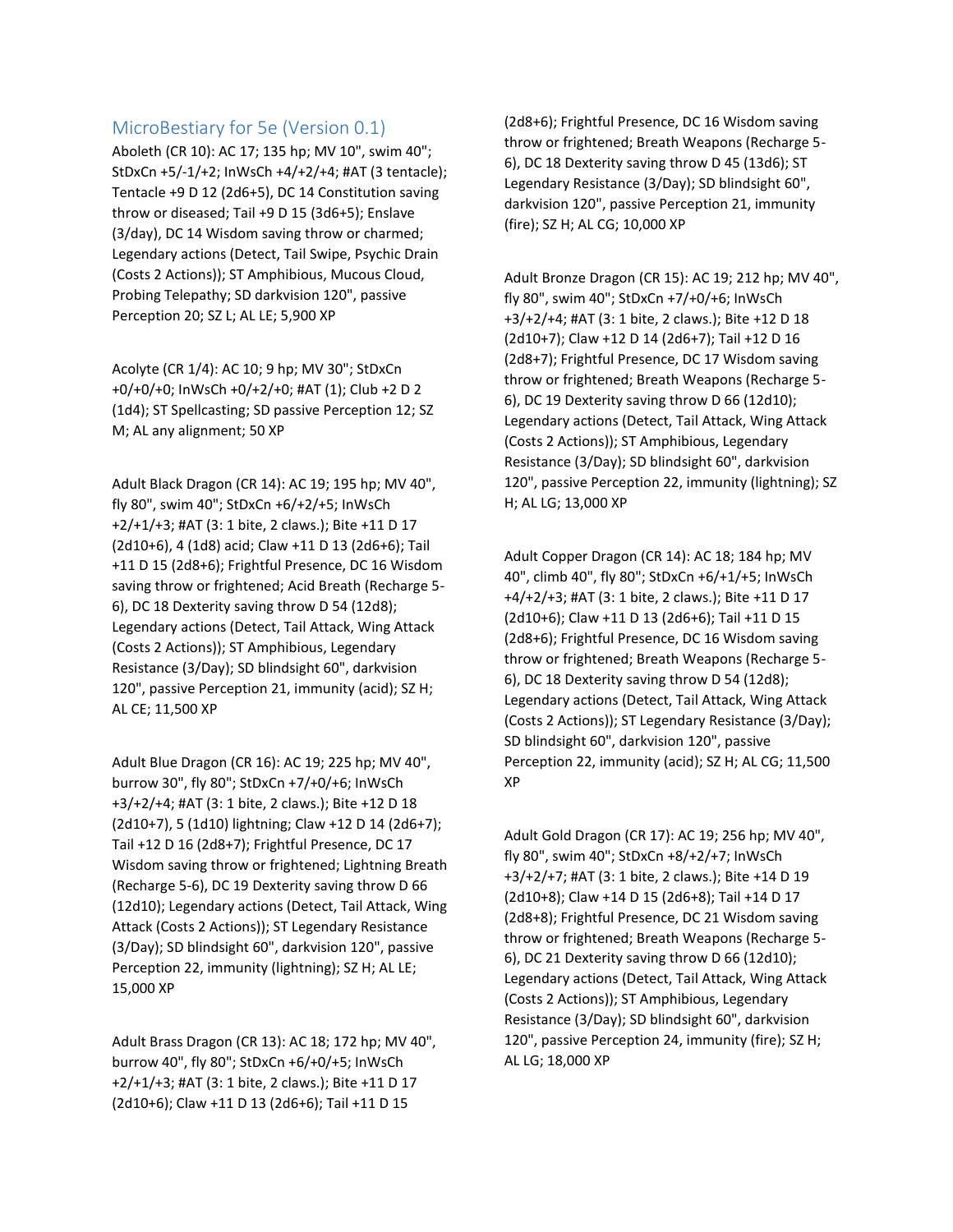Adult Green Dragon (CR 15): AC 19; 207 hp; MV 40", fly 80", swim 40"; StDxCn +6/+1/+5; InWsCh +4/+2/+3; #AT (3: 1 bite, 2 claws.); Bite +11 D 17 (2d10+6), 7 (2d6) poison; Claw +11 D 13 (2d6+6); Tail +11 D 15 (2d8+6); Frightful Presence, DC 16 Wisdom saving throw or frightened; Poison Breath (Recharge 5-6), DC 18 Constitution saving throw D 56 (16d6); Legendary actions (Detect, Tail Attack, Wing Attack (Costs 2 Actions)); ST Amphibious, Legendary Resistance (3/Day); SD blindsight 60", darkvision 120", passive Perception 22, immunity (poison), condition immunity (poisoned); SZ H; AL LE; 13,000 XP

Adult Red Dragon (CR 17): AC 19; 256 hp; MV 40", climb 40", fly 80"; StDxCn +8/+0/+7; InWsCh +3/+1/+5; #AT (3: 1 bite, 2 claws.); Bite +14 D 19 (2d10+8), 7 (2d6) fire; Claw +14 D 15 (2d6+8); Tail +14 D 17 (2d8+8); Frightful Presence, DC 19 Wisdom saving throw or frightened; Fire Breath (Recharge 5- 6), DC 21 Dexterity saving throw D 63 (18d6); Lair Actions On initiative count 20 (losing initiative ties), DC 15 Dexterity saving throw or incapacitated, poisoned, prone; Legendary actions (Detect, Tail Attack, Wing Attack (Costs 2 Actions)); ST Legendary Resistance (3/Day); SD blindsight 60", darkvision 120", passive Perception 23, immunity (fire); SZ H; AL CE; 18,000 XP

Adult Silver Dragon (CR 16): AC 19; 243 hp; MV 40", fly 80"; StDxCn +8/+0/+7; InWsCh +3/+1/+5; #AT (3: 1 bite, 2 claws.); Bite +13 D 19 (2d10+8); Claw +13 D 15 (2d6+8); Tail +13 D 17 (2d8+8); Frightful Presence, DC 18 Wisdom saving throw or frightened; Breath Weapons (Recharge 5-6), DC 20 Constitution saving throw or paralyzed D 58 (13d8); Legendary actions (Detect, Tail Attack, Wing Attack (Costs 2 Actions)); ST Legendary Resistance (3/Day); SD blindsight 60", darkvision 120", passive Perception 21, immunity (cold); SZ H; AL LG; 15,000 XP

Adult White Dragon (CR 13): AC 18; 200 hp; MV 40", burrow 30", fly 80", swim 40"; StDxCn +6/+0/+6; InWsCh -1/+1/+1; #AT (3: 1 bite, 2 claws.); Bite +11 D 17 (2d10+6), 4 (1d8) cold; Claw +11 D 13 (2d6+6); Tail +11 D 15 (2d8+6); Frightful Presence, DC 14 Wisdom saving throw or frightened; Cold Breath

(Recharge 5-6), DC 19 Constitution saving throw D 54 (12d8); Legendary actions (Detect, Tail Attack, Wing Attack (Costs 2 Actions)); ST Ice Walk, Legendary Resistance (3/Day); SD blindsight 60", darkvision 120", passive Perception 21, immunity (cold); SZ H; AL CE; 10,000 XP

Air Elemental (CR 5): AC 15; 90 hp; MV fly 90" (hover); StDxCn +2/+5/+2; InWsCh -2/+0/-2; #AT (2 slam); Slam +8 D 14 (2d8+5); Whirlwind (Recharge 4- 6), DC 13 Strength saving throw or prone D 15 (3d8+2); ST Air Form; SD darkvision 60", passive Perception 10, resistance (lightning; thunder; bludgeoning, piercing, and slashing from nonmagical weapons), immunity (poison), condition immunity (exhaustion, grappled, paralyzed, petrified, poisoned, prone, restrained, unconscious); SZ L; AL N; 1,800 XP

Ancient Black Dragon (CR 21): AC 22; 367 hp; MV 40", fly 80", swim 40"; StDxCn +8/+2/+7; InWsCh +3/+2/+4; #AT (3: 1 bite, 2 claws.); Bite Melee Weapon Attack:+ 15 D 19 (2d10+8), 9 (2d8) acid; Claw +15 D 15 (2d6+8); Tail +15 D 17 (2d8+8); Frightful Presence, DC 19 Wisdom saving throw or frightened; Acid Breath (Recharge 5-6), DC 22 Dexterity saving throw D 67 (15d8); Legendary actions (Detect, Tail Attack, Wing Attack (Costs 2 Actions)); ST Amphibious, Legendary Resistance (3/Day), Legendary Resistance (3/Day); SD blindsight 60", darkvision 120", passive Perception 26, immunity (acid); SZ G; AL CE; 33,000 XP

Ancient Blue Dragon (CR 23): AC 22; 481 hp; MV 40", burrow 40", fly 80"; StDxCn +9/+0/+8; InWsCh +4/+3/+5; #AT (3: 1 bite, 2 claws.); Bite +16 D 20 (2d10+9), 11 (2d10) lightning; Claw +16 D 16 (2d6+9); Tail +16 D 18 (2d8+9); Frightful Presence, DC 20 Wisdom saving throw or frightened; Lightning Breath (Recharge 5-6), DC 23 Dexterity saving throw D 88 (16d10); Legendary actions (Detect, Tail Attack, Wing Attack (Costs 2 Actions)); SD blindsight 60", darkvision 120", passive Perception 27, immunity (lightning); SZ G; AL LE; 50,000 XP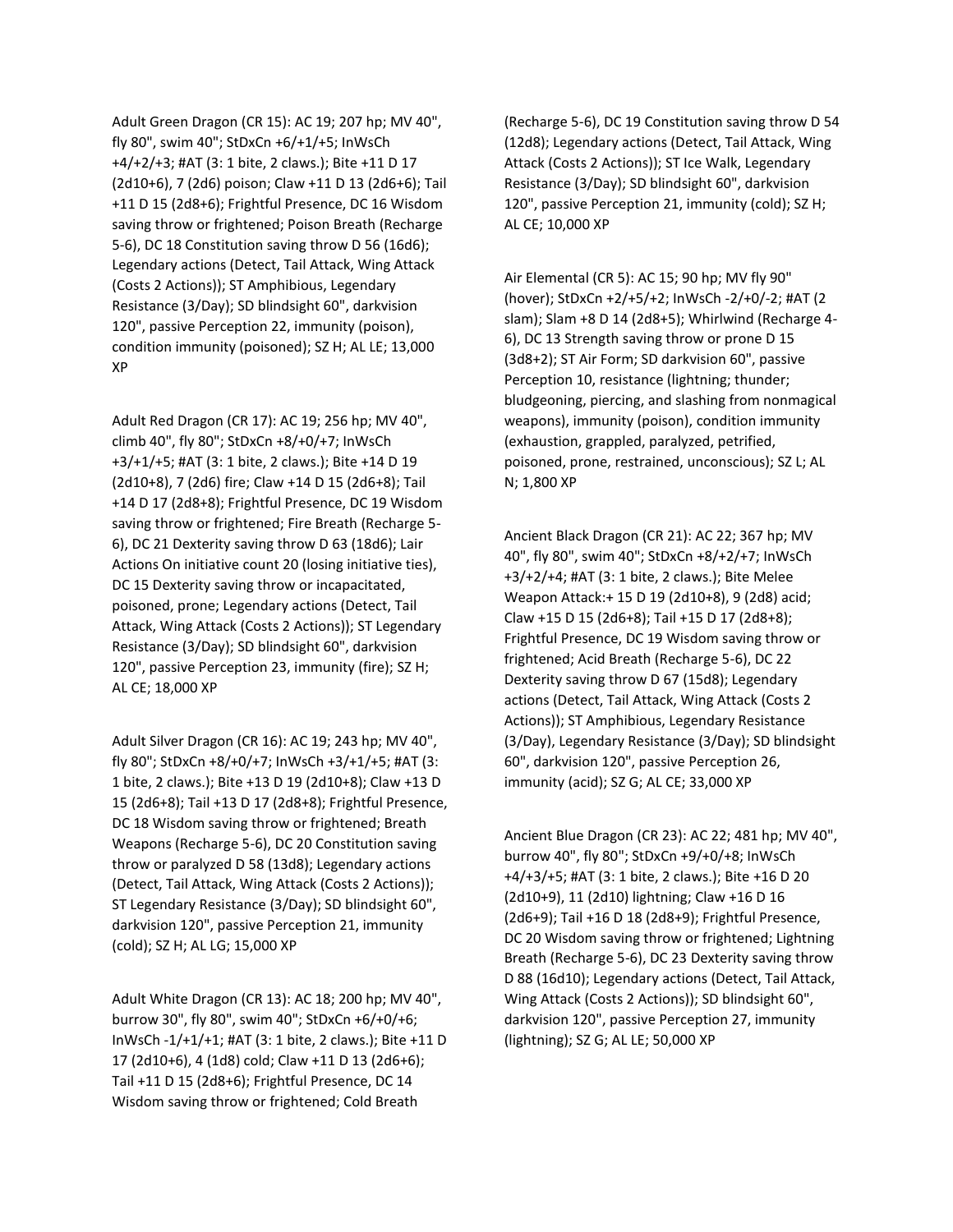Ancient Brass Dragon (CR 20): AC 20; 297 hp; MV 40", burrow 40", fly 80"; StDxCn +8/+0/+7; InWsCh +3/+2/+4; #AT (3: 1 bite, 2 claws.); Bite +14 D 19 (2d10+8); Claw +14 D 15 (2d6+8); Tail +14 D 17 (2d8+8); Frightful Presence, DC 18 Wisdom saving throw or frightened; Breath Weapons (Recharge 5- 6), DC 21 Dexterity saving throw D 56 (16d6); Change Shape The dragon magically polymorphs into a humanoid or beast that has a challenge rating no higher than its own, or back into its true form. It reverts to its true form if it dies. Any equipment it is wearing or carrying is absorbed or borne by the new form (the dragon's choice); Legendary actions (Detect, Tail Attack, Wing Attack (Costs 2 Actions)); ST Legendary Resistance (3/Day); SD blindsight 60", darkvision 120", passive Perception 24, immunity (fire); SZ G; AL CG; 25,000 XP

Ancient Bronze Dragon (CR 22): AC 22; 444 hp; MV 40", fly 80", swim 40"; StDxCn +9/+0/+8; InWsCh +4/+3/+5; #AT (3: 1 bite, 2 claws.); Bite +16 D 20 (2d10+9); Claw +16 D 16 (2d6+9); Tail +16 D 18 (2d8+9); Frightful Presence, DC 20 Wisdom saving throw or frightened; Breath Weapons (Recharge 5- 6), DC 23 Dexterity saving throw D 88 (16d10); Change Shape The dragon magically polymorphs into a humanoid or beast that has a challenge rating no higher than its own, or back into its true form. It reverts to its true form if it dies. Any equipment it is wearing or carrying is absorbed or borne by the new form (the dragon's choice); Legendary actions (Detect, Tail Attack, Wing Attack (Costs 2 Actions)); ST Amphibious, Legendary Resistance (3/Day); SD blindsight 60", darkvision 120", passive Perception 27, immunity (lightning); SZ G; AL LG; 41,000 XP

Ancient Copper Dragon (CR 21): AC 21; 350 hp; MV 40", climb 40", fly 80"; StDxCn +8/+1/+7; InWsCh +5/+3/+4; #AT (3: 1 bite, 2 claws.); Bite +15 D 19 (2d10+8); Claw +15 D 15 (2d6+8); Tail +15 D 17 (2d8+8); Frightful Presence, DC 19 Wisdom saving throw or frightened; Breath Weapons (Recharge 5- 6), DC 22 Dexterity saving throw D 63 (14d8); Change Shape The dragon magically polymorphs into a humanoid or beast that has a challenge rating no higher than its own, or back into its true form. It reverts to its true form if it dies. Any equipment it is wearing or carrying is absorbed or borne by the new

form (the dragon's choice); Legendary actions (Detect, Tail Attack, Wing Attack (Costs 2 Actions)); ST Legendary Resistance (3/Day); SD blindsight 60", darkvision 120", passive Perception 27, immunity (acid); SZ G; AL CG; 33,000 XP

Ancient Gold Dragon (CR 24): AC 22; 546 hp; MV 40", fly 80", swim 40"; StDxCn +10/+2/+9; InWsCh +4/+3/+9; #AT (3: 1 bite, 2 claws.); Bite +17 D 21 (2d10+10); Claw +17 D 17 (2d6+10); Tail +17 D 19 (2d8+10); Frightful Presence, DC 24 Wisdom saving throw or frightened; Breath Weapons (Recharge 5- 6), DC 24 Dexterity saving throw D 71 (13d10); Change Shape The dragon magically polymorphs into a humanoid or beast that has a challenge rating no higher than its own, or back into its true form. It reverts to its true form if it dies. Any equipment it is wearing or carrying is absorbed or borne by the new form (the dragon's choice); Legendary actions (Detect, Tail Attack, Wing Attack (Costs 2 Actions)); ST Amphibious, Legendary Resistance (3/Day); SD blindsight 60", darkvision 120", passive Perception 27, immunity (fire); SZ G; AL LG; 62,000 XP

Ancient Green Dragon (CR 22): AC 21; 385 hp; MV 40", fly 80", swim 40"; StDxCn +8/+1/+7; InWsCh +5/+3/+4; #AT (3: 1 bite, 2 claws.); Bite +15 D 19 (2d10+8), 10 (3d6) poison; Claw +15 D 22 (4d6+8); Tail +15 D 17 (2d8+8); Frightful Presence, DC 19 Wisdom saving throw or frightened; Poison Breath (Recharge 5-6), DC 22 Constitution saving throw D 77 (22d6); Legendary actions (Detect, Tail Attack, Wing Attack (Costs 2 Actions)); ST Amphibious, Legendary Resistance (3/Day); SD blindsight 60", darkvision 120", passive Perception 27, immunity (poison), condition immunity (poisoned); SZ G; AL LE; 41,000 XP

Ancient Red Dragon (CR 24): AC 22; 546 hp; MV 40", climb 40", fly 80"; StDxCn +10/+0/+9; InWsCh +4/+2/+6; #AT (3: 1 bite, 2 claws.); Bite +17 D 21 (2d10+10), 14 (4d6) fire; Claw +17 D 17 (2d6+10); Tail +17 D 19 (2d8+10); Frightful Presence, DC 21 Wisdom saving throw or frightened; Fire Breath (Recharge 5-6), DC 24 Dexterity saving throw D 91 (26d6); Legendary actions (Detect, Tail Attack, Wing Attack (Costs 2 Actions)); ST Legendary Resistance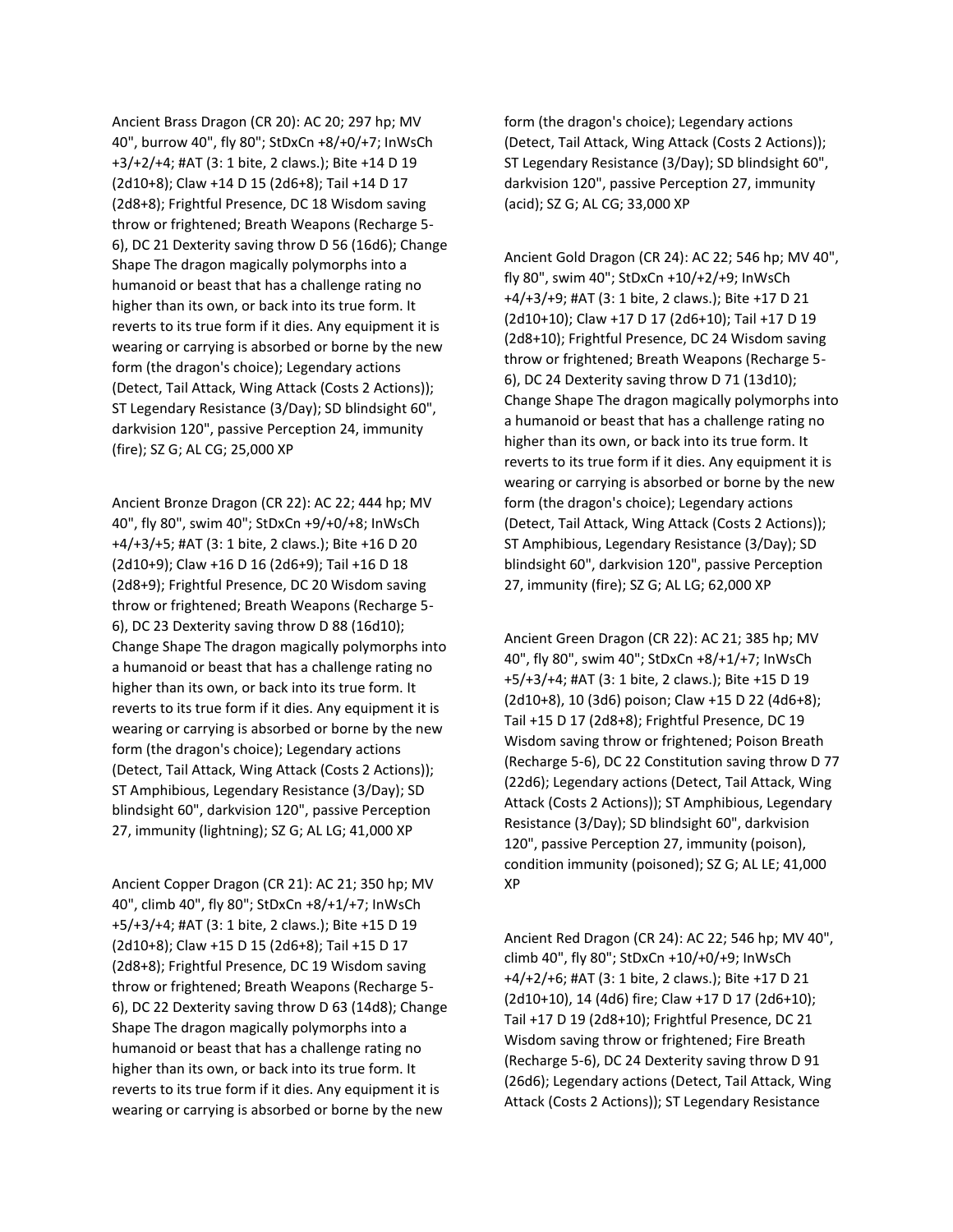(3/Day); SD blindsight 60", darkvision 120", passive Perception 26, immunity (fire); SZ G; AL CE; 62,000 XP

Ancient Silver Dragon (CR 23): AC 22; 487 hp; MV 40", fly 80"; StDxCn +10/+0/+9; InWsCh +4/+2/+6; #AT (3: 1 bite, 2 claws.); Bite +17 D 21 (2d10+10); Claw +17 D 17 (2d6+10); Tail +17 D 19 (2d8+10); Frightful Presence, DC 21 Wisdom saving throw or frightened; Breath Weapons (Recharge 5-6), DC 24 Constitution saving throw or paralyzed D 67 (15d8); Change Shape The dragon magically polymorphs into a humanoid or beast that has a challenge rating no higher than its own, or back into its true form. It reverts to its true form if it dies. Any equipment it is wearing or carrying is absorbed or borne by the new form (the dragon's choice); Legendary actions (Detect, Tail Attack, Wing Attack (Costs 2 Actions)); ST Legendary Resistance (3/Day); SD blindsight 60", darkvision 120", passive Perception 26, immunity (cold); SZ G; AL LG; 50,000 XP

Ancient White Dragon (CR 20): AC 20; 333 hp; MV 40", burrow 40", fly 80", swim 40"; StDxCn +8/+0/+8; InWsCh +0/+1/+2; #AT (3: 1 bite, 2 claws.); Bite +14 D 19 (2d10+8), 9 (2d8) cold; Claw +14 D 15 (2d6+8); Tail +14 D 17 (2d8+8); Frightful Presence, DC 16 Wisdom saving throw or frightened; Cold Breath (Recharge 5-6), DC 22 Constitution saving throw D 72 (l6d8); ST Ice Walk, Legendary Resistance (3/Day); SD blindsight 60", darkvision 120", passive Perception 23, immunity (cold); SZ G; AL CE; 25,000 XP

Androsphinx (CR 17): AC 17; 199 hp; MV 40", fly 60"; StDxCn +6/+0/+5; InWsCh +3/+4/+6; #AT (2 claw); Claw +12 D 17 (2d10+6); Roar (3/Day); or deafened, frightened, paralyzed, prone D 44 (8d10); Legendary actions (Claw Attack, Teleport (Costs 2 Actions), Cast a Spell (Costs 3 Actions)); ST Inscrutable, Magic Weapons, Spellcasting; SD truesight 120", passive Perception 20, immunity (psychic; bludgeoning, piercing, and slashing from nonmagical weapons), condition immunity (charmed, frightened); SZ L; AL LN; 18,000 XP

Animated Armor (CR 1): AC 18; 33 hp; MV 25"; StDxCn +2/+0/+1; InWsCh -5/-4/-5; #AT (2 melee); Slam +4 D 5 (1d6+2); ST Antimagic Susceptibility, False Appearance; SD blindsight 60" (blind beyond this radius), passive Perception 6, immunity (poison, psychic), condition immunity (blinded, charmed, deafened, exhaustion, frightened, paralyzed, petrified, poisoned); SZ M; AL U; 200 XP

Ankheg (CR 2): AC 14; 39 hp; MV 30", burrow 10"; StDxCn +3/+0/+1; InWsCh -5/+1/-2; #AT (1); Bite +5 D 10 (2d6+3); or grappled; Acid Spray (Recharge 6), DC 13 Dexterity saving throw or grappled D 10 (3d6); SD darkvision 60", tremorsense 60", passive Perception 11; SZ L; AL U; 450 XP

Ape (CR 1/2): AC 12; 19 hp; MV 30", climb 30"; StDxCn +3/+2/+2; InWsCh -2/+1/-2; #AT (2 fist); Fist +5 D 6 (1d6+3); Rock +5 D 6 (1d6+3); SD passive Perception 13; SZ M; AL U; 100 XP

Archmage (CR 12): AC 12; 99 hp; MV 30"; StDxCn +0/+2/+1; InWsCh +5/+2/+3; #AT (1); Dagger +6 D 4 (1d4+2); ST Magic Resistance, Spellcasting; SD passive Perception 12, resistance (damage from spells; non magical bludgeoning, piercing, and slashing (from stoneskin)); SZ M; AL any alignment; 8,400 XP

Assassin (CR 8): AC 15; 78 hp; MV 30"; StDxCn +0/+3/+2; InWsCh +1/+0/+0; #AT (2 shortsword); Shortsword +6 D 6 (1d6+3), DC 15 Constitution saving throw; Light Crossbow +6 D 7 (1d8+3), DC 15 Constitution saving throw; ST Assassinate, Evasion, Sneak Attack (1/Turn); SD passive Perception 13, resistance (poison); SZ M; AL any non-G alignment; 3,900 XP

Awakened Shrub (CR 0): AC 9; 10 hp; MV 20"; StDxCn -4/-1/+0; InWsCh +0/+0/-2; #AT (1); Rake +1 D 1 (1d4 — 1); ST False Appearance; SD passive Perception 10, vulnerability (fire), resistance (piercing); SZ S; AL U; 0 XP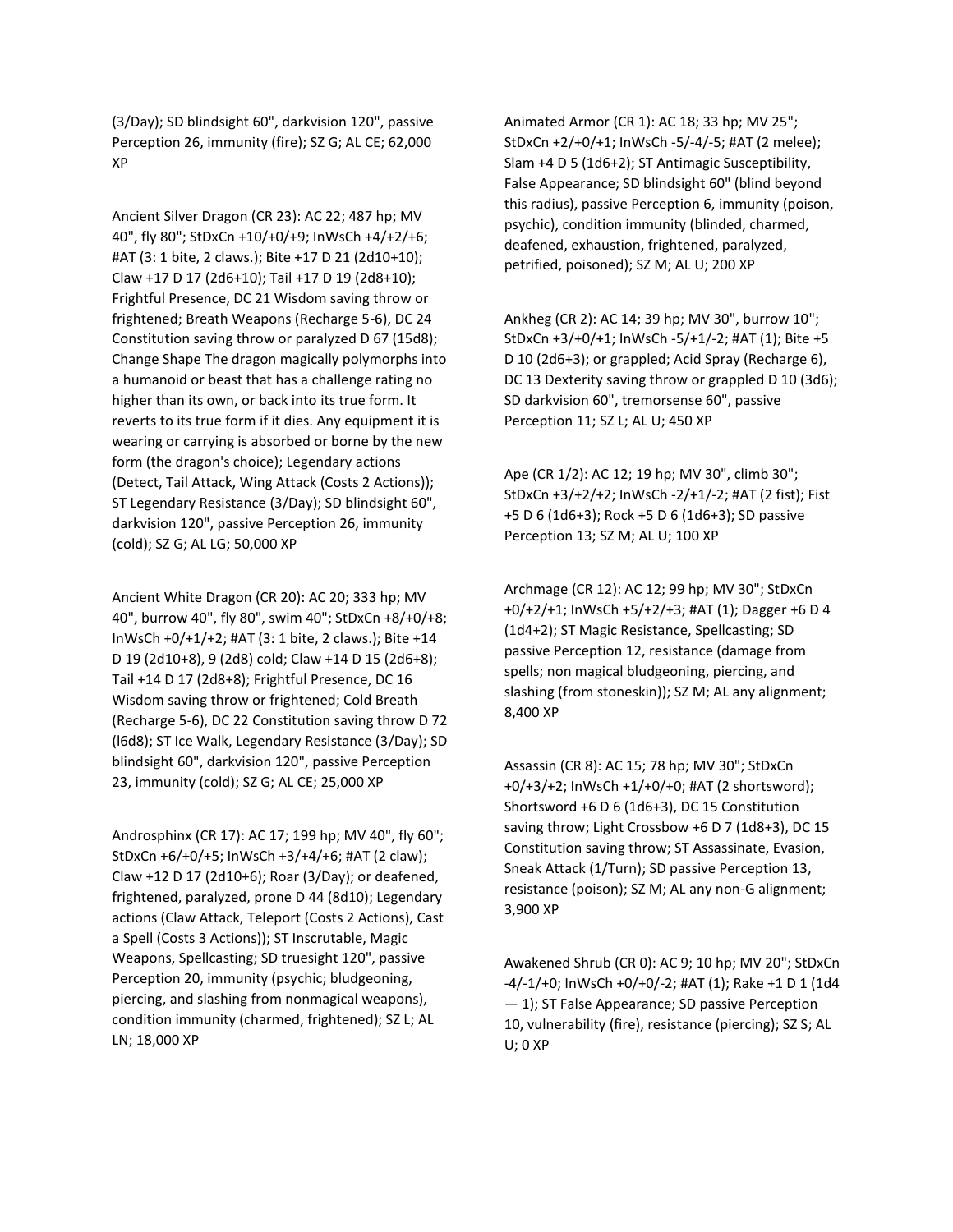Awakened Tree (CR 2): AC 13; 59 hp; MV 20"; StDxCn +4/-2/+2; InWsCh +0/+0/-2; #AT (1); Slam +6 D 14 (3d6+4); ST False Appearance; SD passive Perception 10, vulnerability (fire), resistance (bludgeoning, piercing); SZ H; AL U; 450 XP

Axe Beak (CR 1/4): AC 11; 19 hp; MV 50"; StDxCn +2/+1/+1; InWsCh -4/+0/-3; #AT (1); Beak +4 D 6 (1d8+2); SD passive Perception 10; SZ L; AL U; 50 XP

Azer (CR 2): AC 17; 39 hp; MV 30"; StDxCn +3/+1/+2; InWsCh +1/+1/+0; #AT (1); Warhammer +5 D 7 (1d8+3); ST Heated Body, Heated Weapons, Illumination; SD passive Perception 11, immunity (fire, poison), condition immunity (poisoned); SZ M; AL LN; 450 XP

Baboon (CR 0): AC 12; 3 hp; MV 30", climb 30"; StDxCn -1/+2/+0; InWsCh -3/+1/-2; #AT (1); Bite +1 D 1 (1d4 — 1); ST Pack Tactics; SD passive Perception 11; SZ S; AL U; 0 XP

Badger (CR 0): AC 10; 3 hp; MV 20", burrow 5"; StDxCn -3/+0/+1; InWsCh -4/+1/-3; #AT (1); Bite +2 D 1; ST Keen Smell; SD darkvision 30", passive Perception 11; SZ T; AL U; 0 XP

Balor (CR 19): AC 19; 262 hp; MV 40", fly 80"; StDxCn +8/+2/+6; InWsCh +5/+3/+6; #AT (2: 1 longsword, 1 whip.); Longsword +14 D 21 (3d8+8); Whip +14 D 15 (2d6+8), DC 20 Strength saving throw; Teleport; Variant: Summon Demon (1/Day); ST Death Throes, Fire Aura, Magic Resistance, Magic Weapons; SD truesight 120", passive Perception 13, resistance (cold, lightning; bludgeoning, piercing, and slashing from nonmagical weapons), immunity (fire, poison), condition immunity (poisoned); SZ H; AL CE; 22,000 XP

Bandit (CR 1/8): AC 12; 11 hp; MV 30"; StDxCn +0/+1/+1; InWsCh +0/+0/+0; #AT (1); Scimitar +3 D 4  $(1d6+1)$ ; Light Crossbow +3 D 5  $(1d8+1)$ ; SD passive Perception 10; SZ M; AL any non-Lalignment; 25 XP

Bandit Captain (CR 2): AC 15; 65 hp; MV 30"; StDxCn +2/+3/+2; InWsCh +2/+0/+2; #AT (3 melee: 2 scimitar, 1 dagger. Or the captain makes 2 ranged attacks daggers.); Scimitar +5 D 6 (1d6+3); Dagger +5 D 5 (1d4+3); SD passive Perception 10; SZ M; AL any non-Lalignment; 450 XP

Barbed Devil (CR 5): AC 15; 110 hp; MV 30"; StDxCn +3/+3/+4; InWsCh +1/+2/+2; #AT (3 melee: 1 tail, 2 claws. Alternatively, it can use Hurl Flame twice.); Claw +6 D 6 (1d6+3); Tail +6 D 10 (2d6+3); Hurl Flame +5 D 10 (3d6); ST Barbed Hide, Devil's Sight, Magic Resistance; SD darkvision 120", passive Perception 18, resistance (cold; bludgeoning, piercing, and slashing from nonmagical weapons that aren't silvered), immunity (fire, poison), condition immunity (poisoned); SZ M; AL LE; 1,800 XP

Basilisk (CR 3): AC 12; 52 hp; MV 20"; StDxCn +3/- 1/+2; InWsCh -4/-1/-2; #AT (1); Bite +5 D 10 (2d6+3), 7 (2d6) poison; ST Petrifying Gaze; SD darkvision 60", passive Perception 9; SZ M; AL U; 700 XP

Bat (CR 0): AC 12; 1 hp; MV 5", fly 30"; StDxCn - 4/+2/-1; InWsCh -4/+1/-3; #AT (1); Bite +0 D 1; ST Echolocation, Keen Hearing; SD blindsight 60", passive Perception 11; SZ T; AL U; 0 XP

Bearded Devil (CR 3): AC 13; 52 hp; MV 30"; StDxCn +3/+2/+2; InWsCh -1/+0/+0; #AT (2: 1 beard, 1 glaive.); Beard +5 D 6 (1d8+2), DC 12 Constitution saving throw or poisoned; Glaive +5 D 8 (1d10+3), DC 12 Constitution saving throw; ST Devil's Sight, Magic Resistance, Steadfast; SD darkvision 120", passive Perception 10, resistance (cold; bludgeoning, piercing, and slashing from nonmagical weapons that aren't silvered), immunity (fire, poison), condition immunity (poisoned); SZ M; AL LE; 700 XP

Behir (CR 11): AC 17; 168 hp; MV 50", climb 40"; StDxCn +6/+3/+4; InWsCh -2/+2/+1; #AT (2: 1 bite, 1 to constrict.); Bite +10 D 22 (3d10+6); Constrict +10 D 17 (2d10+6); or grappled, restrained; Lightning Breath (Recharge 5-6), DC 16 Dexterity saving throw D 66 (12d10); Swallow The behir makes one bite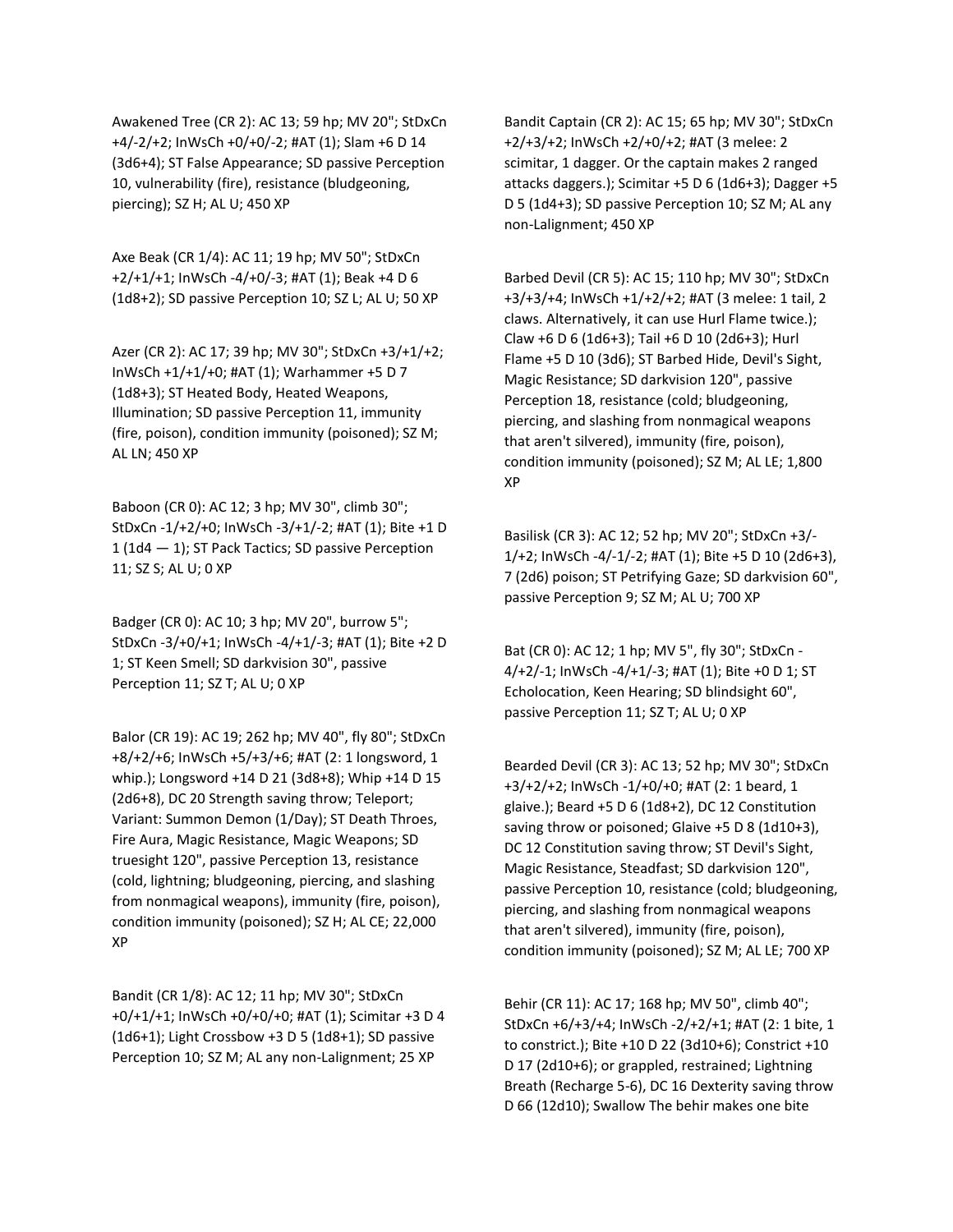attack against a Medium or smaller target it is grappling. If the attack hits, the target is also swallowed, and the grapple ends. While swallowed, the target is blinded and restrained, it has total cover against attacks and other effects outside the behir, and it takes 21 (6d6), DC 14 Constitution saving throw or blinded, prone, restrained; SD darkvision 90", passive Perception 16, immunity (lightning); SZ H; AL NE; 7,200 XP

Berserker (CR 2): AC 13; 67 hp; MV 30"; StDxCn +3/+1/+3; InWsCh -1/+0/-1; #AT (1); Greataxe +5 D 9 (1d12+3); ST Reckless; SD passive Perception 10; SZ M; AL any Calignment; 450 XP

Black Bear (CR 1/2): AC 11; 19 hp; MV 40", climb 30"; StDxCn +2/+0/+2; InWsCh -4/+1/-2; #AT (2: 1 bite, 1 claws.); Bite +3 D 5 (1d6+2); Claws +3 D 7 (2d4+2); ST Keen Smell; SD passive Perception 13; SZ M; AL U; 100 XP

Black Dragon Wyrmling (CR 2): AC 17; 33 hp; MV 30", fly 60", swim 30"; StDxCn +2/+2/+1; InWsCh +0/+0/+1; #AT (1); Bite +4 D 7 (1d10+2), 2 (1d4) acid; Acid Breath (Recharge 5-6), DC 11 Dexterity saving throw D 22 (Sd8); ST Amphibious; SD blindsight 10", darkvision 60", passive Perception 14, immunity (acid); SZ M; AL CE; 450 XP

Black Pudding (CR 4): AC 7; 85 hp; MV 20", climb 20"; StDxCn +3/-3/+3; InWsCh -5/-2/-5; #AT (1); Pseudopod +5 D 6 (1d6+3); ST Amorphous, Corrosive Form, Spider Climb; SD blindsight 60" (blind beyond this radius), passive Perception 8, immunity (acid, cold, lightning, slashing), condition immunity (blinded, charmed, deafened, exhaustion, frightened, prone); SZ L; AL U; 1,100 XP

Blink Dog (CR 1/4): AC 13; 22 hp; MV 40"; StDxCn +1/+3/+1; InWsCh +0/+1/+0; #AT (1); Bite +3 D 4 (1d6+1); Teleport (Recharge 4-6); ST Keen Hearing and Smell; SD passive Perception 10; SZ M; AL LG; 50 XP

Blood Hawk (CR 1/8): AC 12; 7 hp; MV 10", fly 60"; StDxCn -2/+2/+0; InWsCh -4/+2/-3; #AT (1); Beak +4 D 4 (1d4+2); ST Keen Sight, Pack Tactics; SD passive Perception 14; SZ S; AL U; 25 XP

Blue Dragon Wyrmling (CR 3): AC 17; 52 hp; MV 30", burrow 15", fly 60"; StDxCn +3/+0/+2; InWsCh +1/+0/+2; #AT (1); Bite +5 D 8 (1d10+3), 3 (1d6) lightning; Lightning Breath (Recharge 5-6), DC 12 Dexterity saving throw D 22 (4d10); SD blindsight 10", darkvision 60", passive Perception 14, immunity (lightning); SZ M; AL LE; 700 XP

Boar (CR 1/4): AC 11; 11 hp; MV 40"; StDxCn +1/+0/+1; InWsCh -4/-1/-3; #AT (1); Tusk Weapon Attack: +3 D 4 (1d6+1); ST Charge, Relentless (Recharges after a Short or Long Rest); SD passive Perception 9; SZ M; AL U; 50 XP

Bone Devil (CR 12): AC 19; 142 hp; MV 40", fly 40"; StDxCn +4/+3/+4; InWsCh +1/+2/+3; #AT (3: 2 claws, 1 sting.); Claw +8 D 8 (1d8+4); Claw +8 D 8 (1d8+4); Sting +8 D 13 (2d8+4), DC 14 Constitution saving throw or poisoned; Sting +8 D 13 (2d8+4), DC 14 Constitution saving throw or poisoned; ST Devil's Sight, Magic Resistance; SD darkvision 120", passive Perception 9, resistance (cold; bludgeoning, piercing, and slashing from nonmagical weapons that aren't silvered), immunity (fire, poison), condition immunity (poisoned); SZ L; AL LE; 8,400 XP

Brass Dragon Wyrmling (CR 1): AC 16; 16 hp; MV 30", burrow 15", fly 60"; StDxCn +2/+0/+1; InWsCh +0/+0/+1; #AT (1); Bite +4 D 7 (1d10+2); Breath Weapons (Recharge 5-6), DC 11 Dexterity saving throw D 14 (4d6); SD blindsight 10", darkvision 60", passive Perception 14, immunity (fire); SZ M; AL CG; 200 XP

Bronze Dragon Wyrmling (CR 2): AC 17; 32 hp; MV 30", fly 60", swim 30"; StDxCn +3/+0/+2; InWsCh +1/+0/+2; #AT (1); Bite +5 D 8 (1d10+3); Breath Weapons (Recharge 5-6), DC 12 Dexterity saving throw D 16 (3d10); ST Amphibious; SD blindsight 10", darkvision 60", passive Perception 14, immunity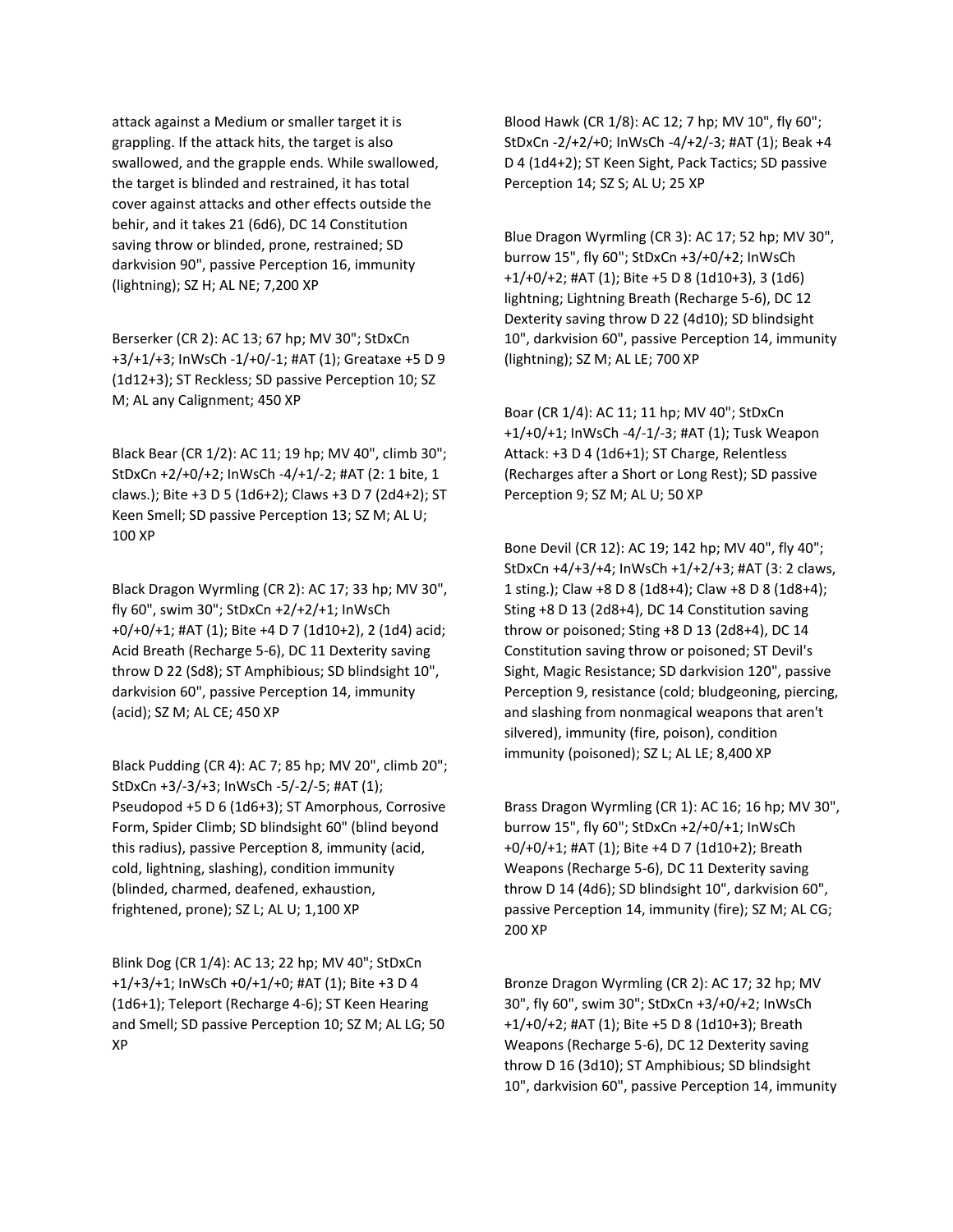(lightning); SZ M; AL LG; 450 XP

Brown Bear (CR 1): AC 11; 34 hp; MV 40", climb 30"; StDxCn +4/+0/+3; InWsCh -4/+1/-2; #AT (2: 1 bite, 1 claws.); Bite Weapon Attack: +5 D 8 (1d8+4); Claws +5 D 11 (2d6+4); ST Keen Smell; SD passive Perception 13; SZ L; AL U; 200 XP

Bugbear (CR 1): AC 16; 27 hp; MV 30"; StDxCn +2/+2/+1; InWsCh -1/+0/-1; #AT (1); Morningstar +4 D 11 (2d8+2); Javelin +4 D 9 (2d6+2) in melee or 5 (1d6+2) at range.; ST Brute, Surprise Attack; SD darkvision 60", passive Perception 10; SZ M; AL CE; 200 XP

Bulette (CR 5): AC 17; 94 hp; MV 40", burrow 40"; StDxCn +4/+0/+5; InWsCh -4/+0/-3; #AT (1); Bite +7 D 30 (4d12+4); Deadly Leap If the bulette jumps at least 15" as part of its movement, it can then use this action to land on its" in a space that contains one or more other creatures. Each of those creatures must succeed on a DC 16 Strength or Dexterity saving throw (target's choice), DC 16 Strength or Dexterity saving throw or prone; ST Standing Leap; SD darkvision 60", tremorsense 60", passive Perception 16; SZ L; AL U; 1,800 XP

Camel (CR 1/8): AC 9; 15 hp; MV 50"; StDxCn +3/- 1/+2; InWsCh -4/-1/-3; #AT (1); Bite +5 D 2 (1d4); SD passive Perception 9; SZ L; AL U; 25 XP

Carrion Crawler (CR 2): AC 13; 51 hp; MV 30", climb 30"; StDxCn +2/+1/+3; InWsCh -5/+1/-3; #AT (2: 1 tentacles, 1 bite.); Tentacles +8 D 4 (1d4+2), DC 13 Constitution saving throw or paralyzed, poisoned; Bite +4 D 7 (2d4+2); ST Keen Smell, Spider Climb; SD darkvision 60", passive Perception 13; SZ L; AL U; 450 XP

Cat (CR 0): AC 12; 2 hp; MV 40", climb 30"; StDxCn - 4/+2/+0; InWsCh -4/+1/-2; #AT (1); Claws +0 D 1; ST Keen Smell; SD passive Perception 13; SZ T; AL U; 0 XP

Cave Bear (CR 2): AC 12; 42 hp; MV 40", swim 30"; StDxCn +5/+0/+3; InWsCh -4/+1/-2; #AT (2: 1 bite, 1 claws.); Bite +7 D 9 (1d8+5); Claws +7 D 12 (2d6+5); ST Keen Smell; SD darkvision 60", passive Perception 13; SZ L; AL U; 450 XP

Centaur (CR 2): AC 12; 45 hp; MV 50"; StDxCn +4/+2/+2; InWsCh -1/+1/+0; #AT (2: 1 pike, 1 hooves or 2 longbow.); Pike +6 D 9 (1d10+4); Hooves +6 D 11 (2d6+4); Longbow +4 D 6 (1d8+2); ST Charge; SD passive Perception 13; SZ L; AL NG; 450 XP

Chain Devil (CR 11): AC 16; 85 hp; MV 30"; StDxCn +4/+2/+4; InWsCh +0/+1/+2; #AT (2 attacks chains.); Chain +8 D 11 (2d6+4); or grappled, restrained; Animate Chains (Recharges after a Short or Long Rest); or incapacitated; ST Devil's Sight, Magic Resistance; SD darkvision 120", passive Perception 8, resistance (cold; bludgeoning, piercing, and slashing from nonmagical weapons that aren't silvered), immunity (fire, poison), condition immunity (poisoned); SZ M; AL LE; 7,200 XP

Chimera (CR 6): AC 14; 114 hp; MV 30", fly 60"; StDxCn +4/+0/+4; InWsCh -4/+2/+0; #AT (3: 1 bite, 1 horns, 1 claws. When its fire breath is available, it can use the breath in place of its bite or horns.); Bite +7 D 11 (2d6+4); Horns +7 D 10 (1d12+4); Claws +7 D 11 (2d6+4); Fire Breath (Recharge 5-6), DC 15 Dexterity saving throw D 31 (7d8); SD darkvision 60", passive Perception 18; SZ L; AL CE; 2,300 XP

Chuul (CR 4): AC 16; 93 hp; MV 30", swim 30"; StDxCn +4/+0/+3; InWsCh -3/+0/-3; #AT (2 pincer If the chuul is grappling a creature, the chuul can also use its tentacles once.); Pincer +6 D 11 (2d6+4); or grappled; Tentacles, DC 13 Constitution saving throw or grappled, paralyzed, poisoned; ST Amphibious, Sense Magic; SD darkvision 60", passive Perception 14, immunity (poison), condition immunity (poisoned); SZ L; AL CE; 1,100 XP

Clay Golem (CR 9): AC 14; 133 hp; MV 20"; StDxCn +5/-1/+4; InWsCh -4/-1/-5; #AT (2 slam); Slam +8 D 16 (2d10+5), DC 15 Constitution saving throw; Haste (Recharge 5-6); ST Acid Absorption, Berserk,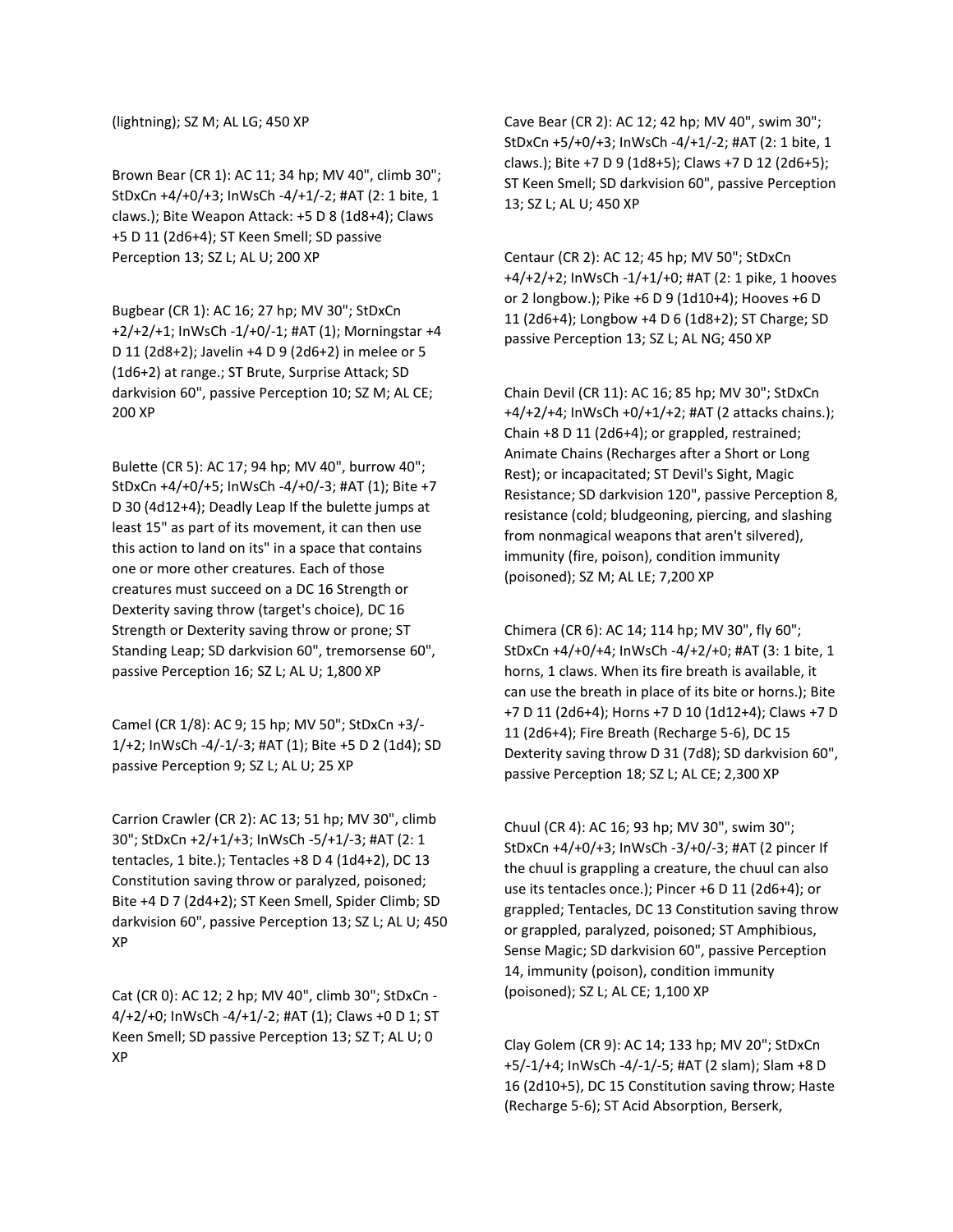Immutable Form, Magic Resistance, Magic Weapons; SD darkvision 60", passive Perception 9, immunity (acid, poison, psychic; bludgeoning, piercing, and slashing from nonmagical weapons that aren't adamantine), condition immunity (charmed, exhaustion, frightened, paralyzed, petrified, poisoned); SZ L; AL U; 5,000 XP

Cloaker (CR 8): AC 14; 78 hp; MV 10", fly 40"; StDxCn +3/+2/+1; InWsCh +1/+1/+2; #AT (2: 1 bite, 1 tail.); Bite +6 D 10 (2d6+3); or blinded; Tail +6 D 7 (1d8+3); Moan, DC 13 Wisdom saving throw or frightened; Phantasms (Recharges after a Short or Long Rest); ST Damage Transfer, False Appearance, Light Sensitivity; SD darkvision 60", passive Perception 11; SZ L; AL CN; 3,900 XP

Cloud Giant (CR 9): AC 14; 200 hp; MV 40"; StDxCn +8/+0/+6; InWsCh +1/+3/+3; #AT (2 morningstar); Morningstar +12 D 21 (3d8+8); Rock +12 D 30 (4d10+8); ST Keen Smell, Innate Spellcasting; SD passive Perception 17; SZ H; AL NG (50%) or NE (50%); 5,000 XP

Cockatrice (CR 1/2): AC 11; 27 hp; MV 20", fly 40"; StDxCn -2/+1/+1; InWsCh -4/+1/-3; #AT (1); Bite +3 D 3 (1d4+1), DC 11 Constitution saving throw or petrified, restrained; SD darkvision 60", passive Perception 11; SZ S; AL U; 100 XP

Commoner (CR 0): AC 10; 4 hp; MV 30"; StDxCn +0/+0/+0; InWsCh +0/+0/+0; #AT (1); Club +2 D 2 (1d4); SD passive Perception 10; SZ M; AL any alignment; 0 XP

Constrictor Snake (CR 1/4): AC 12; 13 hp; MV 30", swim 30"; StDxCn +2/+2/+1; InWsCh -5/+0/-4; #AT (1); Bite +4 D 5 (1d6+2); Constrict +4 D 6 (1d8+2); or grappled, restrained; SD blindsight 10", passive Perception 10; SZ L; AL U; 50 XP

Copper Dragon Wyrmling (CR 1): AC 16; 22 hp; MV 30", climb 30", fly 60"; StDxCn +2/+1/+1; InWsCh +2/+0/+1; #AT (1); Bite +4 D 7 (1d10+2); Breath Weapons (Recharge 5-6), DC 11 Dexterity saving

throw D 18 (4d8); SD blindsight 10", darkvision 60", passive Perception 14, immunity (acid); SZ M; AL CG; 200 XP

Couatl (CR 4): AC 19; 97 hp; MV 30", fly 90"; StDxCn +3/+5/+3; InWsCh +4/+5/+4; #AT (1); Bite +8 D 8 (1d6+5), DC 13 Constitution saving throw or poisoned; Constrict +6 D 10 (2d6+3); or grappled, restrained; Change Shape The couatl magically polymorphs into a humanoid or beast that has a challenge rating equal to or less than its own, or back into its true form. It reverts to its true form if it dies. Any equipment it is wearing or carrying is absorbed or borne by the new form (the couatl's choice); ST Innate Spellcasting, Magic Weapons, Shielded Mind; SD truesight 120", passive Perception 15, resistance (radiant), immunity (psychic; bludgeoning, piercing, and slashing from nonmagical weapons); SZ M; AL LG; 1,100 XP

Crab (CR 0): AC 11; 2 hp; MV 20", swim 20"; StDxCn - 4/+0/+0; InWsCh -5/-1/-4; #AT (1); Claw +0 D 1; ST Amphibious; SD blindsight 30", passive Perception 9; SZ T; AL U; 0 XP

Crocodile (CR 1/2): AC 12; 19 hp; MV 20", swim 20"; StDxCn +2/+0/+1; InWsCh -4/+0/-3; #AT (1); Bite +4 D 7 (1d10+2); or grappled, restrained; ST Hold Breath; SD passive Perception 10; SZ L; AL U; 100 XP

Cult Fanatic (CR 2): AC 13; 22 hp; MV 30"; StDxCn +0/+2/+1; InWsCh +0/+1/+2; #AT (2 melee); Dagger +4 D 4 (1d4+2); ST Dark Devotion, Spellcasting; SD passive Perception 11; SZ M; AL any non-G alignment; 450 XP

Cultist (CR 1/8): AC 12; 9 hp; MV 30"; StDxCn +0/+1/+0; InWsCh +0/+0/+0; #AT (1); Scimitar +3 D 4 (1d6+1); ST Dark Devotion; SD passive Perception 10; SZ M; AL any non-G alignment; 25 XP

Darkmantle (CR 1/2): AC 11; 22 hp; MV 10", fly 30"; StDxCn +3/+1/+1; InWsCh -4/+0/-3; #AT (1); Crush +5 D 6 (1d6+3); or blinded; Darkness Aura (1/day); ST Echolocation, False Appearance; SD blindsight 60",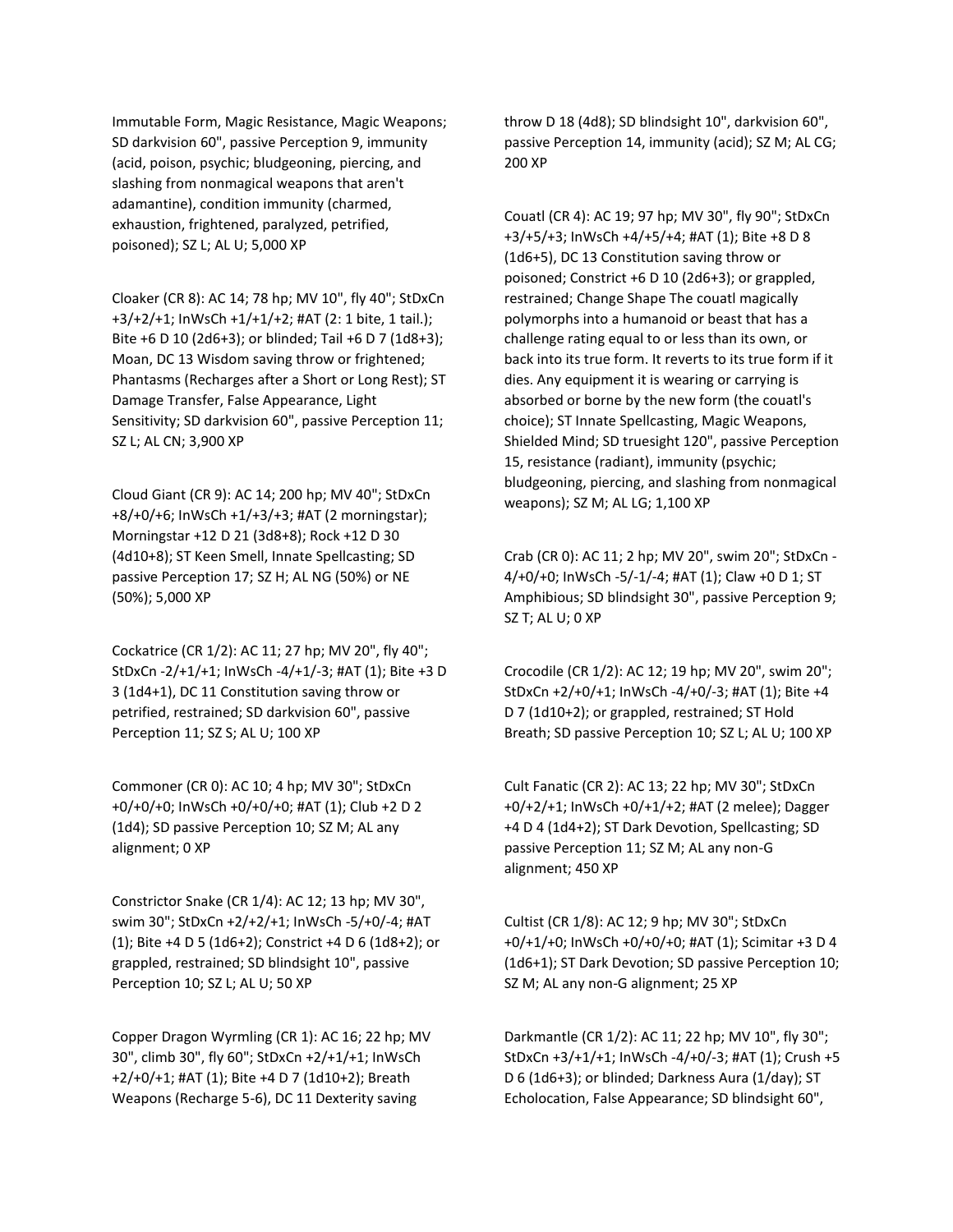passive Perception 10; SZ S; AL U; 100 XP

Death Dog (CR 1): AC 12; 39 hp; MV 40"; StDxCn +2/+2/+2; InWsCh -4/+1/-2; #AT (2 bite); Bite +4 D 5 (1d6+2), DC 12 Constitution saving throw or poisoned; ST Two-Headed; SD darkvision 120", passive Perception 15; SZ M; AL NE; 200 XP

Deep Gnome (Svirfneblin) (CR 1/2): AC 15; 16 hp; MV 20"; StDxCn +2/+2/+2; InWsCh +1/+0/-1; #AT (1); War Pick +4 D 6 (1d8+2); Poisoned Dart +4 D 4 (1d4+2), DC 12 Constitution saving throw or poisoned; ST Stone Camouflage, Gnome Cunning, Innate Spellcasting; SD darkvision 120", passive Perception 12; SZ S; AL NG; 100 XP

Deer (CR 0): AC 13; 4 hp; MV 50"; StDxCn +0/+3/+0; InWsCh -4/+2/-3; #AT (1); Bite +2 D 2 (1d4); SD passive Perception 12; SZ M; AL U; 0 XP

Deva (CR 10): AC 17; 136 hp; MV 30", fly 90"; StDxCn +4/+4/+4; InWsCh +3/+5/+5; #AT (2 melee); Mace +8 D 7 (1d6+4), 18 (4d8) radiant; Healing Touch (3/Day); D 20 (4d8+2); Change Shape The deva magically polymorphs into a humanoid or beast that has a challenge rating equal to or less than its own, or back into its true form. It reverts to its true form if it dies. Any equipment it is wearing or carrying is absorbed or borne by the new form (the deva's choice); ST Angelic Weapons, Innate Spellcasting, Magic Resistance; SD darkvision 120", passive Perception 19, resistance (radiant; bludgeoning, piercing, and slashing from nonmagical weapons), condition immunity (charmed, exhaustion, frightened); SZ M; AL LG; 5,900 XP

Dire Wolf (CR 1): AC 14; 37 hp; MV 50"; StDxCn +3/+2/+2; InWsCh -4/+1/-2; #AT (1); Bite +5 D 10 (2d6+3), DC 13 Strength saving throw or prone; ST Keen Hearing and Smell, Pack Tactics; SD passive Perception 13; SZ L; AL U; 200 XP

Djinni (CR 11): AC 17; 161 hp; MV 30", fly 90"; StDxCn +5/+2/+6; InWsCh +2/+3/+5; #AT (3 scimitar); Scimitar +9 D 12 (2d6+5); Create

Whirlwind A 5-foot-radius, 30-foot-tall cylinder of swirling air magically forms on a point the djinni can see within 120 feet of it. The whirlwind lasts as long as the djinni maintains concentration (as if concentrating on a spell), DC 18 Strength saving throw or restrained; ST Elemental Demise, Innate Spellcasting, Variant: Genie Powers; SD darkvision 120", passive Perception 13, immunity (lightning, thunder); SZ L; AL CG; 7,200 XP

Doppelganger (CR 3): AC 14; 52 hp; MV 30"; StDxCn +0/+4/+2; InWsCh +0/+1/+2; #AT (2 melee); Slam +6 D 7 (1d6+4); Read Thoughts The doppelganger magically reads the surface thoughts of one creature within 60" of it. The effect can penetrate barriers, but 3" of wood or dirt, 2" of stone, 2 inches of metal, or a thin sheet of lead blocks it. While the target is in range, the doppelganger can continue reading its thoughts, as long as the doppelganger's concentration isn't broken (as if concentrating on a spell); ST Shapechanger, Ambusher, Surprise Attack; SD darkvision 60", passive Perception 11, immunity (charmed); SZ M; AL U; 700 XP

Draft Horse (CR 1/4): AC 10; 19 hp; MV 40"; StDxCn +4/+0/+1; InWsCh -4/+0/-2; #AT (1); Hooves +6 D 9 (2d4+4); SD passive Perception 10; SZ L; AL U; 50 XP

Dragon Turtle (CR 17): AC 20; 341 hp; MV 20", swim 40"; StDxCn +7/+0/+5; InWsCh +0/+1/+1; #AT (3: 1 bite, 2 claws. It can make 1 tail attack in place of its 2 claw); Bite +13 D 26 (3d12+7); Claw +13 D 16 (2d8+7); Tail +13 D 26 (3d12+7), DC 20 Strength saving throw or prone; Steam Breath (Recharge 5-6), DC 18 Constitution saving throw D 52 (15d6); ST Amphibious; SD darkvision 120", passive Perception 11, resistance (fire); SZ G; AL N; 18,000 XP

Dretch (CR 1/4): AC 11; 18 hp; MV 20"; StDxCn +0/+0/+1; InWsCh -3/-1/-4; #AT (2: 1 bite, 1 claws.); Bite +2 D 3 (1d6); Claws +2 D 5 (2d4); Fetid Cloud (1/Day), DC 11 Constitution saving throw or poisoned; SD darkvision 60", passive Perception 9, resistance (cold, fire, lightning), immunity (poison), condition immunity (poisoned); SZ S; AL CE; 50 XP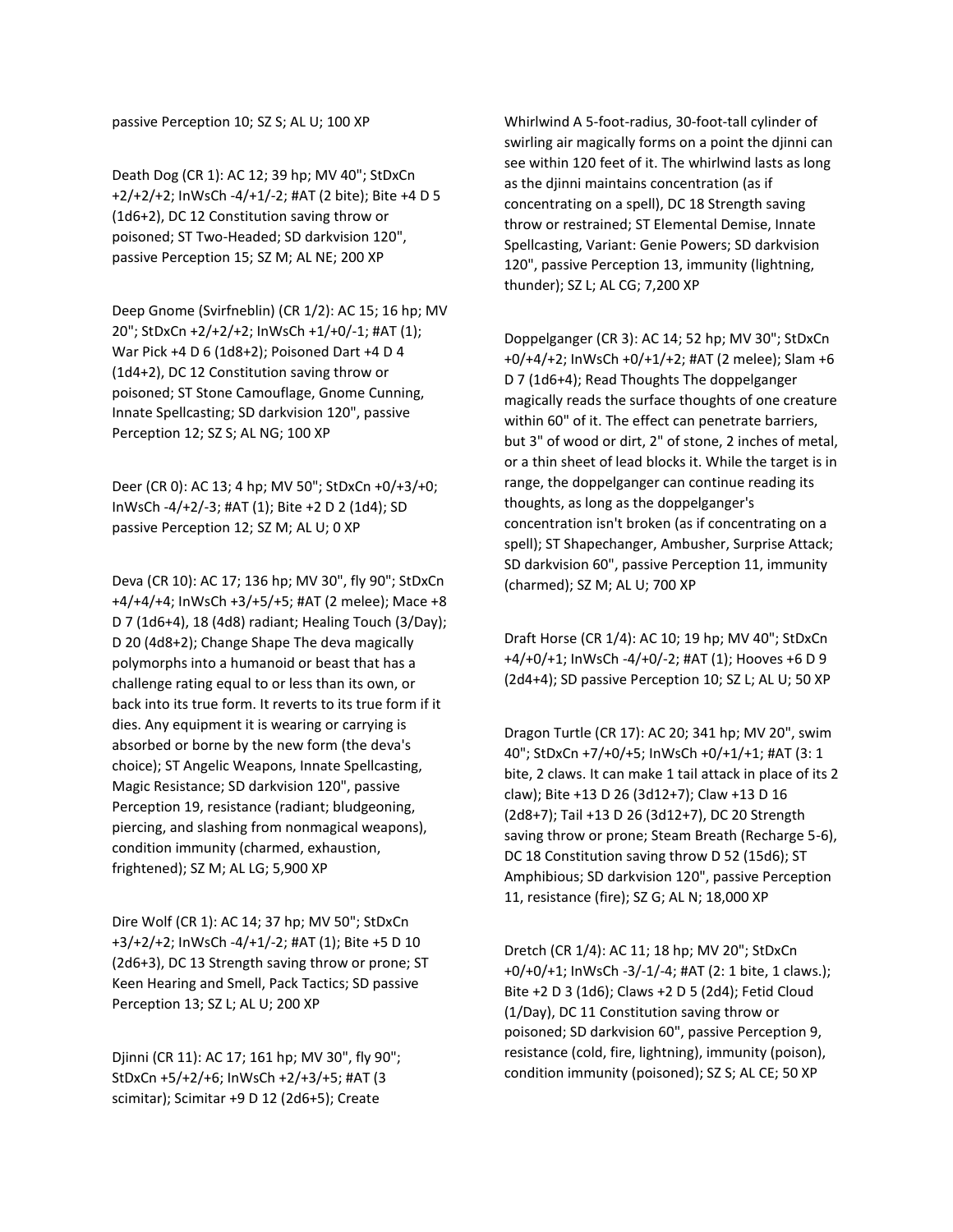Drider (CR 6): AC 19; 123 hp; MV 30", climb 30"; StDxCn +3/+3/+4; InWsCh +1/+2/+1; #AT (3 attacks, either longsword or its longbow. It can replace 1 of those attacks with a bite attack.); Bite +6 D 2 (1d4), 9 (2d8) poison; Longsword +6 D 7 (1d8+3), or 8 (1d10+3) if used with two hands.; Longbow +6 D 7 (1d8+3), 4 (1d8) poison; ST Fey Ancestry, Innate Spellcasting, Spider Climb, Sunlight Sensitivity, Web Walker; SD darkvision 120", passive Perception 15; SZ L; AL CE; 2,300 XP

Drow (CR 1/4): AC 15; 13 hp; MV 30"; StDxCn +0/+2/+0; InWsCh +0/+0/+1; #AT (1); Shortsword +4 D 5 (1d6+2); Hand Crossbow +4 D 5 (1d6+2), DC 13 Constitution saving throw or poisoned; ST Fey Ancestry, Innate Spellcasting, Sunlight Sensitivity; SD darkvision 120", passive Perception 12; SZ M; AL NE; 50 XP

Druid (CR 2): AC 11; 27 hp; MV 30"; StDxCn +0/+1/+1; InWsCh +1/+2/+0; #AT (1); Quarterstaff +2 D 3 (1d6); D with shillelagh); ST Spellcasting; SD passive Perception 14; SZ M; AL any alignment; 450 XP

Dryad (CR 1): AC 11; 22 hp; MV 30"; StDxCn +0/+1/+0; InWsCh +2/+2/+4; #AT (1); Club +2 D 2 (1 d4), or 8 (1d8+4) with shillelagh. D with shillelagh); Fey Charm, DC 14 Wisdom saving throw or charmed; ST Innate Spellcasting, Magic Resistance, Speak with Beasts and Plants, Tree Stride; SD darkvision 60", passive Perception 14; SZ M; AL N; 200 XP

Duergar (CR 1): AC 16; 26 hp; MV 25"; StDxCn +2/+0/+2; InWsCh +0/+0/-1; #AT (1); Enlarge (Recharges after a Short or Long Rest); War Pick +4 D 6 (1d8+2), or 11 (2d8+2) while enlarged.; Javelin +4 D 5 (1d6+2), or 9 (2d6+2) while enlarged.; Invisibility (Recharges after a Short or Long Rest); ST Duergar Resilience, Sunlight Sensitivity; SD darkvision 120", passive Perception 10, resistance (poison); SZ M; AL LE; 200 XP

Dust Mephit (CR 1/2): AC 12; 17 hp; MV 30", fly 30"; StDxCn -3/+2/+0; InWsCh -1/+0/+0; #AT (1); Claws +4 D 4 (1d4+2); Blinding Breath (Recharge 6), DC 10

Dexterity saving throw or blinded; Variant: Summon Mephits (1/Day); ST Death Burst, Innate Spellcasting (1/Day); SD darkvision 60", passive Perception 12, vulnerability (fire), immunity (poison), condition immunity (poisoned); SZ S; AL NE; 100 XP

Eagle (CR 0): AC 12; 3 hp; MV 10", fly 60"; StDxCn - 2/+2/+0; InWsCh -4/+2/-2; #AT (1); Talons +4 D 4 (1d4+2); ST Keen Sight; SD passive Perception 14; SZ S; AL U; 0 XP

Earth Elemental (CR 5): AC 17; 126 hp; MV 30", burrow 30"; StDxCn +5/-1/+5; InWsCh -3/+0/-3; #AT (2 slam); Slam +8 D 14 (2d8+5); ST Earth Glide, Siege Monster; SD darkvision 60", tremorsense 60", passive Perception 10, vulnerability (thunder), resistance (bludgeoning, piercing, and slashing from nonmagical weapons), immunity (poison), condition immunity (exhaustion, paralyzed, petrified, poisoned, unconscious); SZ L; AL N; 1,800 XP

Efreeti (CR 11): AC 17; 200 hp; MV 40", fly 60"; StDxCn +6/+1/+7; InWsCh +3/+2/+3; #AT (2 scimitar attacks or uses its Hurl Flame twice.); Scimitar +10 D 13 (2d6+6), 7 (2d6) fire; Hurl Flame +7 D 17 (5d6) fire; ST Elemental Demise, Innate Spellcasting, Variant: Genie Powers; SD darkvision 120", passive Perception 12, immunity (fire); SZ L; AL LE; 7,200 XP

Elephant (CR 4): AC 12; 76 hp; MV 40"; StDxCn +6/- 1/+3; InWsCh -4/+0/-2; #AT (1); Gore +8 D 19 (3d8+6); Stomp +8 D 22 (3d10+6); ST Trampling Charge; SD passive Perception 10; SZ H; AL U; 1,100 XP

Elk (CR 1/4): AC 10; 13 hp; MV 50"; StDxCn +3/+0/+1; InWsCh -4/+0/-2; #AT (1); Ram +5 D 6 (1d6+3); Hooves +5 D 8 (2d4+3); ST Charge; SD passive Perception 10; SZ L; AL U; 50 XP

Erinyes (CR 12): AC 18; 153 hp; MV 30", fly 60"; StDxCn +4/+3/+4; InWsCh +2/+2/+4; #AT (3 attacks); Longsword +8 D 8 (1d8+4); Longbow +7 D 7 (1d8+3), DC 14 Constitution saving throw or poisoned; Variant: Rope of Entanglement Some erinyes carry a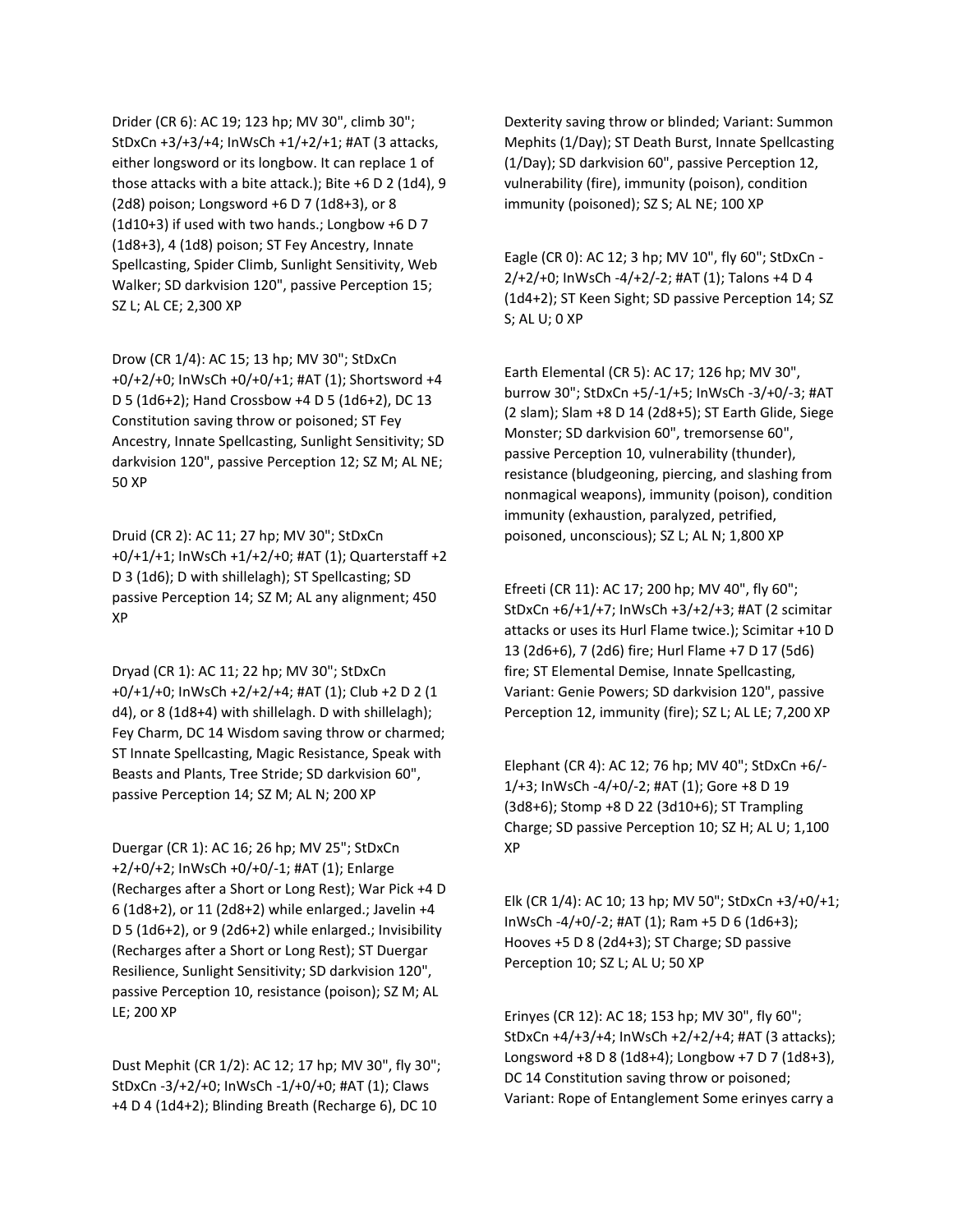rope of entanglement (detailed in the Dungeon Master's Guide); ST Hellish Weapons, Magic Resistance; SD truesight 120", passive Perception 12, resistance (cold; bludgeoning, piercing, and slashing from nonmagical weapons that aren't silvered), immunity (fire, poison), condition immunity (poisoned); SZ M; AL LE; 8,400 XP

Ettercap (CR 2): AC 13; 44 hp; MV 30", climb 30"; StDxCn +2/+2/+1; InWsCh -2/+1/-1; #AT (2: 1 bite, 1 claws.); Bite +4 D 6 (1d8+2), DC 11 Constitution saving throw or poisoned; Claws +4 D 7 (2d4+2); Web (Recharge 5-6); or restrained; Variant: Web Garrote +4 D 4 (1d4+2); or grappled; ST Spider Climb, Web Sense, Web Walker; SD darkvision 60", passive Perception 13; SZ M; AL NE; 450 XP

Ettin (CR 4): AC 12; 85 hp; MV 40"; StDxCn +5/-1/+3; InWsCh -2/+0/-1; #AT (2: 1 battleaxe, 1 morningstar.); Battleaxe +7 D 14 (2d8+5); Morningstar +7 D 14 (2d8+5); ST Two Heads, Wakeful; SD darkvision 60", passive Perception 14; SZ L; AL CE; 1,100 XP

Fire Elemental (CR 5): AC 13; 102 hp; MV 50"; StDxCn +0/+3/+3; InWsCh -2/+0/-2; #AT (2 touch); Touch +6 D 10 (2d6+3); ST Fire Form, Illumination, Water Susceptibility; SD darkvision 60", passive Perception 10, resistance (bludgeoning, piercing, and slashing from nonmagical weapons), immunity (fire, poison), condition immunity (exhaustion, grappled, paralyzed, petrified, poisoned, prone, restrained, unconscious); SZ L; AL N; 1,800 XP

Fire Giant (CR 9): AC 18; 162 hp; MV 30"; StDxCn +7/-1/+6; InWsCh +0/+2/+1; #AT (2 greatsword); Greatsword +11 D 28 (6d6+7); Rock +11 D 29 (4d10+7); SD passive Perception 16, immunity (fire); SZ H; AL LE; 5,000 XP

Flesh Golem (CR 5): AC 9; 93 hp; MV 30"; StDxCn +4/-1/+4; InWsCh -2/+0/-3; #AT (2 slam); Slam +7 D 13 (2d8+4); ST Berserk, Aversion of Fire, Immutable Form, Lightning Absorption, Magic Resistance, Magic Weapons; SD darkvision 60", passive Perception 10, immunity (lightning, poison; bludgeoning, piercing,

and slashing from nonmagical weapons that aren't adamantine), condition immunity (charmed, exhaustion, frightened, paralyzed, petrified, poisoned); SZ M; AL N; 1,800 XP

Flying Snake (CR 1/8): AC 14; 5 hp; MV 30", fly 60", swim 30"; StDxCn -3/+4/+0; InWsCh -4/+1/-3; #AT (1); Bite +6 D 1, 7 (3d4) poison; ST Flyby; SD blindsight 10", passive Perception 11; SZ T; AL U; 25 XP

Flying Sword (CR 1/4): AC 17; 17 hp; MV 0", fly 50" It can hover.; StDxCn +1/+2/+0; InWsCh -5/-3/-5; #AT (1); Longsword +3 D 5 (1d8+1); ST Antimagic Susceptibility, False Appearance; SD blindsight 60" (blind beyond this radius), passive Perception 7, immunity (poison, psychic), condition immunity (blinded, charmed, deafened, frightened, paralyzed, petrified, poisoned); SZ S; AL U; 50 XP

Frog (CR 0): AC 11; 1 hp; MV 20", swim 20"; StDxCn - 5/+1/-1; InWsCh -5/-1/-4; #AT (1); ST Amphibious, Standing Leap; SD darkvision 30", passive Perception 11; SZ T; AL U; 0 XP

Frost Giant (CR 8): AC 15; 138 hp; MV 40"; StDxCn +6/-1/+5; InWsCh -1/+0/+1; #AT (2 greataxe); Greataxe +9 D 25 (3d12+6); Rock +9 D 28 (4d10+6); SD passive Perception 13, immunity (cold); SZ H; AL NE; 3,900 XP

Gargoyle (CR 2): AC 15; 52 hp; MV 30", fly 60"; StDxCn +2/+0/+3; InWsCh -2/+0/-2; #AT (2: 1 bite, 1 claws.); Bite +4 D 5 (1d6+2); Claws +4 D 5 (1d6+2); ST False Appearance; SD darkvision 60", passive Perception 10, resistance (bludgeoning, piercing, and slashing from nonmagical weapons that aren't adamantine), immunity (poison), condition immunity (exhaustion, petrified, poisoned); SZ M; AL CE; 450 XP

Gelatinous Cube (CR 2): AC 6; 84 hp; MV 15"; StDxCn +2/-4/+5; InWsCh -5/-2/-5; #AT (1); Pseudopod +4 D 10 (3d6) acid; Engulf The cube moves up to its speed. While doing so, it can enter Large or smaller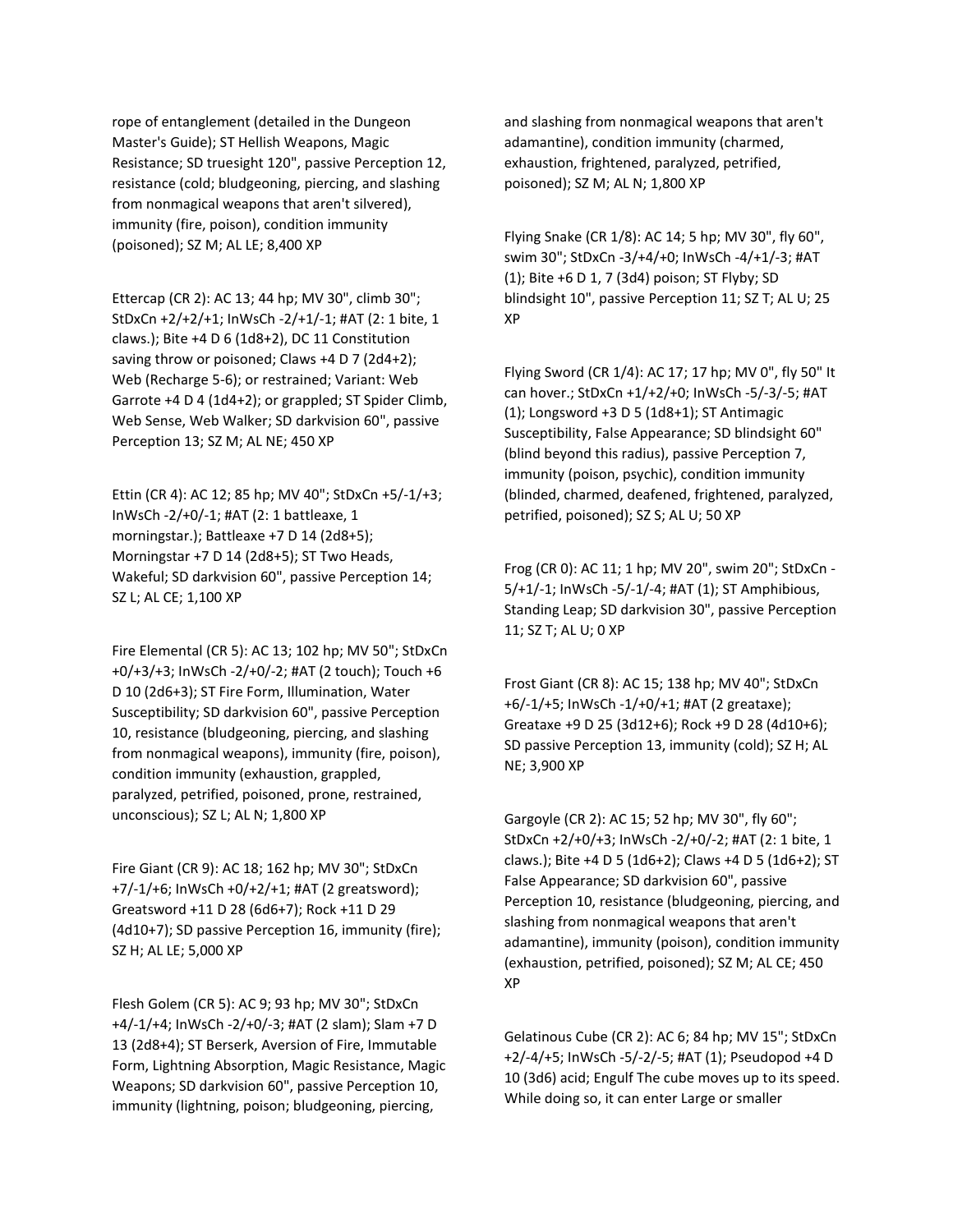creatures' spaces. Whenever the cube enters a creature's space, the creature must make a DC 12 Dexterity saving throw.

On a successful save, the creature can choose to be pushed 5 feet back or to the side of the cube. A creature that chooses not to be pushed suffers the consequences of a failed saving throw.

On a failed save, the cube enters the creature's space, and the creature takes 10 (3d6), DC 12 Dexterity saving throw or restrained; ST Ooze Cube, Transparent; SD blindsight 60" (blind beyond this radius), passive Perception 8, condition immunity (blinded, charmed, deafened, exhaustion, frightened, prone); SZ L; AL U; 450 XP

Ghast (CR 2): AC 13; 36 hp; MV 30"; StDxCn +3/+3/+0; InWsCh +0/+0/-1; #AT (1); Bite +3 D 12 (2d8+3); Claws +5 D 10 (2d6+3), DC 10 Constitution saving throw or paralyzed; ST Stench, Turn Defiance; SD darkvision 60", passive Perception 10, immunity (necrotic), condition immunity (poisoned); SZ M; AL CE; 450 XP

Ghost (CR 4): AC 11; 45 hp; MV 0", fly 40" It can hover.; StDxCn -2/+1/+0; InWsCh +0/+1/+3; #AT (1); Withering Touch +5 D 17 (4d6+3) necrotic; Etherealness; Horrifying Visage, DC 13 Wisdom saving throw or frightened; Possession (Recharge 6), DC 13 Charisma saving throw or charmed, frightened, incapacitated; ST Ethereal Sight, Incorporeal Movement; SD darkvision 60", passive Perception 11, resistance (acid, fire, lightning, thunder; bludgeoning, piercing, and slashing from nonmagical weapons), immunity (cold, necrotic, poison), condition immunity (charmed, exhaustion, frightened, grappled, paralyzed, petrified, poisoned, prone, restrained); SZ M; AL any alignment; 1,100 XP

Ghoul (CR 1): AC 12; 22 hp; MV 30"; StDxCn +1/+2/+0; InWsCh -2/+0/-2; #AT (1); Bite +2 D 9 (2d6+2); Claws +4 D 7 (2d4+2), DC 10 Constitution saving throw or paralyzed; SD darkvision 60", passive Perception 10, condition immunity (poisoned); SZ M; AL CE; 200 XP

Giant Ape (CR 7): AC 12; 157 hp; MV 40", climb 40"; StDxCn +6/+2/+4; InWsCh -2/+1/-2; #AT (2 fist); Fist +9 D 22 (3d10+6); Rock +9 D 30 (7d6+6); SD passive Perception 14; SZ H; AL U; 2,900 XP

Giant Badger (CR 1/4): AC 10; 13 hp; MV 30", burrow 10"; StDxCn +1/+0/+2; InWsCh -4/+1/-3; #AT (2: 1 bite, 1 claws.); Bite +3 D 4 (1d6+1); Claws +3 D 6 (2d4+1); ST Keen Smell; SD darkvision 30", passive Perception 11; SZ M; AL U; 50 XP

Giant Bat (CR 1/4): AC 13; 22 hp; MV 10", fly 60"; StDxCn +2/+3/+0; InWsCh -4/+1/-2; #AT (1); Bite +4 D 5 (1d6+2); ST Echolocation, Keen Hearing; SD blindsight 60", passive Perception 11; SZ L; AL U; 50 XP

Giant Boar (CR 2): AC 12; 42 hp; MV 40"; StDxCn +3/+0/+3; InWsCh -4/-2/-3; #AT (1); Tusk +5 D 10 (2d6+3); ST Charge, Relentless (Recharges after a Short or Long Rest); SD passive Perception 8; SZ L; AL U; 450 XP

Giant Centipede (CR 1/4): AC 13; 4 hp; MV 30", climb 30"; StDxCn -3/+2/+1; InWsCh -5/-2/-4; #AT (1); Bite Bite. +4 D 4 (1d4+2), DC 11 Constitution saving throw or paralyzed, poisoned; SD blindsight 30", passive Perception 8; SZ S; AL U; 50 XP

Giant Constrictor Snake (CR 2): AC 12; 60 hp; MV 30", swim 30"; StDxCn +4/+2/+1; InWsCh -5/+0/-4; #AT (1); Bite +6 D 11 (2d6+4); Constrict +6 D 13 (2d8+4); or grappled, restrained; SD blindsight 10", passive Perception 12; SZ H; AL U; 450 XP

Giant Crab (CR 1/8): AC 15; 13 hp; MV 30", swim 30"; StDxCn +1/+2/+0; InWsCh -5/-1/-4; #AT (1); Claw +3 D 4 (1d6+1); or grappled; ST Amphibious; SD blindsight 30", passive Perception 9; SZ M; AL U; 25 XP

Giant Crocodile (CR 5): AC 14; 85 hp; MV 30", swim 50"; StDxCn +5/-1/+3; InWsCh -4/+0/-2; #AT (2: 1 bite, 1 tail.); Bite +8 D 21 (3d10+5); or grappled, restrained; Tail +8 D 14 (2d8+5), DC 16 Strength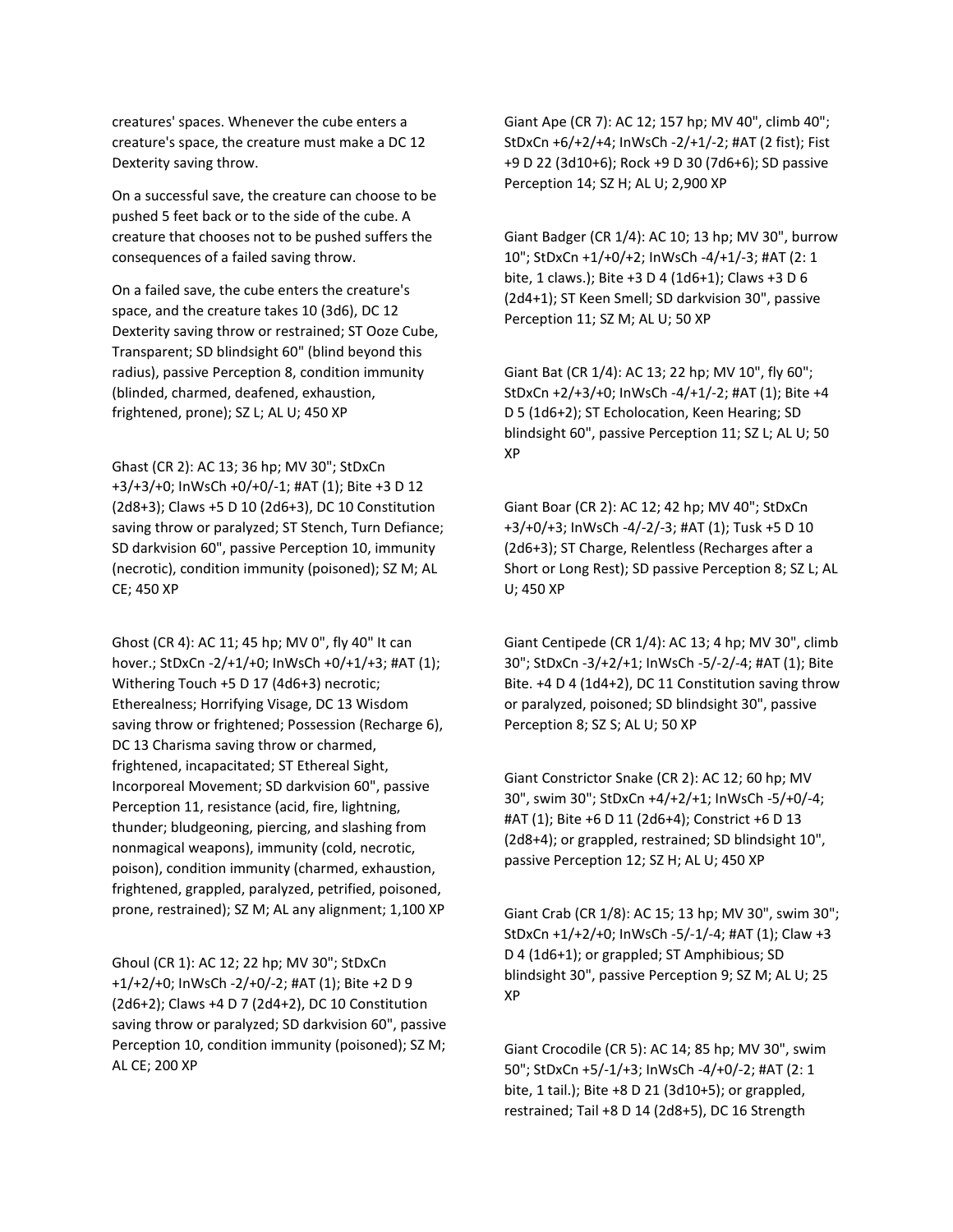saving throw or grappled, prone; ST Hold Breath; SD passive Perception 10; SZ H; AL U; 1,800 XP

Giant Eagle (CR 1): AC 13; 26 hp; MV 10", fly 80"; StDxCn +3/+3/+1; InWsCh -1/+2/+0; #AT (2: 1 beak, 1 talons.); Beak +5 D 6 (1d6+3); Talons +5 D 10 (2d6+3); ST Keen Sight; SD passive Perception 14; SZ L; AL NG; 200 XP

Giant Elk (CR 2): AC 15; 42 hp; MV 60"; StDxCn +4/+3/+2; InWsCh -2/+2/+0; #AT (1); Ram +6 D 11 (2d6+4); Hooves +6 D 22 (4d8+4); ST Charge; SD passive Perception 14; SZ H; AL U; 450 XP

Giant Fire Beetle (CR 0): AC 13; 4 hp; MV 30"; StDxCn -1/+0/+1; InWsCh -5/-2/-4; #AT (1); Bite +1 D 2 (1d6 — 1); ST Illumination; SD blindsight 30", passive Perception 8; SZ S; AL U; 0 XP

Giant Frog (CR 1/4): AC 11; 18 hp; MV 30", swim 30"; StDxCn +1/+1/+0; InWsCh -4/+0/-4; #AT (1); Bite +3 D 4 (1d6+1); or grappled, restrained; Swallow The frog makes one bite attack against a Small or smaller target it is grappling. If the attack hits, the target is swallowed, and the grapple ends. The swallowed target is blinded and restrained, it has total cover against attacks and other effects outside the frog, and it takes 5 (2d4); or blinded, prone, restrained; ST Amphibious, Standing Leap; SD darkvision 30", passive Perception 12; SZ M; AL U; 50 XP

Giant Goat (CR 1/2): AC 11; 19 hp; MV 40"; StDxCn +3/+0/+1; InWsCh -4/+1/-2; #AT (1); Ram +5 D 8 (2d4+3); ST Charge, Sure-Footed; SD passive Perception 11; SZ L; AL U; 100 XP

Giant Hyena (CR 1): AC 12; 45 hp; MV 50"; StDxCn +3/+2/+2; InWsCh -4/+1/-2; #AT (1); Bite +5 D 10 (2d6+3); ST Rampage; SD passive Perception 13; SZ L; AL U; 200 XP

Giant Lizard (CR 1/4): AC 12; 19 hp; MV 30", climb 30"; StDxCn +2/+1/+1; InWsCh -4/+0/-3; #AT (1); Bite +4 D 6 (1d8+2); ST Variant: Hold Breath, Variant: Spider Climb; SD darkvision 30", passive Perception

10; SZ L; AL U; 50 XP

Giant Octopus (CR 1): AC 11; 52 hp; MV 10", swim 60"; StDxCn +3/+1/+1; InWsCh -3/+0/-3; #AT (1); Tentacles +5 D 10 (2d6+3); or grappled, restrained; Ink Cloud (Recharges after a Short or Long Rest); ST Hold Breath, Underwater Camouflage, Water Breathing; SD darkvision 60", passive Perception 14; SZ L; AL U; 200 XP

Giant Owl (CR 1/4): AC 12; 19 hp; MV 5", fly 60"; StDxCn +1/+2/+1; InWsCh -1/+1/+0; #AT (1); Talons +3 D 8 (2d6+1); ST Flyby, Keen Hearing and Sight; SD darkvision 120", passive Perception 15; SZ L; AL N; 50 XP

Giant Poisonous Snake (CR 1/4): AC 14; 11 hp; MV 30", swim 30"; StDxCn +0/+4/+1; InWsCh -4/+0/-4; #AT (1); Bite +6 D 6 (1d4+4), DC 11 Constitution saving throw; SD blindsight 10", passive Perception 12; SZ M; AL U; 50 XP

Giant Rat (CR 1/8): AC 12; 7 hp; MV 30"; StDxCn - 2/+2/+0; InWsCh -4/+0/-3; #AT (1); Bite +4 D 4 (1d4+2); ST Keen Smell, Pack Tactics; SD darkvision 60", passive Perception 10; SZ S; AL U; 25 XP

Giant Rat (Diseased) (CR 1/8): AC 12; 7 hp; MV 30"; StDxCn -2/+2/+0; InWsCh -4/+0/-3; #AT (1); Bite +4 D 3 (1d4+2), DC 10 Constitution saving throw; SD darkvision 60", passive Perception 10; SZ S; AL U; 25 XP

Giant Scorpion (CR 3): AC 15; 52 hp; MV 40"; StDxCn +2/+1/+2; InWsCh -5/-1/-4; #AT (3: 2 claws, 1 sting.); Claw +4 D 6 (1d8+2); or grappled; Sting +4 D 7 (1d10+2), DC 12 Constitution saving throw; SD blindsight 60", passive Perception 9; SZ L; AL U; 700 XP

Giant Sea Horse (CR 1/2): AC 13; 16 hp; MV 0", swim 40"; StDxCn +1/+2/+0; InWsCh -4/+1/-3; #AT (1); Ram +3 D 4 (1d6+1); ST Charge, Water Breathing; SD passive Perception 11; SZ L; AL U; 100 XP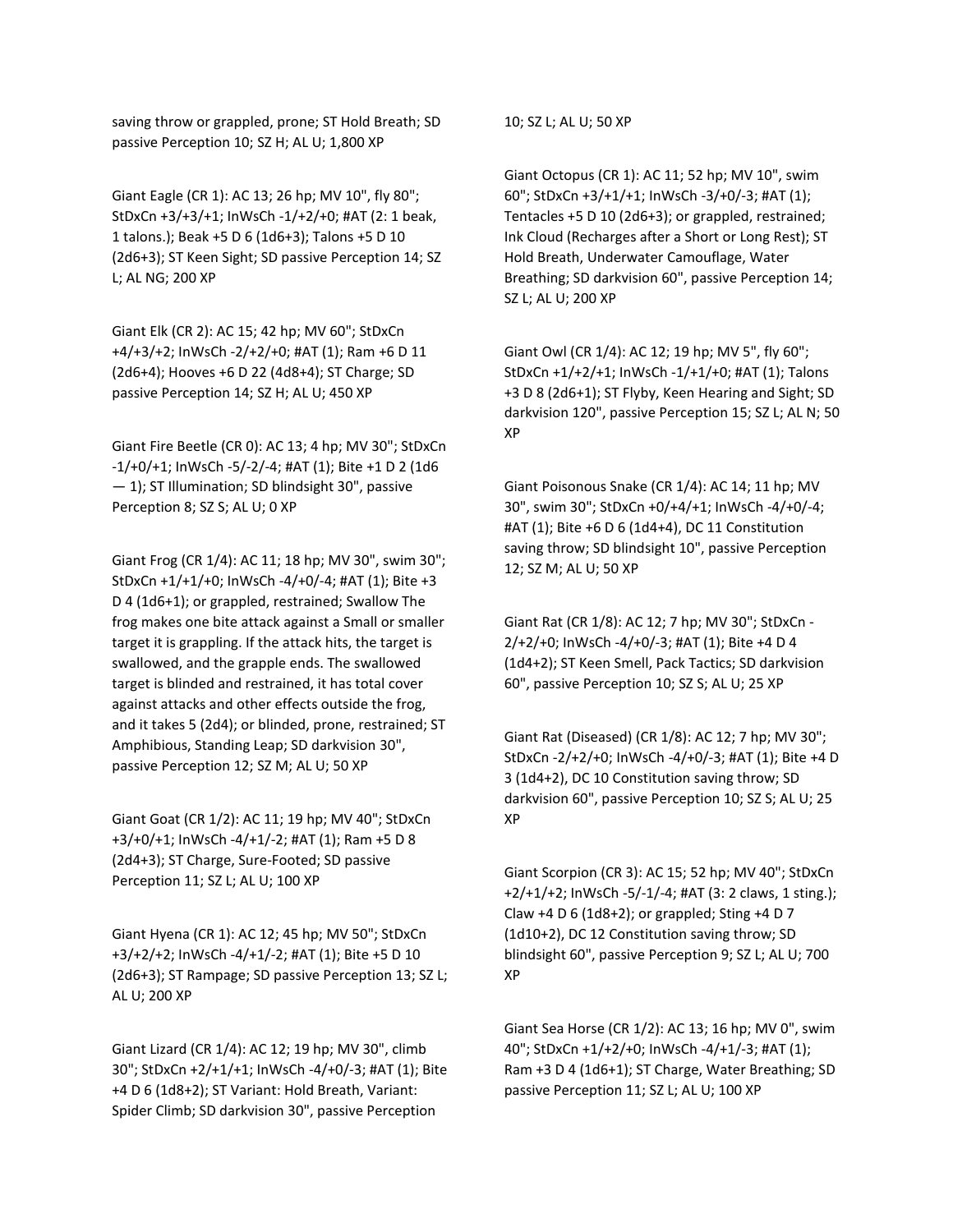Giant Shark (CR 5): AC 13; 126 hp; MV swim 50"; StDxCn +6/+0/+5; InWsCh -5/+0/-3; #AT (1); Bite Weapon Attack: +9 D 22 (3d10+6); ST Blood Frenzy, Water Breathing; SD blindsight 60", passive Perception 13; SZ H; AL U; 1,800 XP

Giant Spider (CR 1): AC 14; 26 hp; MV 30", climb 30"; StDxCn +2/+3/+1; InWsCh -4/+0/-3; #AT (1); Bite +5 D 7 (1d8+3), DC 11 Constitution saving throw or paralyzed, poisoned; Web (Recharge 5-6); or restrained; ST Spider Climb, Web Sense, Web Walker; SD blindsight 10", darkvision 60", passive Perception 10; SZ L; AL U; 200 XP

Giant Toad (CR 1): AC 11; 39 hp; MV 20", swim 40"; StDxCn +2/+1/+1; InWsCh -4/+0/-4; #AT (1); Bite +4 D 7 (1d10+2); or grappled, restrained; Swallow The toad makes one bite attack against a Medium or smaller target it is grappling. If the attack hits, the target is swallowed, and the grapple ends. The swallowed target is blinded and restrained, it has total cover against attacks and other effects outside the toad, and it takes 10 (3d6); or blinded, prone, restrained; ST Amphibious, Standing Leap; SD darkvision 30", passive Perception 10; SZ L; AL U; 200 XP

Giant Vulture (CR 1): AC 10; 22 hp; MV 10", fly 60"; StDxCn +2/+0/+2; InWsCh -2/+1/-2; #AT (2: 1 beak, 1 talons.); Beak +4 D 7 (2d4+2); Talons +4 D 9 (2d6+2); ST Keen Sight and Smell, Pack Tactics; SD passive Perception 13; SZ L; AL NE; 200 XP

Giant Wasp (CR 1/2): AC 12; 13 hp; MV 10", fly 50", swim 50"; StDxCn +0/+2/+0; InWsCh -5/+0/-4; #AT (1); Sting Sting. +4 D 5 (1d6+2), DC 11 Constitution saving throw or paralyzed, poisoned; SD passive Perception 10; SZ M; AL U; 100 XP

Giant Weasel (CR 1/8): AC 13; 9 hp; MV 40"; StDxCn +0/+3/+0; InWsCh -3/+1/-3; #AT (1); Bite Weapon Attack: +5 D 5 (1d4+3); ST Keen Hearing and Smell; SD darkvision 60", passive Perception 13; SZ M; AL U; 25 XP

Giant Wolf Spider (CR 1/4): AC 13; 11 hp; MV 40", climb 40"; StDxCn +1/+3/+1; InWsCh -4/+1/-3; #AT (1); Bite Weapon Attack: +3 D 4 (1d6+1), DC 11 Constitution saving throw or paralyzed, poisoned; ST Spider Climb, Web Sense, Web Walker; SD blindsight 10", darkvision 60", passive Perception 13; SZ M; AL U; 50 XP

Gibbering Mouther (CR 2): AC 9; 67 hp; MV 10", swim 10"; StDxCn +0/-1/+3; InWsCh -4/+0/-2; #AT (1 bite attack and, if it can, uses its Blinding Spittle.); Bites +2 D 17 (5d6), DC 10 Strength saving throw or prone; Blinding Spittle (Recharge 5-6), DC 13 Dexterity saving throw or blinded; ST Aberrant Ground, Gibbering; SD darkvision 60", passive Perception 10, condition immunity (prone); SZ M; AL N; 450 XP

Glabrezu (CR 9): AC 17; 157 hp; MV 40"; StDxCn +5/+2/+5; InWsCh +4/+3/+3; #AT (4: 2 pincers, 2 fists. Alternatively, it makes 2 attacks pincers, casts 1 spell.); Pincer +9 D 16 (2d10+5); or grappled; Fist +9 D 7 (2d4+2); Variant: Summon Demon (1/Day); ST Innate Spellcasting, Magic Resistance; SD truesight 120", passive Perception 13, resistance (cold, fire, lightning; bludgeoning, piercing, and slashing from nonmagical weapons), immunity (poison), condition immunity (poisoned); SZ L; AL CE; 5,000 XP

Gladiator (CR 5): AC 16; 112 hp; MV 30"; StDxCn +4/+2/+3; InWsCh +0/+1/+2; #AT (3 melee attacks or 2 ranged); Spear +7 D 11 (2d6+4); Shield Bash +7 D 9 (2d4+4), DC 15 Strength saving throw or prone; ST Brave, Brute; SD passive Perception 11; SZ M; AL any alignment; 1,800 XP

Gnoll (CR 1/2): AC 15; 22 hp; MV 30"; StDxCn +2/+1/+0; InWsCh -2/+0/-2; #AT (1); Bite +4 D 4 (1d4+2); Spear +4 D 5 (1d6+2); Longbow +3 D 5 (1d8+1); ST Rampage; SD darkvision 60", passive Perception 10; SZ M; AL CE; 100 XP

Goat (CR 0): AC 10; 4 hp; MV 40"; StDxCn +1/+0/+0; InWsCh -4/+0/-3; #AT (1); Ram +3 D 3 (1d4+1); ST Charge, Sure-Footed; SD passive Perception 10; SZ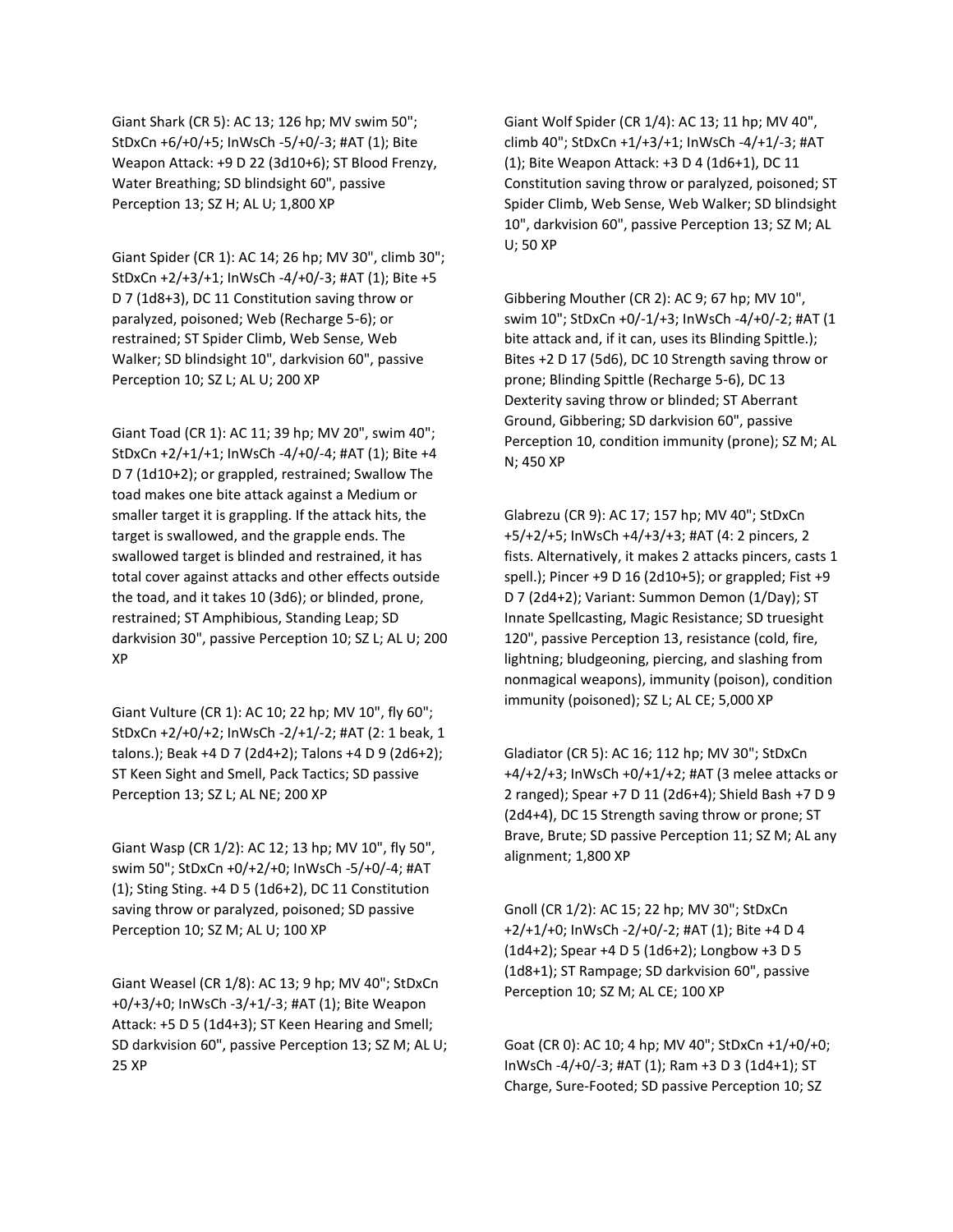Goblin (CR 1/4): AC 15; 7 hp; MV 30"; StDxCn - 1/+2/+0; InWsCh +0/-1/-1; #AT (1); Scimitar +4 D 5 (1d6+2); Shortbow +4 D 5 (1d6+2); ST Nimble Escape; SD darkvision 60", passive Perception 9; SZ S; AL NE; 50 XP

Gold Dragon Wyrmling (CR 3): AC 17; 60 hp; MV 30", fly 60", swim 30"; StDxCn +4/+2/+3; InWsCh +2/+0/+3; #AT (1); Bite +6 D 9 (1d10+4); Breath Weapons (Recharge 5-6), DC 13 Dexterity saving throw D 22 (4d10); ST Amphibious; SD blindsight 10", darkvision 60", passive Perception 14, immunity (fire); SZ M; AL LG; 700 XP

Gorgon (CR 5): AC 19; 114 hp; MV 40"; StDxCn +5/+0/+4; InWsCh -4/+1/-2; #AT (1); Gore +8 D 18 (2d12+5); Hooves +8 D 16 (2d10+5); Petrifying Breath (Recharge 5-6), DC 13 Constitution saving throw or petrified, restrained; ST Trampling Charge; SD darkvision 60", passive Perception 14, immunity (petrified); SZ L; AL U; 1,800 XP

Gray Ooze (CR 1/2): AC 8; 22 hp; MV 10", climb 10"; StDxCn +1/-2/+3; InWsCh -5/-2/-4; #AT (1); Pseudopod +3 D 4 (1d6+1); ST Amorphous, Corrode Metal, False Appearance; SD blindsight 60" (blind beyond this radius), passive Perception 8, resistance (acid, cold, fire), condition immunity (blinded, charmed, deafened, exhaustion, frightened, prone); SZ M; AL U; 100 XP

Green Dragon Wyrmling (CR 2): AC 17; 38 hp; MV 30", fly 60", swim 30"; StDxCn +2/+1/+1; InWsCh +2/+0/+1; #AT (1); Bite +4 D 7 (1d10+2), 3 (1d6) poison; Poison Breath (Recharge 5-6), DC 11 Constitution saving throw D 21 (6d6); ST Amphibious; SD blindsight 10", darkvision 60", passive Perception 14, immunity (poison), condition immunity (poisoned); SZ M; AL LE; 450 XP

Green Hag (CR 3): AC 17; 82 hp; MV 30"; StDxCn +4/+1/+3; InWsCh +1/+2/+2; #AT (1); Claws +6 D 13 (2d8+4); Illusory Appearance The hag covers herself and anything she is wearing or carrying with a magical illusion that makes her look like another creature of her general size and humanoid shape. The illusion ends if the hag takes a bonus action to end it or if she dies.

The changes wrought by this effect fail to hold up to physical inspection. For example, the hag could appear to have smooth skin, but someone touching her would feel her rough flesh. Otherwise, a creature must take an action to visually inspect the illusion and succeed on a DC 20 Intelligence (Investigation); Invisible Passage The hag magically turns invisible until she attacks or casts a spell, or until her concentration ends (as if concentrating on a spell); ST Amphibious, Innate Spellcasting, Mimicry, Hag Coven, Shared Spellcasting (Coven Only), Hag Eye (Coven Only); SD darkvision 60", passive Perception 14; SZ M; AL NE; 700 XP

Grick (CR 2): AC 14; 27 hp; MV 30", climb 30"; StDxCn +2/+2/+0; InWsCh -4/+2/-3; #AT (1 attack tentacles. If that attack hits, the grick can make 1 beak attack against the same target.); Tentacles +4 D 9 (2d6+2); Beak +4 D 5 (1d6+2); ST Stone Camouflage; SD darkvision 60", passive Perception 12, resistance (bludgeoning, piercing, and slashing damage from nonmagical weapons); SZ M; AL N; 450 XP

Griffon (CR 2): AC 12; 59 hp; MV 30", fly 80"; StDxCn +4/+2/+3; InWsCh -4/+1/-1; #AT (2: 1 beak, 1 claws.); Beak +6 D 8 (1d8+4); Claws +6 D 11 (2d6+4); ST Keen Sight; SD darkvision 60", passive Perception 15; SZ L; AL U; 450 XP

Grimlock (CR 1/4): AC 11; 11 hp; MV 30"; StDxCn +3/+1/+1; InWsCh -1/-1/-2; #AT (1); Spiked Bone Club +5 D 5 (1d4+3), 2 (1d4); ST Blind Senses, Keen Hearing and Smell, Stone Camouflage; SD blindsight 30" or 10" while deafened (blind beyond this radius), passive Perception 13, immunity (blinded); SZ M; AL NE; 50 XP

Guard (CR 1/8): AC 16; 11 hp; MV 30"; StDxCn +1/+1/+1; InWsCh +0/+0/+0; #AT (1); Spear +3 D 4 (1d6+1); SD passive Perception 12; SZ M; AL any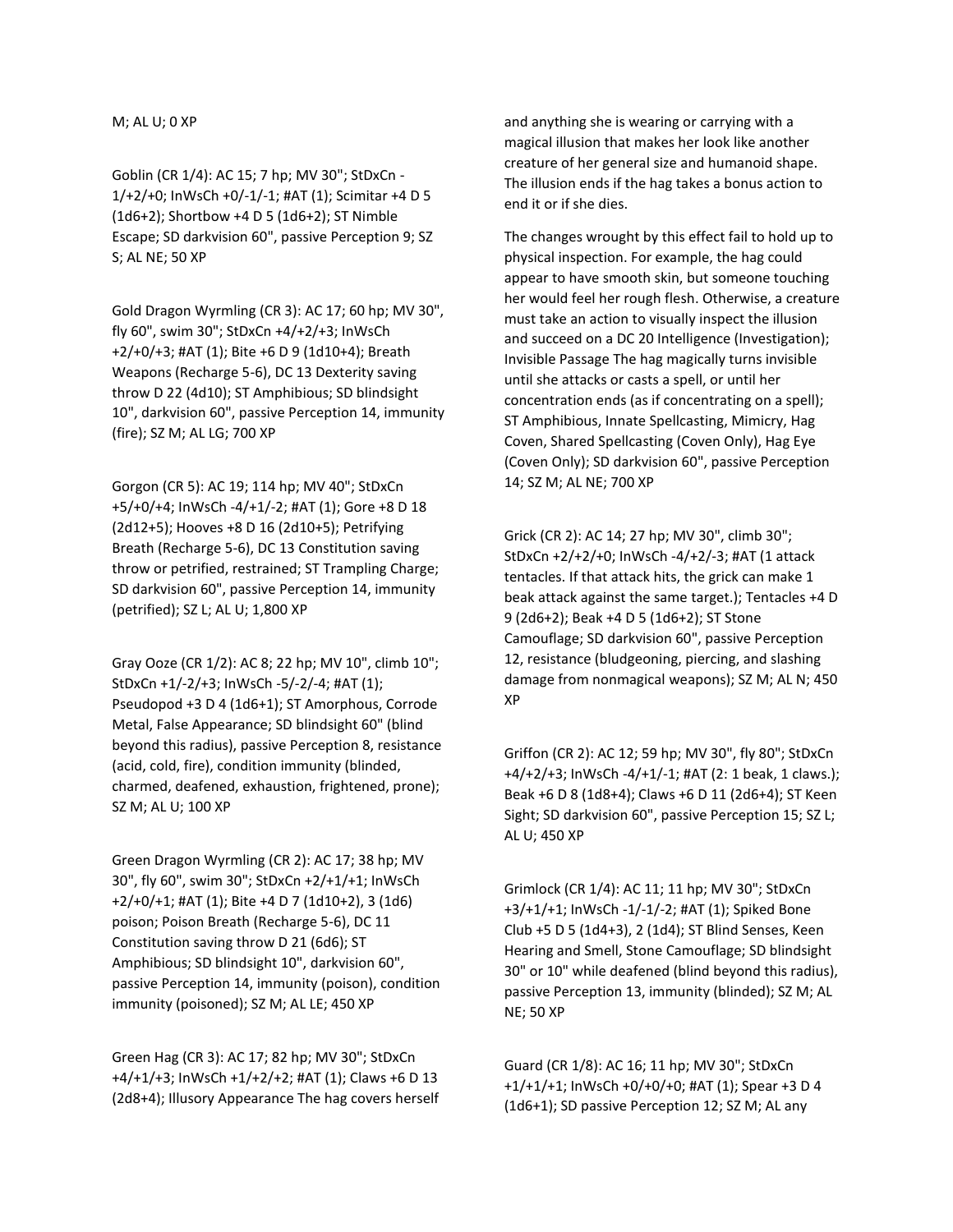Guardian Naga (CR 10): AC 18; 127 hp; MV 40"; StDxCn +4/+4/+3; InWsCh +3/+4/+4; #AT (1); Bite +8 D 8 (1d8+4), DC 15 Constitution saving throw; Spit Poison +8 D The target must make a DC 15 Constitution saving throw, taking 45 (10d8), DC 15 Constitution saving throw; ST Rejuvenation, Spellcasting; SD darkvision 60", passive Perception 14, immunity (poison), condition immunity (charmed, poisoned); SZ L; AL LG; 5,900 XP

Gynosphinx (CR 11): AC 17; 136 hp; MV 40", fly 60"; StDxCn +4/+2/+3; InWsCh +4/+4/+4; #AT (2 claw); Claw +9 D 13 (2d8+4); Legendary actions (Claw Attack, Teleport (Costs 2 Actions), Cast a Spell (Costs 3 Actions)); ST Inscrutable, Magic Weapons, Spellcasting; SD truesight 120", passive Perception 18, resistance (bludgeoning, piercing, and slashing from nonmagical weapons), immunity (psychic), condition immunity (charmed, frightened); SZ L; AL LN; 7,200 XP

Half-Red Dragon Veteran (CR 5): AC 18; 65 hp; MV 30"; StDxCn +3/+1/+2; InWsCh +0/+0/+0; #AT (2 longsword If it has a shortsword drawn, it can also make a shortsword attack.); Longsword Weapon Attack: +5 D 7 (1d8+3); Shortsword +5 D 6 (1d6+3); Heavy Crossbow +3 D 6 (1d10+1); Fire Breath (Recharge 5-6), DC 15 Dexterity saving throw D 24 (7d6); SD blindsight 10", darkvision 60", passive Perception 12, resistance (fire); SZ M; AL any alignment; 1,800 XP

Harpy (CR 1): AC 11; 38 hp; MV 20", fly 40"; StDxCn +1/+1/+1; InWsCh -2/+0/+1; #AT (2: 1 claws, 1 club.); Claws +3 D 6 (2d4+1); Club +3 D 3 (1d4+1); Luring Song, DC 11 Wisdom saving throw or charmed, incapacitated; SD passive Perception 10; SZ M; AL CE; 200 XP

Hawk (CR 0): AC 13; 1 hp; MV 10", fly 60"; StDxCn - 3/+3/-1; InWsCh -4/+2/-2; #AT (1); Talons +5 D 1; ST Keen Sight; SD passive Perception 14; SZ T; AL U; 0 XP

Hell Hound (CR 3): AC 15; 45 hp; MV 50"; StDxCn +3/+1/+2; InWsCh -2/+1/-2; #AT (1); Bite +5 D 7 (1d8+3), 7 (2d6) fire; Fire Breath (Recharge 5-6), DC 12 Dexterity saving throw D 21 (6d6); ST Keen Hearing and Smell, Pack Tactics; SD darkvision 60", passive Perception 15, immunity (fire); SZ M; AL LE; 700 XP

Hezrou (CR 8): AC 16; 136 hp; MV 30"; StDxCn +4/+3/+5; InWsCh -3/+1/+1; #AT (3: 1 bite, 2 claws.); Bite +7 D 15 (2d10+4); Claws +7 D 11 (2d6+4); Variant: Summon Demon (1/Day); ST Magic Resistance, Stench; SD darkvision 120", passive Perception 11, resistance (cold, fire, lightning; bludgeoning, piercing, and slashing from nonmagical weapons), immunity (poison), condition immunity (poisoned); SZ L; AL CE; 3,900 XP

Hill Giant (CR 5): AC 13; 105 hp; MV 40"; StDxCn +5/- 1/+4; InWsCh -3/-1/-2; #AT (2 greatclub); Greatclub +8 D 18 (3d8+5); Rock +8 D 21 (3d10+5); SD passive Perception 12; SZ H; AL CE; 1,800 XP

Hippogriff (CR 1): AC 11; 19 hp; MV 40 ft, fly 60"; StDxCn +3/+1/+1; InWsCh -4/+1/-1; #AT (2: 1 beak, 1 claws.); Beak +5 D 8 (1d10+3); Claws +5 D 10 (2d6+3); ST Keen Sight; SD passive Perception 15; SZ L; AL U; 200 XP

Hobgoblin (CR 1/2): AC 18; 11 hp; MV 30"; StDxCn +1/+1/+1; InWsCh +0/+0/-1; #AT (1); Longsword +3 D 5 (1d8+1), or 6 (1d10+1) if used with two hands.; Longbow +3 D 5 (1d8+1); ST Martial Advantage; SD darkvision 60", passive Perception 10; SZ M; AL LE; 100 XP

Homunculus (CR 0): AC 13; 5 hp; MV 20", fly 40"; StDxCn -3/+2/+0; InWsCh +0/+0/-2; #AT (1); Bite +4 D 1, and the target must succeed on a DC 10 Constitution saving throw or be poisoned for 1 minute. If the saving throw fails by 5 or more, the target is instead poisoned for 5 (1d10), DC 10 Constitution saving throw or poisoned; ST Telepathic Bond; SD darkvision 60", passive Perception 10, immunity (poison), condition immunity (charmed,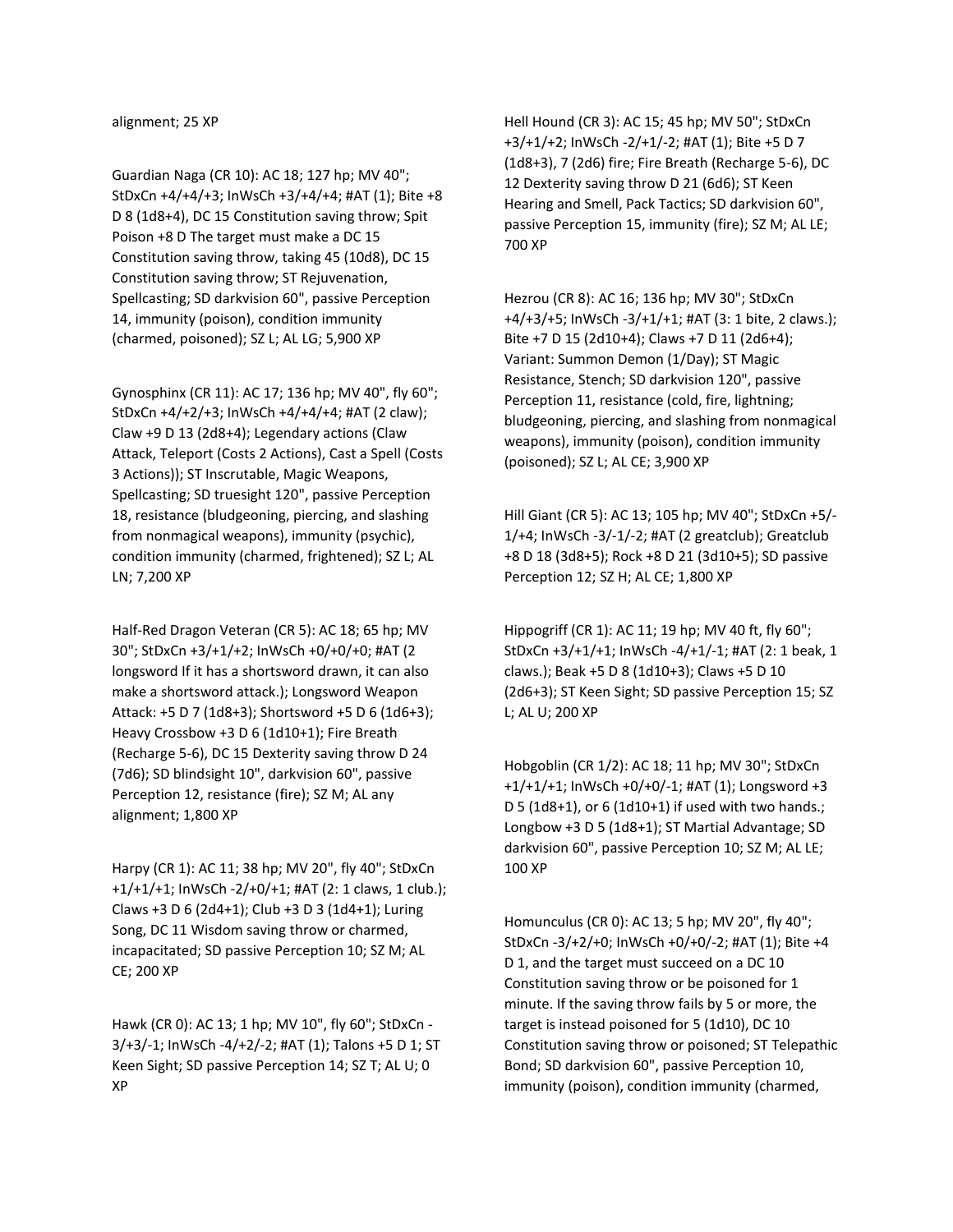Horned Devil (CR 11): AC 18; 148 hp; MV 20", fly 60"; StDxCn +6/+3/+5; InWsCh +1/+3/+3; #AT (3 melee: 2 fork, 1 tail. It can use Hurl Flame in place of any melee attack.); Fork +10 D 15 (2d8+6); Tail +10 D 10 (1d8+6), DC 17 Constitution saving throw; Hurl Flame +7 D 14 (4d6); ST Devil's Sight, Magic Resistance; SD darkvision 120", passive Perception 13, resistance (cold; bludgeoning, piercing, and slashing from nonmagical weapons that aren't silvered), immunity (fire, poison), condition immunity (poisoned); SZ L; AL LE; 7,200 XP

Hunter Shark (CR 2): AC 12; 45 hp; MV swim 40"; StDxCn +4/+1/+2; InWsCh -5/+0/-3; #AT (1); Bite +6 D 13 (2d8+4); ST Blood Frenzy, Water Breathing; SD darkvision 30", passive Perception 12; SZ L; AL U; 450 XP

Hydra (CR 8): AC 15; 172 hp; MV 30", swim 30"; StDxCn +5/+1/+5; InWsCh -4/+0/-2; #AT (as many bite attacks as it has heads.); Bite +8 D 10 (1d10+5); ST Hold Breath, Multiple Heads, Reactive Heads, Wakeful; SD darkvision 60", passive Perception 16; SZ H; AL U; 3,900 XP

Hyena (CR 0): AC 11; 5 hp; MV 50"; StDxCn +0/+1/+1; InWsCh -4/+1/-3; #AT (1); Bite Weapon Attack: +2 D 3 (1d6); ST Pack Tactics; SD passive Perception 13; SZ M; AL U; 0 XP

Ice Devil (CR 14): AC 18; 180 hp; MV 40"; StDxCn +5/+2/+4; InWsCh +4/+2/+4; #AT (3: 1 bite, 1 claws, 1 tail.); Bite +10 D 12 (2d6+5), 10 (3d6) cold; Claws +10 D 10 (2d4+5), 10 (3d6) cold; Tail Melee Weapon Attack:+10 D 12 (2d6+5), 10 (3d6) cold; Wall of Ice The devil magically forms an opaque wall of ice on a solid surface it can see within 60 feet of it. The wall is 1 foot thick and up to 30 feet long and 10 feet high, or it's a hemispherical dome up to 20 feet in diameter.

When the wall appears, each creature in its space is pushed out of it by the shortest route. The creature chooses which side of the wall to end up on, unless

the creature is incapacitated. The creature then makes a DC 17 Dexterity saving throw, taking 35 (10d6), DC 17 Dexterity saving throw or incapacitated; ST Devil's Sight, Magic Resistance; SD blindsight 60", darkvision 120", passive Perception 12, resistance (bludgeoning, piercing, and slashing from nonmagical weapons that aren't silvered), immunity (fire, poison), condition immunity (poisoned); SZ L; AL LE; 11,500 XP

Ice Mephit (CR 1/2): AC 11; 21 hp; MV 30", fly 30"; StDxCn -2/+1/+0; InWsCh -1/+0/+1; #AT (1); Claws +3 D 3 (1d4+1), 2 (1d4) cold; Frost Breath (Recharge 6), DC 10 Dexterity saving throw D 5 (2d4); Variant: Summon Mephits (1/Day); ST Death Burst, False Appearance, Innate Spellcasting (1/Day); SD darkvision 60", passive Perception 12, vulnerability (bludgeoning, fire), immunity (cold, poison), condition immunity (poisoned); SZ S; AL NE; 100 XP

Imp (CR 1): AC 13; 10 hp; MV 20", fly 40"; StDxCn - 2/+3/+1; InWsCh +0/+1/+2; #AT (1); Sting (Bite in Beast Form), DC 11 Constitution saving throw D 5 (1d4+3); Invisibility The imp magically turns invisible until it attacks, or until its concentration ends (as if concentrating on a spell); ST Shapechanger, Devil's Sight, Magic Resistance, Variant: Familiar; SD darkvision 120", passive Perception 11, resistance (cold; bludgeoning, piercing, and slashing from nonmagical/nonsilver weapons), immunity (fire, poison), condition immunity (poisoned); SZ T; AL LE; 200 XP

Invisible Stalker (CR 6): AC 14; 104 hp; MV 50", fly 50" (hover); StDxCn +3/+4/+2; InWsCh +0/+2/+0; #AT (2 slam); Slam +6 D 10 (2d6+3); ST Invisibility, Faultless Tracker; SD darkvision 60", passive Perception 18, resistance (bludgeoning, piercing, and slashing from nonmagical weapons), immunity (poison), condition immunity (exhaustion, grappled, paralyzed, petrified, poisoned, prone, restrained, unconscious); SZ M; AL N; 2,300 XP

Iron Golem (CR 16): AC 20; 210 hp; MV 30"; StDxCn +7/-1/+5; InWsCh -4/+0/-5; #AT (2 melee); Slam +13 D 20 (3d8+7); Sword +13 D 23 (3d10+7); Poison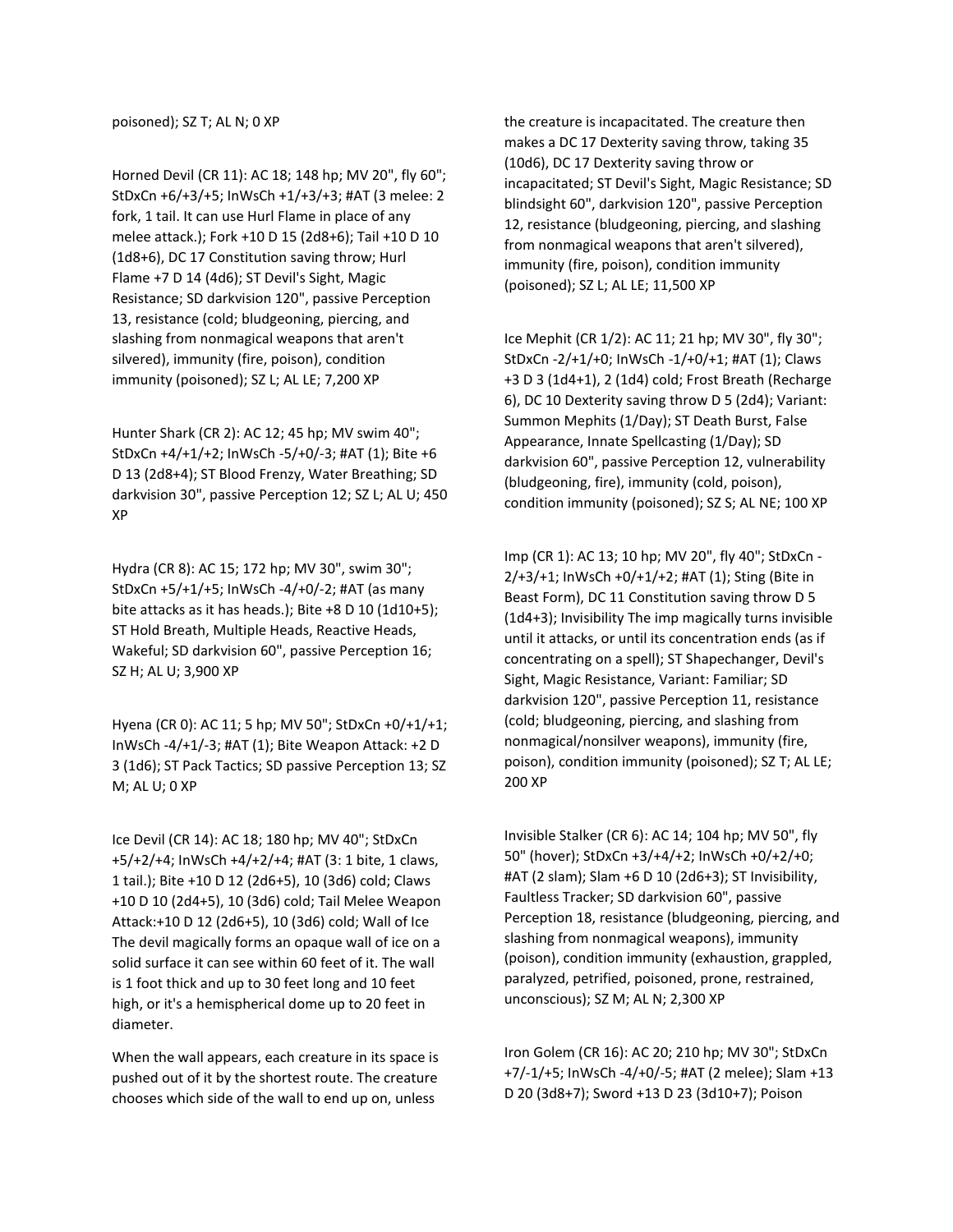Breath (Recharge 5-6), DC 19 Constitution saving throw D 45 (l0d8); ST Fire Absorption, Immutable Form, Magic Resistance, Magic Weapons; SD darkvision 120", passive Perception 10, immunity (fire, poison, psychic; bludgeoning, piercing, and slashing from nonmagical weapons that aren't adamantine), condition immunity (charmed, exhaustion, frightened, paralyzed, petrified, poisoned); SZ L; AL U; 15,000 XP

Jackal (CR 0): AC 12; 3 hp; MV 40"; StDxCn -1/+2/+0; InWsCh -4/+1/-2; #AT (1); Bite +1 D 1 (1d4  $-$  1); ST Keen Hearing and Smell, Pack Tactics; SD passive Perception 13; SZ S; AL U; 0 XP

Killer Whale (CR 3): AC 12; 90 hp; MV swim 60"; StDxCn +4/+0/+1; InWsCh -4/+1/-2; #AT (1); Bite +6 D 21 (5d6+4); ST Echolocation, Hold Breath, Keen Hearing; SD blindsight 120", passive Perception 13; SZ H; AL U; 700 XP

Knight (CR 3): AC 18; 52 hp; MV 30"; StDxCn +3/+0/+2; InWsCh +0/+0/+2; #AT (2 melee); Greatsword +5 D 10 (2d6+3); Heavy Crossbow +2 D 5 (1d10); Leadership (Recharges after a Short or Long Rest); or incapacitated; ST Brave; SD passive Perception 10; SZ M; AL any alignment; 700 XP

Kobold (CR 1/8): AC 12; 5 hp; MV 30"; StDxCn -2/+2/- 1; InWsCh -1/-2/-1; #AT (1); Dagger +4 D 4 (1d4+2); Sling +4 D 4 (1d4+2); ST Sunlight Sensitivity, Pack Tactics; SD darkvision 60", passive Perception 8; SZ S; AL LE; 25 XP

Kraken (CR 23): AC 18; 472 hp; MV 20", swim 60"; StDxCn +10/+0/+7; InWsCh +6/+4/+5; #AT (3 tentacle attacks, each of which it can replace with 1 use of Fling.); Bite +7 D 23 (3d8+10), DC 25 Constitution saving throw or blinded, grappled, prone, restrained; Tentacle +7 D 20 (3d6+10); or grappled, restrained; Fling One Large or smaller object held or creature grappled by the kraken is thrown up to 60 feet in a random direction and knocked prone. If a thrown target strikes a solid surface, the target takes 3 (1d6); or grappled, prone; Lightning Storm The kraken magically creates three

bolts of lightning, each of which can strike a target the kraken can see within 120 feet of it. A target must make a DC 23 Dexterity saving throw, taking 22 (4d10), DC 23 Dexterity saving throw; Legendary actions (Tentacle Attack or Fling, Lightning Storm (Costs 2 Actions), Ink Cloud (Costs 3 Actions)); ST Amphibious, Freedom of Movement, Siege Monster; SD truesight 120", passive Perception 14, immunity (lightning; bludgeoning, piercing, and slashing from nonmagical weapons), condition immunity (frightened, paralyzed); SZ G; AL CE; 50,000 XP

Lamia (CR 4): AC 13; 97 hp; MV 30"; StDxCn +3/+1/+2; InWsCh +2/+2/+3; #AT (2: 1 claws, 1 dagger or Intoxicating Touch.); Claws +5 D 14 (2d10+3); Dagger +5 D 5 (1d4+3); Intoxicating Touch; or cursed; ST Innate Spellcasting; SD darkvision 60", passive Perception 12; SZ L; AL CE; 1,100 XP

Lemure (CR 0): AC 7; 13 hp; MV 15"; StDxCn +0/- 3/+0; InWsCh -5/+0/-4; #AT (1); Fist +3 D 2 (1d4); ST Devil's Sight, Hellish Rejuvenation; SD darkvision 120", passive Perception 10, resistance (cold), immunity (fire, poison), condition immunity (charmed, frightened, poisoned); SZ M; AL LE; 0 XP

Lich (CR 21): AC 17; 135 hp; MV 30"; StDxCn +0/+3/+3; InWsCh +5/+2/+3; #AT (1); Paralyzing Touch +12 D 10 (3d6), DC 18 Constitution saving throw or paralyzed; Legendary actions (Cantrip, Paralyzing Touch (Costs 2 Actions), Frightening Gaze (Costs 2 Actions), Disrupt Life (Costs 3 Actions)); ST Legendary Resistance (3/Day), Rejuvenation, Spellcasting, Turn Resistance; SD truesight 120", passive Perception 19, resistance (cold, lightning, necrotic), immunity (poison; bludgeoning, piercing, and slashing from nonmagical weapons), condition immunity (charmed, exhaustion, frightened, paralyzed, poisoned); SZ M; AL any E alignment; 33,000 XP

Lion (CR 1): AC 12; 26 hp; MV 50"; StDxCn +3/+2/+1; InWsCh -4/+1/-1; #AT (1); Bite +5 D 7 (1d8+3); Claw +5 D 6 (1d6+3); ST Keen Smell, Pack Tactics, Pounce, Running Leap; SD passive Perception 13; SZ L; AL U;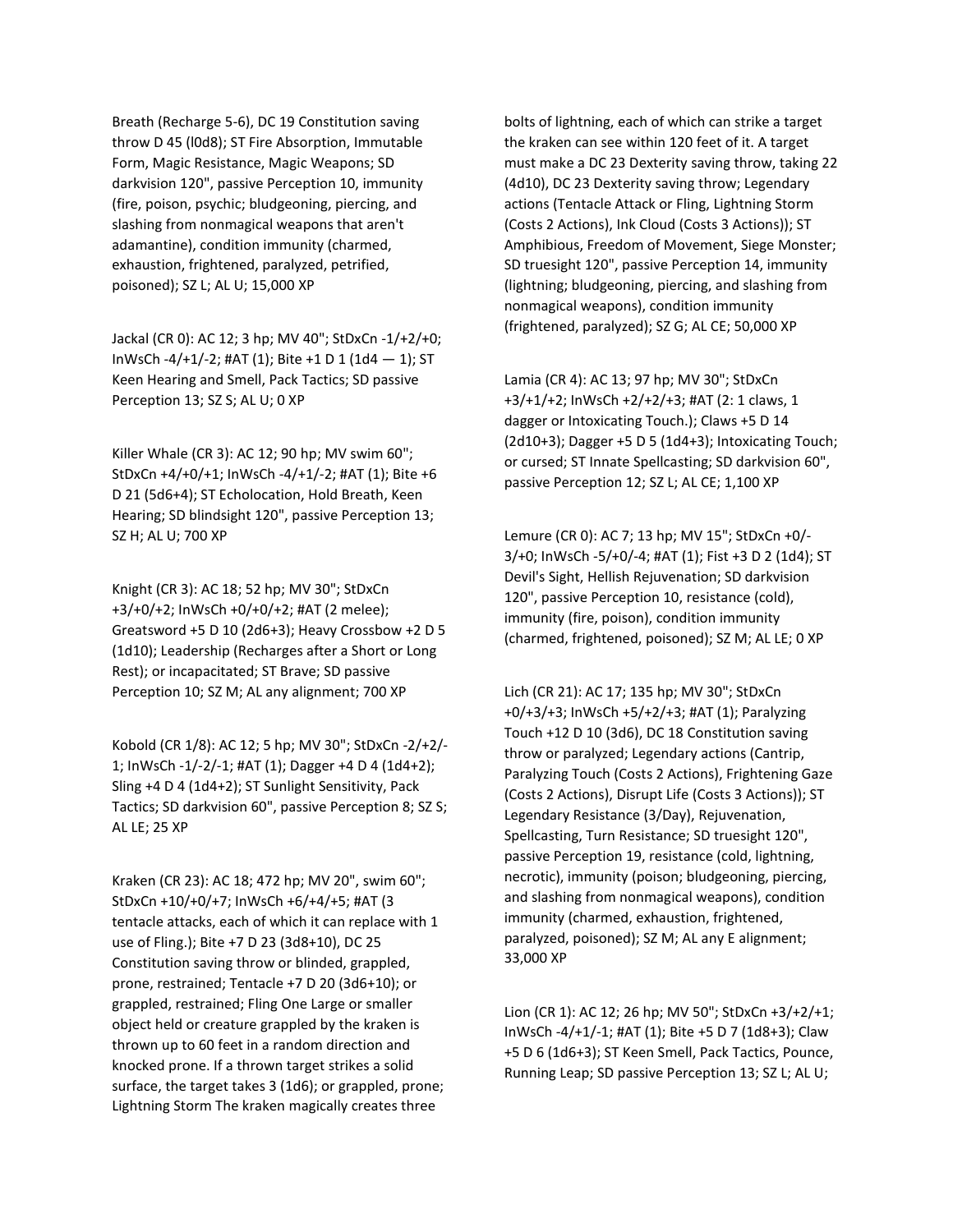## 200 XP

Lizard (CR 0): AC 10; 2 hp; MV 20", climb 20"; StDxCn -4/+0/+0; InWsCh -5/-1/-4; #AT (1); Bite +0 D 1; SD darkvision 30", passive Perception 9; SZ T; AL U; 0 XP

Lizardfolk (CR 1/2): AC 15; 22 hp; MV 30", swim 30"; StDxCn +2/+0/+1; InWsCh -2/+1/-2; #AT (2 melee attacks, each 1 with a different weapon.); Bite +4 D 5 (1d6+2); Heavy Club +4 D 5 (1d6+2); Javelin +4 D 5 (1d6+2); Spiked Shield +4 D 5 (1d6+2); ST Hold Breath; SD passive Perception 13; SZ M; AL N; 100 XP

Mage (CR 6): AC 12; 40 hp; MV 30"; StDxCn - 1/+2/+0; InWsCh +3/+1/+0; #AT (1); Dagger +5 D 4 (1d4+2); ST Spellcasting; SD passive Perception 11; SZ M; AL any alignment; 2,300 XP

Magma Mephit (CR 1/2): AC 11; 22 hp; MV 30", fly 30"; StDxCn -1/+1/+1; InWsCh -2/+0/+0; #AT (1); Claws +3 D 3 (1d4+1), 2 (1d4) fire; Fire Breath (Recharge 6), DC 11 Dexterity saving throw D 7 (2d6); Variant: Summon Mephits (1/Day); ST Death Burst, False Appearance, Innate Spellcasting (1/Day); SD darkvision 60", passive Perception 10, vulnerability (cold), immunity (fire, poison), condition immunity (poisoned); SZ S; AL NE; 100 XP

Magmin (CR 1/2): AC 14; 9 hp; MV 30"; StDxCn - 2/+2/+1; InWsCh -1/+0/+0; #AT (1); Touch +4 D 7 (2d6); ST Death Burst, Ignited Illumination; SD darkvision 60", passive Perception 10, resistance (bludgeoning, piercing, and slashing from nonmagical weapons), immunity (fire); SZ S; AL CN; 100 XP

Mammoth (CR 6): AC 13; 126 hp; MV 40"; StDxCn +7/-1/+5; InWsCh -4/+0/-2; #AT (1); Gore +10 D 25 (4d8+7); Stomp +10 D 29 (4d10+7); ST Trampling Charge; SD passive Perception 10; SZ H; AL U; 2,300 XP

Manticore (CR 3): AC 14; 68 hp; MV 30", fly 50"; StDxCn +3/+3/+3; InWsCh -2/+1/-1; #AT (3: 1 bite, 2 claws or 3 tail spikes.); Bite +5 D 7 (1d8+3); Claw +5

D 6 (1d6+3); Tail Spike +5 D 7 (1d8+3); ST Tail Spike Regrowth; SD darkvision 60", passive Perception 11; SZ L; AL LE; 700 XP

Marilith (CR 16): AC 18; 189 hp; MV 40"; StDxCn +4/+5/+5; InWsCh +4/+3/+5; #AT (arilith can make seven: 6 longswords, 1 tail.); Longsword +9 D 13 (2d8+4); Tail +9 D 15 (2d10+4); or grappled, restrained; Teleport; Variant: Summon Demon (1/Day); ST Magic Resistance, Magic Weapons, Reactive; SD truesight 120", passive Perception 13, resistance (cold, fire, lightning; bludgeoning, piercing, and slashing from nonmagical weapons), immunity (poison), condition immunity (poisoned); SZ L; AL CE; 15,000 XP

Mastiff (CR 1/8): AC 12; 5 hp; MV 40"; StDxCn +1/+2/+1; InWsCh -4/+1/-2; #AT (1); Bite +3 D 4 (1d6+1), DC 11 Strength saving throw or prone; ST Keen Hearing and Smell; SD passive Perception 13; SZ M; AL U; 25 XP

Medusa (CR 6): AC 15; 127 hp; MV 30"; StDxCn +0/+2/+3; InWsCh +1/+1/+2; #AT (either 3 melee attacks — 1 snake hair, 2 shortsword — or 2 ranged attacks longbow.); Snake Hair +5 D 4 (1d4+2), 14 (4d6) poison; Shortsword +5 D 5 (1d6+2); Longbow +5 D 6 (1d8+2), 7 (2d6) poison; ST Petrifying Gaze; SD darkvision 60", passive Perception 14; SZ M; AL LE; 2,300 XP

Merfolk (CR 1/8): AC 11; 11 hp; MV 10", swim 40"; StDxCn +0/+1/+1; InWsCh +0/+0/+1; #AT (1); Spear +2 D 3 (1d6); ST Amphibious; SD passive Perception 12; SZ M; AL N; 25 XP

Merrow (CR 2): AC 13; 45 hp; MV 10", swim 40"; StDxCn +4/+0/+2; InWsCh -1/+0/-1; #AT (2: 1 bite, 1 claws or harpoon.); Bite +6 D 8 (1d8+4); Claws +6 D 9 (2d4+4); Harpoon +6 D 11 (2d6+4); ST Amphibious; SD darkvision 60", passive Perception 10; SZ L; AL CE; 450 XP

Mimic (CR 2): AC 12; 58 hp; MV 15"; StDxCn +3/+1/+2; InWsCh -3/+1/-1; #AT (1); Pseudopod +5 D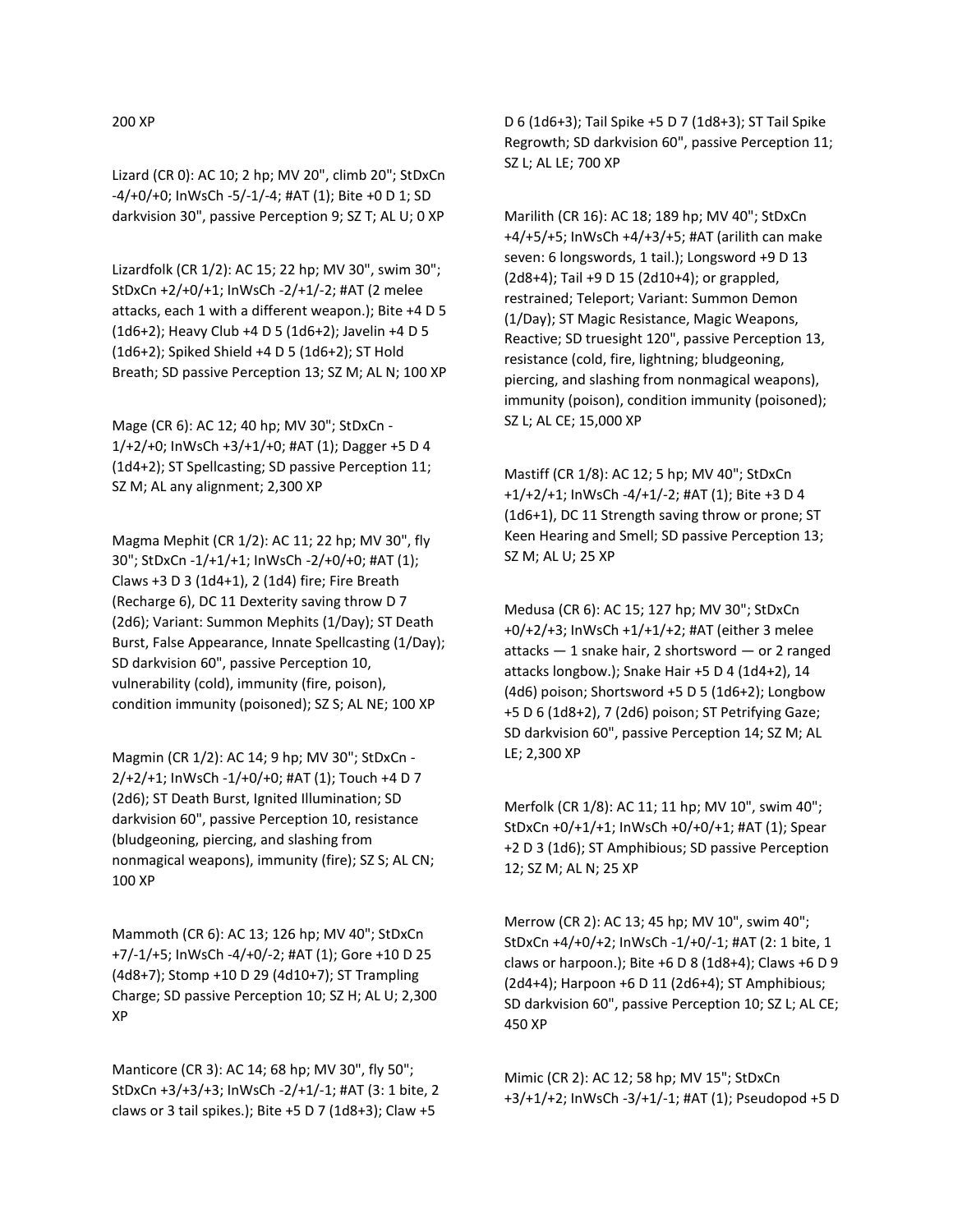7 (1d8+3); Bite +5 D 7 (1d8+3), 4 (1d8) acid; ST Shapechanger, Adhesive (Object Form Only), False Appearance (Object Form Only), Grappler; SD darkvision 60", passive Perception 11, immunity (acid), condition immunity (prone); SZ M; AL N; 450 XP

Minotaur (CR 3): AC 14; 76 hp; MV 40"; StDxCn +4/+0/+3; InWsCh -2/+3/-1; #AT (1); Greataxe +6 D 17 (2d12+4); Gore +6 D 13 (2d8+4); ST Charge, Labyrinthine Recall, Reckless; SD darkvision 60", passive Perception 17; SZ L; AL CE; 700 XP

Minotaur Skeleton (CR 2): AC 12; 67 hp; MV 40"; StDxCn +4/+0/+2; InWsCh -2/-1/-3; #AT (1); Greataxe +6 D 17 (2d12+4); Gore +6 D 13 (2d8+4); ST Charge; SD darkvision 60", passive Perception 9, vulnerability (bludgeoning), immunity (poison), condition immunity (exhaustion, poisoned); SZ L; AL LE; 450 XP

Mule (CR 1/8): AC 10; 11 hp; MV 40"; StDxCn +2/+0/+1; InWsCh -4/+0/-3; #AT (1); Hooves +2 D 4 (1d4+2); ST Beast of Burden, Sure-Footed; SD passive Perception 10; SZ M; AL U; 25 XP

Mummy (CR 3): AC 11; 58 hp; MV 20"; StDxCn +3/- 1/+2; InWsCh -2/+0/+1; #AT (1 attack rotting fist.); Rotting Fist +5 D 10 (2d6+3), DC 12 Constitution saving throw or cursed; Dreadful Glare The mummy targets one creature it can see within 60" of it. If the target can see the mummy, it must succeed on a DC 11 Wisdom saving throw against this magic or become frightened until the end of the mummy's next turn. If the target fails the saving throw by 5 or more, it is also paralyzed for the same duration. A target that succeeds on the saving throw is immune to the Dreadful Glare of all mummies (but not mummy lords), DC 11 Wisdom saving throw or frightened, paralyzed; SD darkvision 60", passive Perception 10, vulnerability (fire), immunity (bludgeoning, piercing, and slashing from nonmagical weapons), condition immunity (necrotic, poisoned); SZ M; AL LE; 700 XP

Mummy Lord (CR 15): AC 17; 97 hp; MV 20"; StDxCn +4/+0/+3; InWsCh +0/+4/+3; #AT (1 attack rotting

fist.); Rotting Fist +9 D 14 (3d6+4), DC 16 Constitution saving throw or cursed; Dreadful Glare, DC 16 Wisdom saving throw or frightened, paralyzed; Legendary actions (Attack, Blinding Dust, Blasphemous Word (Costs 2 Actions), Channel Negative Energy (Costs 2 Actions), Whirlwind of Sand (Costs 2 Actions)); ST Magic Resistance, Rejuvenation, Spellcasting; SD darkvision 60", passive Perception 14, vulnerability (bludgeoning), immunity (necrotic, poison; bludgeoning, piercing, and slashing from nonmagical weapons), condition immunity (charmed, exhaustion, frightened, paralyzed, poisoned); SZ M; AL LE; 13,000 XP

Nalfeshnee (CR 13): AC 18; 184 hp; MV 20", fly 30"; StDxCn +5/+0/+6; InWsCh +4/+1/+2; #AT (3: 1 bite, 2 claws.); Bite +10 D 32 (5d10+5); Claw +10 D 15 (3d6+5); Horror Nimbus (Recharge 5-6), DC 15 Wisdom saving throw or frightened; Teleport; Variant: Summon Demon (1/Day); ST Magic Resistance; SD truesight 120", passive Perception 11, resistance (cold, fire, lightning; bludgeoning, piercing, and slashing from nonmagical weapons), immunity (poison), condition immunity (poisoned); SZ L; AL CE; 10,000 XP

Night Hag (CR 5): AC 17; 112 hp; MV 30"; StDxCn +4/+2/+3; InWsCh +3/+2/+3; #AT (1); Claws (Hag Form Only) +7 D 13 (2d8+4); Change Shape; Etherealness; Nightmare Haunting (1/Day); D 5 (1d10); ST Innate Spellcasting, Magic Resistance, Night Hag Items, Hag Coven, Shared Spellcasting (Coven Only), Hag Eye (Coven Only); SD darkvision 120", passive Perception 16, resistance (cold, fire; bludgeoning, piercing, and slashing from nonmagical weapons that aren't silvered), condition immunity (charmed); SZ M; AL NE; 1,800 XP

Nightmare (CR 3): AC 13; 68 hp; MV 60", fly 90"; StDxCn +4/+2/+3; InWsCh +0/+1/+2; #AT (1); Hooves +6 D 13 (2d8+4), 7 (2d6) fire; Ethereal Stride; ST Confer Fire Resistance, Illumination; SD passive Perception 11, immunity (fire); SZ L; AL NE; 700 XP

Noble (CR 1/8): AC 15; 9 hp; MV 30"; StDxCn +0/+1/+0; InWsCh +1/+2/+3; #AT (1); Rapier +3 D 5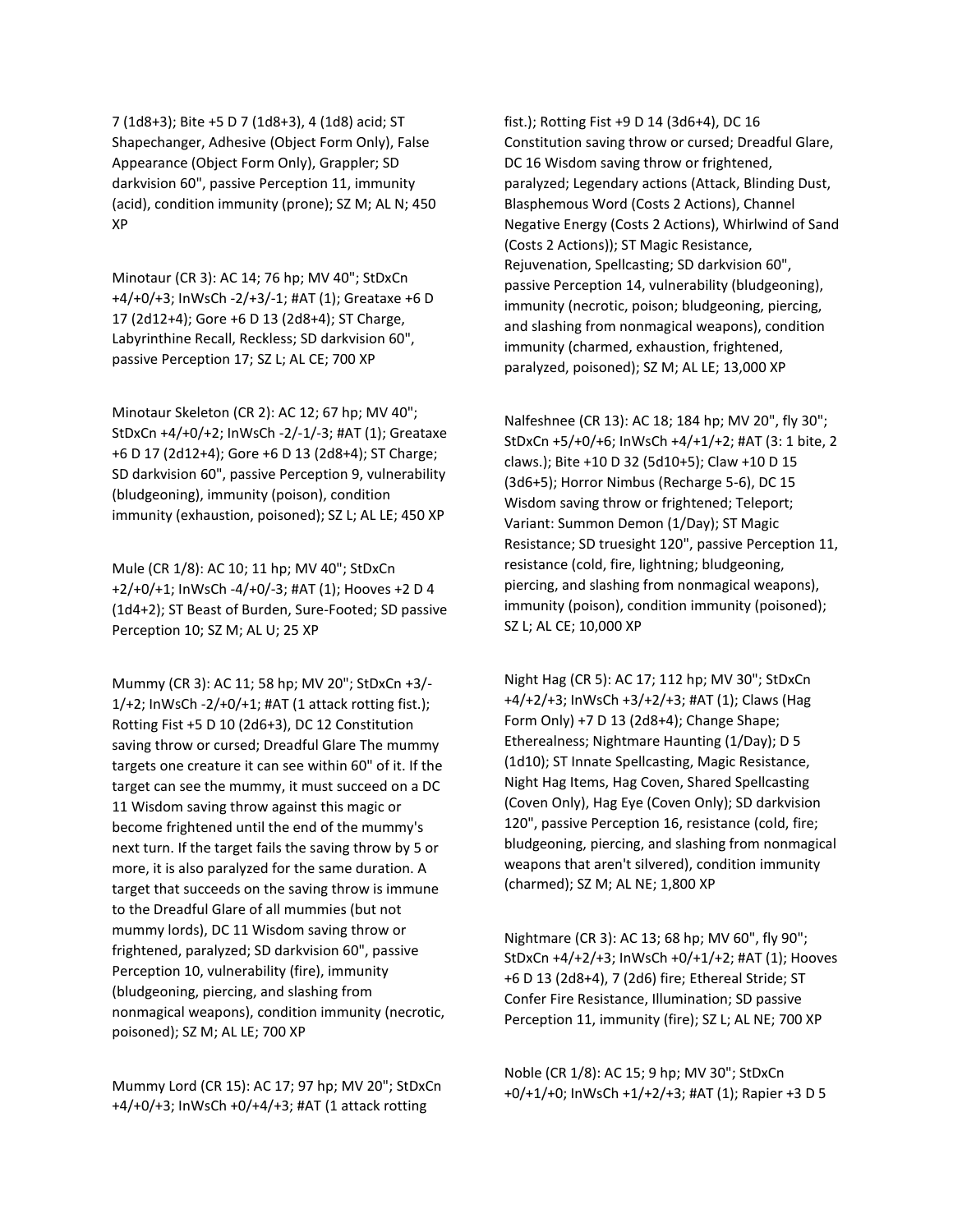(1d8+1); SD passive Perception 12; SZ M; AL any alignment; 25 XP

Ochre Jelly (CR 2): AC 8; 45 hp; MV 10", climb 10"; StDxCn +2/-2/+2; InWsCh -4/-2/-5; #AT (1); Pseudopod +4 D 9 (2d6+2), 3 (1d6) acid; ST Amorphous, Spider Climb; SD blindsight 60" (blind beyond this radius), passive Perception 8, resistance (acid), immunity (lightning, slashing), condition immunity (blinded, charmed, deafened, exhaustion, frightened, prone); SZ L; AL U; 450 XP

Octopus (CR 0): AC 12; 3 hp; MV 5", swim 30"; StDxCn -3/+2/+0; InWsCh -4/+0/-3; #AT (1); Tentacles +4 D 1, and the target is grappled (escape DC 10); or grappled; Ink Cloud (Recharges after a Short or Long Rest); ST Hold Breath, Underwater Camouflage, Water Breathing; SD darkvision 30", passive Perception 12; SZ S; AL U; 0 XP

Ogre (CR 2): AC 11; 59 hp; MV 40"; StDxCn +4/-1/+3; InWsCh -3/-2/-2; #AT (1); Greatclub +6 D 13 (2d8+4); Javelin +6 D 11 (2d6+4); SD darkvision 60", passive Perception 8; SZ L; AL CE; 450 XP

Ogre Zombie (CR 2): AC 8; 85 hp; MV 30"; StDxCn +4/-2/+4; InWsCh -4/-2/-3; #AT (1); Morningstar +6 D 13 (2d8+4); ST Undead Fortitude; SD darkvision 60", passive Perception 8, immunity (poison), condition immunity (poisoned); SZ L; AL NE; 450 XP

Oni (CR 7): AC 16; 110 hp; MV 30", fly 30"; StDxCn +4/+0/+3; InWsCh +2/+1/+2; #AT (2 attacks, either claws or its glaive.); Claw (Oni Form Only) +7 D 8 (1d8+4); Glaive +7 D 15 (2d10+4), or 9 (1d10+4) in Small or Medium form.; Change Shape; ST Innate Spellcasting, Magic Weapons, Regeneration; SD darkvision 60", passive Perception 14; SZ L; AL LE; 2,900 XP

Orc (CR 1/2): AC 13; 15 hp; MV 30"; StDxCn +3/+1/+3; InWsCh -2/+0/+0; #AT (1); Greataxe +5 D 9 (1d12+3); Javelin +5 D 6 (1d6+3); ST Aggressive; SD darkvision 60", passive Perception 10; SZ M; AL CE;

100 XP

Otyugh (CR 5): AC 14; 114 hp; MV 30"; StDxCn +3/+0/+4; InWsCh -2/+1/-2; #AT (3: 1 bite, 2 tentacles.); Bite +6 D 12 (2d8+3), DC 15 Constitution saving throw or poisoned; Tentacle +6 D 7 (1d8+3); or grappled, restrained; Tentacle Slam The otyugh slams creatures grappled by it into each other or a solid surface. Each creature must succeed on a DC 14 Constitution saving throw or take 10 (2d6+3), DC 14 Constitution saving throw or grappled, stunned; ST Limited Telepathy; SD darkvision 120", passive Perception 11; SZ L; AL N; 1,800 XP

Owl (CR 0): AC 11; 1 hp; MV 5", fly 60"; StDxCn - 4/+1/-1; InWsCh -4/+1/-2; #AT (1); Talons +3 D 1; ST Flyby, Keen Hearing and Sight; SD darkvision 120", passive Perception 13; SZ T; AL U; 0 XP

Owlbear (CR 3): AC 13; 59 hp; MV 40"; StDxCn +5/+1/+3; InWsCh -4/+1/-2; #AT (2: 1 beak, 1 claws.); Beak +7 D 10 (1d10+5); Claws +7 D 14 (2d8+5); ST Keen Sight and Smell; SD darkvision 60", passive Perception 13; SZ L; AL U; 700 XP

Panther (CR 1/4): AC 12; 13 hp; MV 50", climb 40"; StDxCn +2/+2/+0; InWsCh -4/+2/-2; #AT (1); Bite +4 D 5 (1d6+2); Claw +4 D 4 (1d4+2); ST Keen Smell, Pounce; SD passive Perception 14; SZ M; AL U; 50 XP

Pegasus (CR 2): AC 12; 59 hp; MV 60", fly 90"; StDxCn +4/+2/+3; InWsCh +0/+2/+1; #AT (1); Hooves +6 D 11 (2d6+4); SD passive Perception 16; SZ L; AL CG; 450 XP

Phase Spider (CR 3): AC 13; 32 hp; MV 30", climb 30"; StDxCn +2/+2/+1; InWsCh -2/+0/-2; #AT (1); Bite +4 D 7 (1d10+2), DC 11 Constitution saving throw or paralyzed, poisoned; ST Ethereal Jaunt, Spider Climb, Web Walker; SD darkvision 60", passive Perception 10; SZ L; AL U; 700 XP

Pit Fiend (CR 20): AC 19; 300 hp; MV 30", fly 60"; StDxCn +8/+2/+7; InWsCh +6/+4/+7; #AT (4: 1 bite, 1 claw, 1 mace, 1 tail.); Bite +14 D 22 (4d6+8), DC 21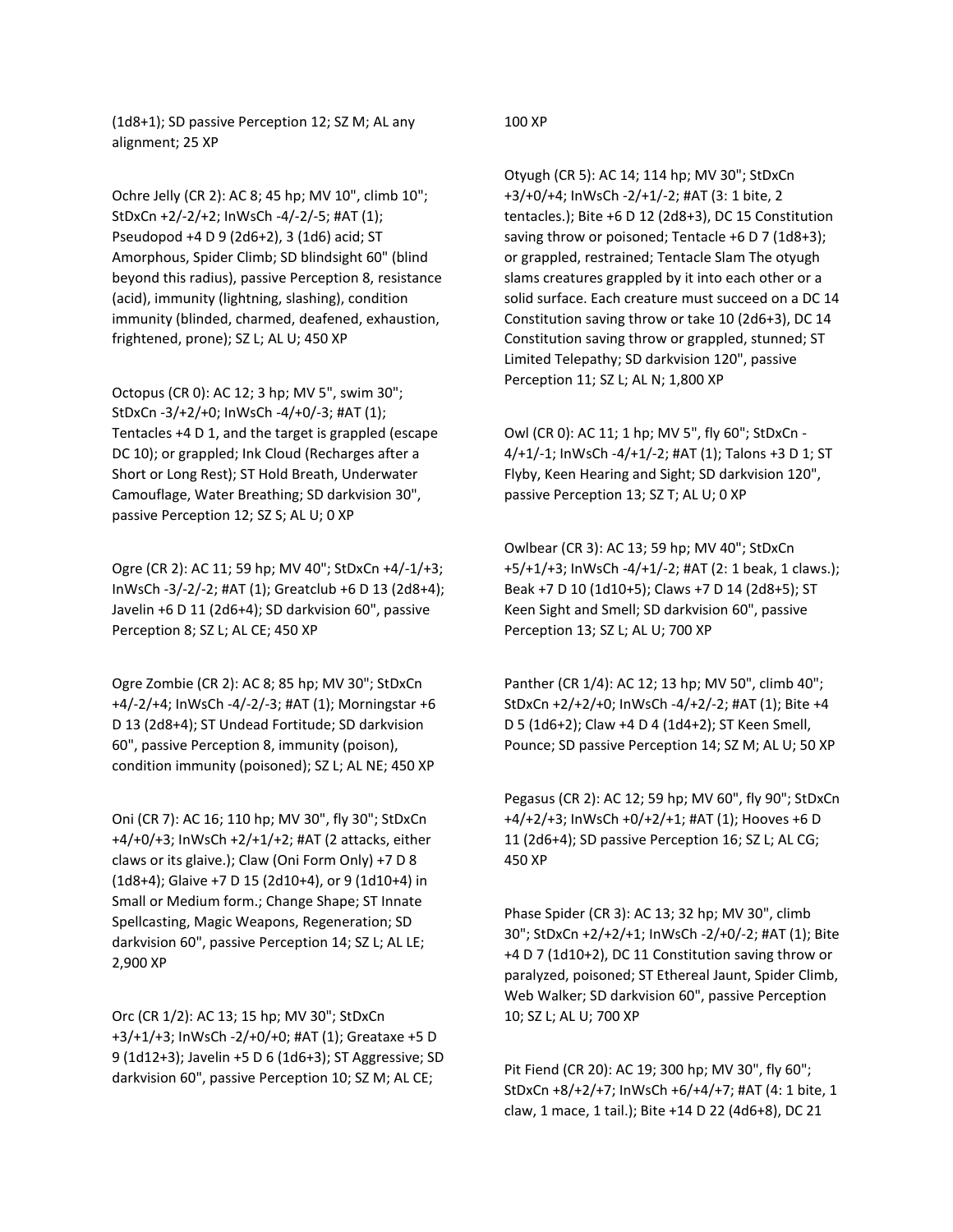Constitution saving throw or poisoned; Claw +14 D 17 (2d8+8); Mace +14 D 15 (2d6+8), 21 (6d6) fire; Tail +14 D 24 (3d1O+8); ST Fear Aura, Magic Resistance, Magic Weapons, Innate Spellcasting; SD truesight 120", passive Perception 14, resistance (cold; bludgeoning, piercing, and slashing from nonmagical weapons that aren't silvered), immunity (fire, poison), condition immunity (poisoned); SZ L; AL LE; 25,000 XP

Planetar (CR 16): AC 19; 200 hp; MV 40", fly 120"; StDxCn +7/+5/+7; InWsCh +4/+6/+7; #AT (2 melee); Greatsword +12 D 21 (4d6+7), 22 (5d8) radiant; Healing Touch (4/Day); D 30 (6d8+3); ST Angelic Weapons, Divine Awareness, Innate Spellcasting, Magic Resistance; SD truesight 120", passive Perception 21, resistance (radiant; bludgeoning, piercing, and slashing from nonmagical weapons), condition immunity (charmed, exhaustion, frightened); SZ L; AL LG; 15,000 XP

Plesiosaurus (CR 2): AC 13; 68 hp; MV 20", swim 40"; StDxCn +4/+2/+3; InWsCh -4/+1/-3; #AT (1); Bite +6 D 14 (3d6+4); ST Hold Breath; SD passive Perception 13; SZ L; AL U; 450 XP

Poisonous Snake (CR 1/8): AC 13; 2 hp; MV 30", swim 30"; StDxCn -4/+3/+0; InWsCh -5/+0/-4; #AT (1); Bite +5 D 1, and the target must make a DC 10 Constitution saving throw, taking 5 (2d4), DC 10 Constitution saving throw; SD blindsight 10", passive Perception 10; SZ T; AL U; 25 XP

Polar Bear (CR 2): AC 12; 42 hp; MV 40", swim 30"; StDxCn +5/+0/+3; InWsCh -4/+1/-2; #AT (2: 1 bite, 1 claws.); Bite +7 D 9 (1d8+5); Claws +7 D 12 (2d6+5); ST Keen Smell; SD passive Perception 13; SZ L; AL U; 450 XP

Pony (CR 1/8): AC 10; 11 hp; MV 40"; StDxCn +2/+0/+1; InWsCh -4/+0/-2; #AT (1); Hooves +4 D 7 (2d4+2); SD passive Perception 10; SZ M; AL U; 25 XP

Priest (CR 2): AC 13; 27 hp; MV 25"; StDxCn +0/+0/+1; InWsCh +1/+3/+1; #AT (1); Mace +2 D 3 (1d6); ST Divine Eminence, Spellcasting; SD passive Perception 13; SZ M; AL any alignment; 450 XP

Pseudodragon (CR 1/4): AC 13; 7 hp; MV 15", fly 60"; StDxCn -2/+2/+1; InWsCh +0/+1/+0; #AT (1); Bite +4 D 4 (1d4+2); Sting +4 D 4 (1d4+2), DC 11 Constitution saving throw or poisoned; ST Keen Senses, Magic Resistance, Limited Telepathy, Variant: Familiar; SD blindsight 10", darkvision 60", passive Perception 13; SZ T; AL NG; 50 XP

Purple Worm (CR 15): AC 18; 247 hp; MV 50", burrow 30"; StDxCn +9/-2/+6; InWsCh -5/-1/-3; #AT (2: 1 bite, 1 stinger.); Bite +9 D 22 (3d8+9), DC 19 Dexterity saving throw or blinded, prone, restrained; Tail Stinger +9 D 19 (3d6+9), DC 19 Constitution saving throw; ST Tunneler; SD blindsight 30", tremorsense 60", passive Perception 9; SZ G; AL U; 13,000 XP

Quasit (CR 1): AC 13; 7 hp; MV 40"; StDxCn -3/+3/+0; InWsCh -2/+0/+0; #AT (1); Claw (Bite in Beast Form), DC 10 Constitution saving throw or poisoned D 5 (1d4+3); Scare (1/day), DC 10 Wisdom saving throw or frightened; Invisibility The quasit magically turns invisible until it attacks or uses Scare, or until its concentration ends (as if concentrating on a spell); ST Shapechanger, Magic Resistance, Variant: Familiar; SD darkvision 120", passive Perception 10, resistance (cold; fire; lightning; bludgeoning, piercing, and slashing from nonmagical weapons), immunity (poison), condition immunity (poisoned); SZ T; AL CE; 200 XP

Quipper (CR 0): AC 13; 1 hp; MV swim 40"; StDxCn - 4/+3/-1; InWsCh -5/-2/-4; #AT (1); Bite +5 D 1; ST Blood Frenzy, Water Breathing; SD darkvision 60", passive Perception 8; SZ T; AL U; 0 XP

Rakshasa (CR 13): AC 16; 110 hp; MV 40"; StDxCn +2/+3/+4; InWsCh +1/+3/+5; #AT (2 claw attacks); Claw +7 D 9 (2d6+2); or cursed; ST Limited Magic Immunity, Innate Spellcasting; SD darkvision 60", passive Perception 13, vulnerability (piercing from magic weapons wielded by good creatures), immunity (bludgeoning, piercing, and slashing from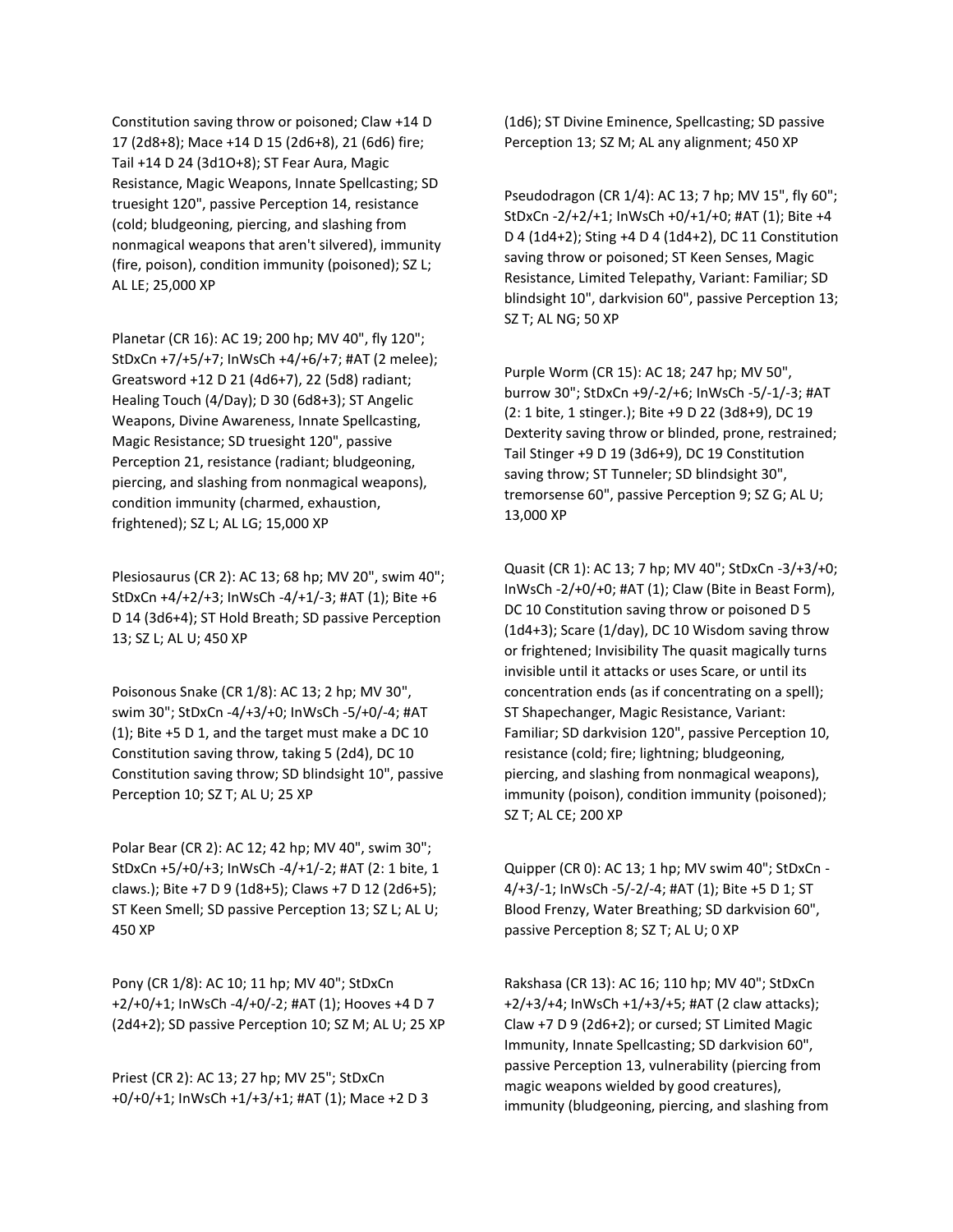nonmagical weapons); SZ M; AL LE; 10,000 XP

Rat (CR 0): AC 10; 1 hp; MV 20"; StDxCn -4/+0/-1; InWsCh -4/+0/-3; #AT (1); Bite +0 D 1; ST Keen Smell; SD darkvision 30", passive Perception 10; SZ T; AL U; 0 XP

Raven (CR 0): AC 12; 1 hp; MV 10", fly 50"; StDxCn - 4/+2/-1; InWsCh -4/+1/-2; #AT (1); Beak +4 D 1; ST Mimicry; SD passive Perception 13; SZ T; AL U; 0 XP

Red Dragon Wyrmling (CR 4): AC 17; 75 hp; MV 30", climb 30", fly 60"; StDxCn +4/+0/+3; InWsCh +1/+0/+2; #AT (1); Bite +6 D 9 (1d10+4), 3 (1d6) fire; Fire Breath (Recharge 5-6), DC l3 Dexterity saving throw D 24 (7d6); SD blindsight 10", darkvision 60", passive Perception 14, immunity (fire); SZ M; AL CE; 1,100 XP

Reef Shark (CR 1/2): AC 12; 22 hp; MV swim 40"; StDxCn +2/+1/+1; InWsCh -5/+0/-3; #AT (1); Bite +4 D 6 (1d8+2); ST Pack Tactics, Water Breathing; SD blindsight 30", passive Perception 12; SZ M; AL U; 100 XP

Remorhaz (CR 11): AC 17; 195 hp; MV 30", burrow 20"; StDxCn +7/+1/+5; InWsCh -3/+0/-3; #AT (1); Bite +11 D 40 (6d10+7); or grappled, restrained; Swallow The remorhaz makes one bite attack against a Medium or smaller creature it is grappling. If the attack hits, that creature takes the bite's and is swallowed, and the grapple ends. While swallowed, the creature is blinded and restrained, it has total cover against attacks and other effects outside the remorhaz, and it takes 21 (6d6), DC 15 Constitution saving throw or blinded, prone, restrained; ST Heated Body; SD darkvision 60", tremorsense 60", passive Perception 10, immunity (cold, fire); SZ H; AL U; 7,200 XP

Rhinoceros (CR 2): AC 11; 45 hp; MV 40"; StDxCn +5/-1/+2; InWsCh -4/+1/-2; #AT (1); Gore +7 D 14 (2d8+5); ST Charge; SD passive Perception 11; SZ L; AL U; 450 XP

Riding Horse (CR 1/4): AC 10; 13 hp; MV 60"; StDxCn +3/+0/+1; InWsCh -4/+0/-2; #AT (1); Hooves +5 D 8 (2d4+3); SD passive Perception 10; SZ L; AL U; 50 XP

Roc (CR 11): AC 15; 248 hp; MV 20", fly 120"; StDxCn +9/+0/+5; InWsCh -4/+0/-1; #AT (2: 1 beak, 1 talons.); Beak +13 D 27 (4d8+9); Talons +13 D 23 (4d6+9); or grappled, restrained; ST Keen Sight; SD passive Perception 14; SZ G; AL U; 7,200 XP

Roper (CR 5): AC 20; 93 hp; MV 10", climb 10"; StDxCn +4/-1/+3; InWsCh -2/+3/-2; #AT (4 attacks tendrils, uses Reel, makes 1 attack bite.); Bite +7 D 22 (4d8+4); Tendril +7 D The target is grappled (escape DC 15), DC 15). Until the grapple ends, the target is restrained and has disadvantage on Strength checks and Strength saving throw or grappled, restrained; Reel; or grappled; ST False Appearance, Grasping Tendrils, Spider Climb; SD darkvision 60", passive Perception 16; SZ L; AL NE; 1,800 XP

Rug of Smothering (CR 2): AC 12; 33 hp; MV 10"; StDxCn +3/+2/+0; InWsCh -5/-4/-5; #AT (1); Smother +5 D The creature is grappled (escape DC 13); or blinded, grappled, restrained; ST Antimagic Susceptibility, Damage Transfer, False Appearance; SD blindsight 60" (blind beyond this radius), passive Perception 6, immunity (poison, psychic), condition immunity (blinded, charmed, deafened, frightened, paralyzed, petrified, poisoned); SZ L; AL U; 450 XP

Rust Monster (CR 1/2): AC 14; 27 hp; MV 40"; StDxCn +1/+1/+1; InWsCh -4/+1/-2; #AT (1); Bite +3 D 5 (1d8+1); Antennae, DC 11 Dexterity saving throw; ST Iron Scent, Rust Metal; SD darkvision 60", passive Perception 11; SZ M; AL U; 100 XP

Saber-Toothed Tiger (CR 2): AC 12; 52 hp; MV 40"; StDxCn +4/+2/+2; InWsCh -4/+1/-1; #AT (1); Bite +6 D 10 (1d10+5); Claw +6 D 12 (2d6+5); ST Keen Smell, Pounce; SD passive Perception 13; SZ L; AL U; 450 XP

Sahuagin (CR 1/2): AC 12; 22 hp; MV 30", swim 40"; StDxCn +1/+0/+1; InWsCh +1/+1/-1; #AT (2 melee: 1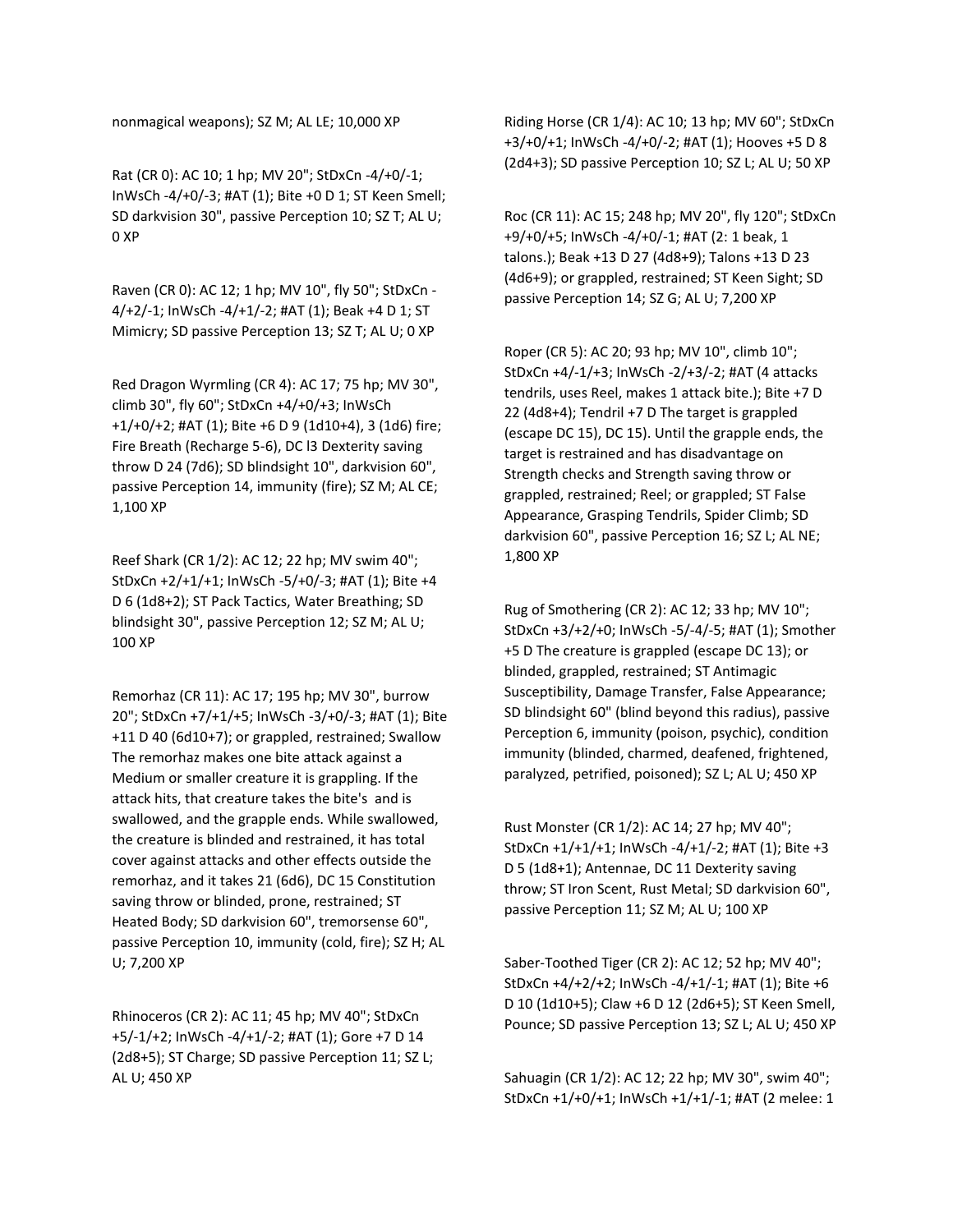bite, 1 claws or spear.); Bite +3 D 3 (1d4+1); Claws +3 D 3 (1d4+1); Spear +3 D 4 (1d6+1); ST Blood Frenzy, Limited Amphibiousness, Shark Telepathy; SD darkvision 120", passive Perception 15; SZ M; AL LE; 100 XP

Salamander (CR 5): AC 15; 90 hp; MV 30"; StDxCn +4/+2/+2; InWsCh +0/+0/+1; #AT (2: 1 spear, 1 tail.); Spear +7 D 11 (2d6+4); Tail +7 D 11 (2d6+4); or grappled, restrained; ST Heated Body, Heated Weapons; SD darkvision 60", passive Perception 10, vulnerability (cold), resistance (bludgeoning, piercing, and slashing from nonmagical weapons), immunity (fire); SZ L; AL NE; 1,800 XP

Satyr (CR 1/2): AC 14; 31 hp; MV 40"; StDxCn +1/+3/+0; InWsCh +1/+0/+2; #AT (1); Ram +3 D 6 (2d4+1); Shortsword +5 D 6 (1 d6+3); Shortbow +5 D 6 (1d6+3); Variant: Panpipes; ST Magic Resistance; SD passive Perception 12; SZ M; AL CN; 100 XP

Scorpion (CR 0): AC 11; 1 hp; MV 10"; StDxCn -4/+0/- 1; InWsCh -5/-1/-4; #AT (1); Sting +2 D 1, and the target must make a DC 9 Constitution saving throw, taking 4 (1d8), DC 9 Constitution saving throw; SD blindsight 10", passive Perception 9; SZ T; AL U; 0 XP

Scout (CR 1/2): AC 13; 16 hp; MV 30"; StDxCn +0/+2/+1; InWsCh +0/+1/+0; #AT (2 melee attacks or 2 ranged); Shortsword +4 D 5 (1d6+2); Longbow +4 D 6 (1d8+2); ST Keen Hearing and Sight; SD passive Perception 15; SZ M; AL any alignment; 100 XP

Sea Hag (CR 2): AC 14; 52 hp; MV 30", swim 40"; StDxCn +3/+1/+3; InWsCh +1/+1/+1; #AT (1); Claws +5 D 10 (2d6+3); Death Glare, DC 11 Wisdom saving throw or frightened; Illusory Appearance The hag covers herself and anything she is wearing or carrying with a magical illusion that makes her look like an ugly creature of her general size and humanoid shape. The effect ends if the hag takes a bonus action to end it or if she dies.

The changes wrought by this effect fail to hold up to physical inspection. For example, the hag could appear to have no claws, but someone touching her hand might feel the claws. Otherwise, a creature must take an action to visually inspect the illusion and succeed on a DC 16 Intelligence (Investigation); ST Amphibious, Horrific Appearance, Hag Coven, Shared Spellcasting (Coven Only), Hag Eye (Coven Only); SD darkvision 60", passive Perception 11; SZ M; AL CE; 450 XP

Sea Horse (CR 0): AC 11; 1 hp; MV swim 20"; StDxCn -5/+1/-1; InWsCh -5/+0/-4; #AT (1); ST Water Breathing; SD passive Perception 10; SZ T; AL U; 0 XP

Shadow (CR 1/2): AC 12; 16 hp; MV 40"; StDxCn - 2/+2/+1; InWsCh -2/+0/-1; #AT (1); Strength Drain +4 D 9 (2d6+2); ST Amorphous, Shadow Stealth, Sunlight Weakness; SD darkvision 60", passive Perception 10, vulnerability (radiant), resistance (acid, cold, fire, lightning, thunder; bludgeoning, piercing, and slashing from nonmagical weapons), immunity (necrotic, poison), condition immunity (exhaustion, frightened, grappled, paralyzed, petrified, poisoned, prone, restrained); SZ M; AL CE; 100 XP

Shambling Mound (CR 5): AC 15; 136 hp; MV 20", swim 20"; StDxCn +4/-1/+3; InWsCh -3/+0/-3; #AT (2 slam If both attacks hit a Medium or smaller target, the target is grappled (escape DC 14), the shambling mound uses its Engulf on it.); Slam +7 D 13 (2d8+4); Engulf The shambling mound engulfs a Medium or smaller creature grappled by it. The engulfed target is blinded, restrained, and unable to breathe, and it must succeed on a DC 14 Constitution saving throw at the start of each of the mound's turns or take 13 (2d8+4), DC 14 Constitution saving throw or blinded, grappled, restrained; ST Lightning Absorption; SD blindsight 60" (blind beyond this radius), passive Perception 10, resistance (cold, fire), immunity (lightning), condition immunity (blinded, deafened, exhaustion); SZ L; AL U; 1,800 XP

Shield Guardian (CR 7): AC 17; 142 hp; MV 30"; StDxCn +4/-1/+4; InWsCh -2/+0/-4; #AT (2 fist); Fist +7 D 11 (2d6+4); ST Bound, Regeneration, Spell Storing; SD blindsight 10", darkvision 60", passive Perception 10, immunity (poison), condition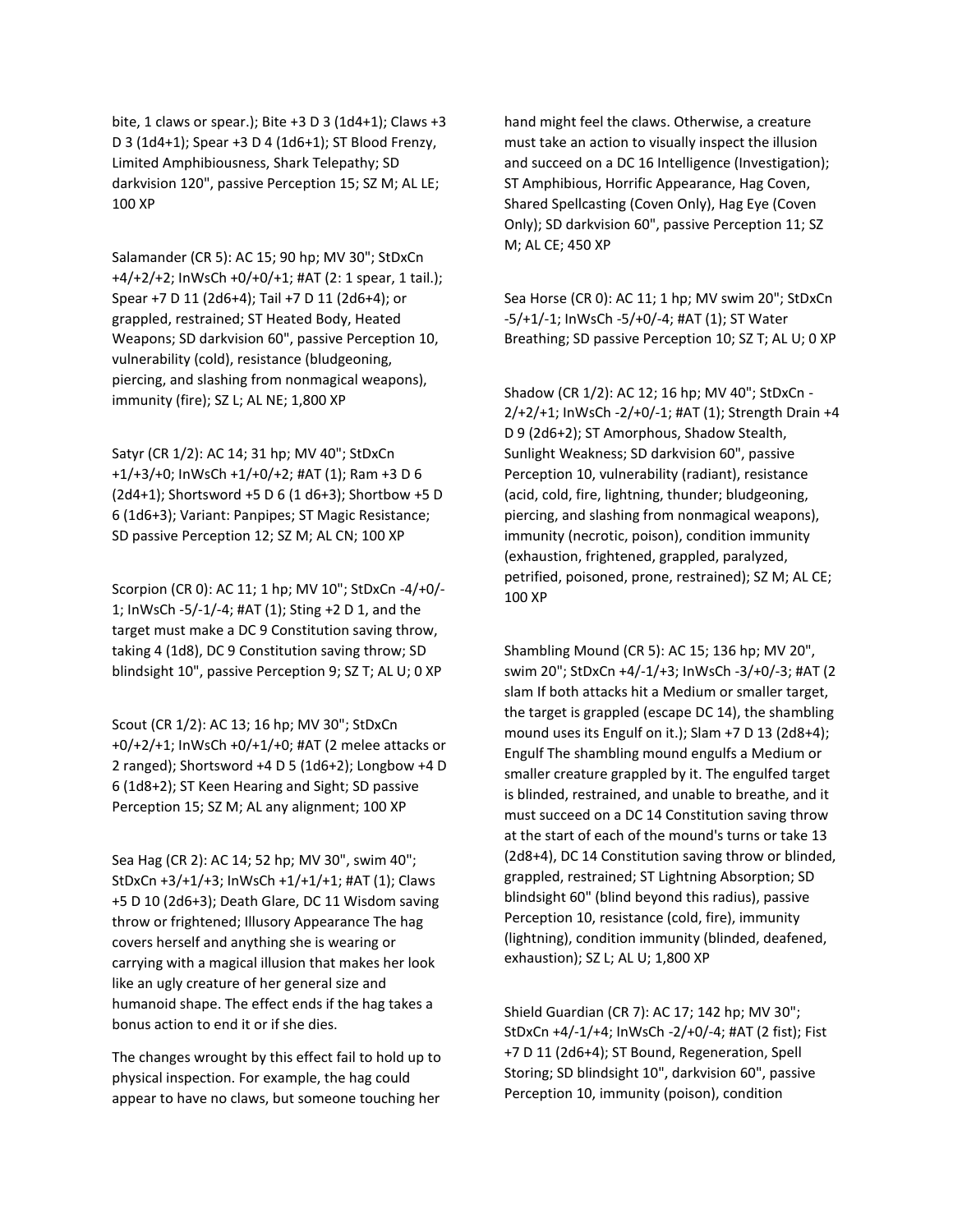immunity (charmed, exhaustion, frightened, paralyzed, poisoned); SZ L; AL U; 2,900 XP

Shrieker (CR 0): AC 5; 13 hp; MV 0"; StDxCn -5/-5/+0; InWsCh -5/-4/-5; #AT (1); Shriek; ST False Appearance; SD blindsight 30" (blind beyond this radius), passive Perception 6, condition immunity (blinded, deafened, frightened); SZ M; AL U; 0 XP

Silver Dragon Wyrmling (CR 2): AC 17; 45 hp; MV 30", fly 60"; StDxCn +4/+0/+3; InWsCh +1/+0/+2; #AT (1); Bite +6 D 9 (1d10+4); Breath Weapons (Recharge 5-6), DC 13 Constitution saving throw or paralyzed D 18 (4d8); SD blindsight 10", darkvision 60", passive Perception 14, immunity (cold); SZ M; AL LG; 450 XP

Skeleton (CR 1/4): AC 13; 13 hp; MV 30"; StDxCn +0/+2/+2; InWsCh -2/-1/-3; #AT (1); Shortsword +4 D 5 (1d6+2); Shortbow +4 D 5 (1d6+2); SD darkvision 60", passive Perception 9, vulnerability (bludgeoning), condition immunity (poisoned); SZ M; AL LE; 50 XP

Solar (CR 21): AC 21; 243 hp; MV 50", fly 150"; StDxCn +8/+6/+8; InWsCh +7/+7/+10; #AT (2 greatsword); Greatsword +15 D 22 (4d6+8), 27 (6d8) radiant; Slaying Longbow +13 D 15 (2d8+6), DC 15 Constitution saving throw; Flying Sword; Healing Touch (4/Day); D 40 (8d8+4); Legendary actions (Teleport, Searing Burst (Costs 2 Actions), Blinding Gaze (Costs 3 Actions)); ST Angelic Weapons, Divine Awareness, Innate Spellcasting, Magic Resistance; SD truesight 120", passive Perception 24, resistance (radiant; bludgeoning, piercing, and slashing from nonmagical weapons), immunity (necrotic, poison), condition immunity (charmed, exhaustion, frightened, poisoned); SZ L; AL LG; 33,000 XP

Specter (CR 1): AC 12; 22 hp; MV 0", fly 50" (hover); StDxCn -5/+2/+0; InWsCh +0/+0/+0; #AT (1); Life Drain +4 D 10 (3d6), DC 10 Constitution saving throw; ST Incorporeal Movement, Sunlight Sensitivity; SD darkvision 60", passive Perception 10, resistance (acid, cold, fire, lightning, thunder; bludgeoning, piercing, and slashing from nonmagical weapons), immunity (necrotic, poison), condition immunity (charmed, exhaustion, grappled, paralyzed, petrified, poisoned, prone, restrained, unconscious); SZ M; AL CE; 200 XP

Spider (CR 0): AC 12; 1 hp; MV 20", climb 20"; StDxCn -4/+2/-1; InWsCh -5/+0/-4; #AT (1); Bite +4 D 1, and the target must succeed on a DC 9 Constitution saving throw or take 2 (1d4), DC 9 Constitution saving throw; ST Spider Climb, Web Sense, Web Walker; SD darkvision 30", passive Perception 12; SZ T; AL U; 0 XP

Spirit Naga (CR 8): AC 15; 75 hp; MV 40"; StDxCn +4/+3/+2; InWsCh +3/+2/+3; #AT (1); Bite +7 D 7 (1d6+4), DC 13 Constitution saving throw; ST Rejuvenation, Spellcasting; SD darkvision 60", passive Perception 12, immunity (poison), condition immunity (charmed, poisoned); SZ L; AL CE; 3,900 XP

Sprite (CR 1/4): AC 15; 2 hp; MV 10", fly 40"; StDxCn -4/+4/+0; InWsCh +2/+1/+0; #AT (1); Longsword +2 D 1; Shortbow, DC 10 Constitution saving throw or poisoned; Heart Sight, DC 10 Charisma saving throw; Invisibility The sprite magically turns invisible until it attacks or casts a spell, or until its concentration ends (as if concentrating on a spell); SD passive Perception 13; SZ T; AL NG; 50 XP

Spy (CR 1): AC 12; 27 hp; MV 30"; StDxCn +0/+2/+0; InWsCh +1/+2/+3; #AT (2 melee); Shortsword +4 D 5 (1d6+2); Hand Crossbow +4 D 5 (1d6+2); ST Cunning Action, Sneak Attack (1/Turn); SD passive Perception 16; SZ M; AL any alignment; 200 XP

Steam Mephit (CR 1/4): AC 10; 21 hp; MV 30", fly 30"; StDxCn -3/+0/+0; InWsCh +0/+0/+1; #AT (1); Claws +2 D 2 (1d4), 2 (1d4) fire; Steam Breath (Recharge 6), DC 10 Dexterity saving throw D 4 (1d8); Variant: Summon Mephits (1/Day); ST Death Burst, Innate Spellcasting (1/Day); SD darkvision 60", passive Perception 10, immunity (fire, poison), condition immunity (poisoned); SZ S; AL NE; 50 XP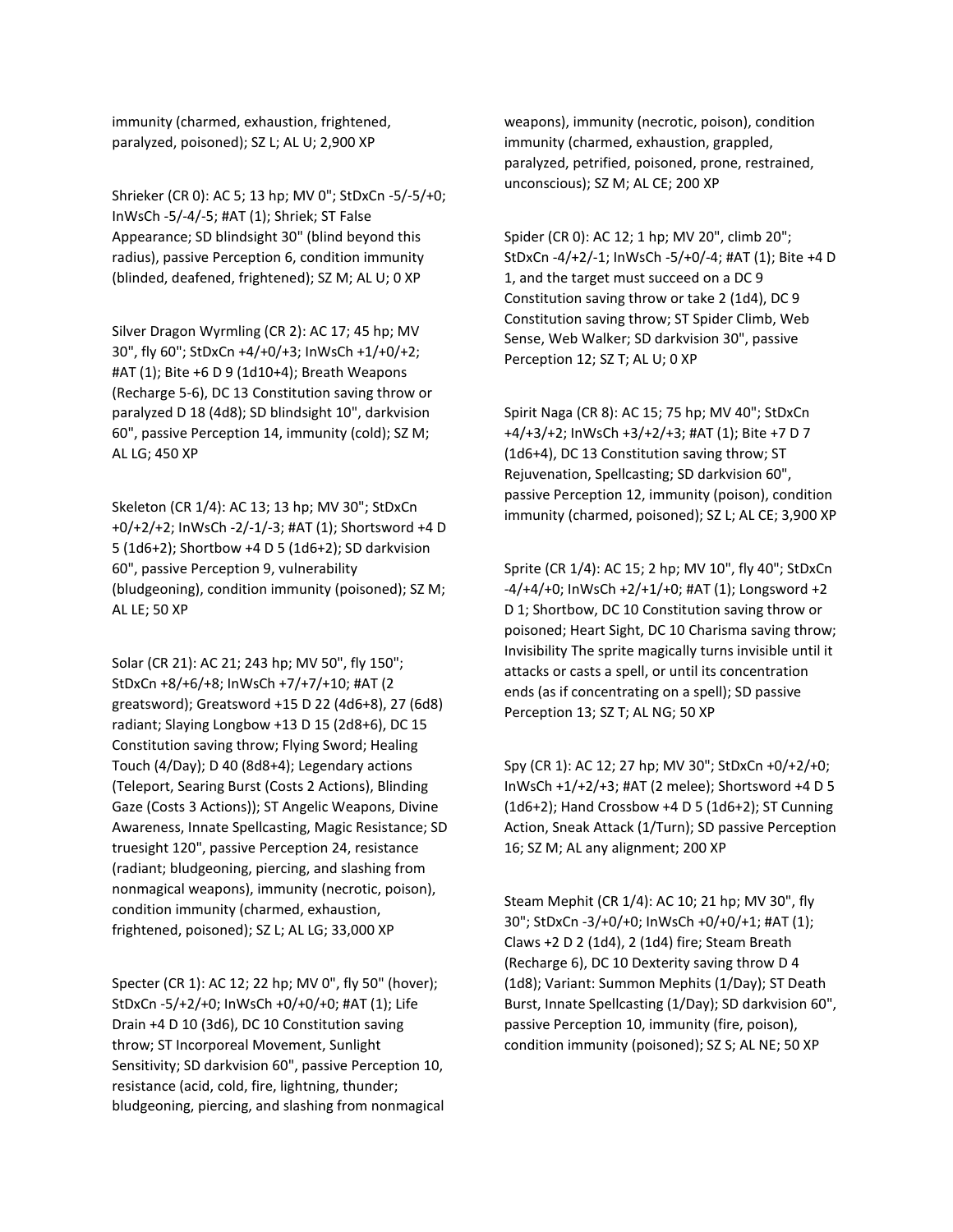Stirge (CR 1/8): AC 14; 2 hp; MV 10", fly 40"; StDxCn - 3/+3/+0; InWsCh -4/-1/-2; #AT (1); Blood Drain +5 D 5 (1d4+3); SD darkvision 60", passive Perception 9; SZ T; AL U; 25 XP

Stone Giant (CR 7): AC 17; 126 hp; MV 40"; StDxCn +6/+2/+5; InWsCh +0/+1/-1; #AT (2 greatclub); Greatclub +9 D 19 (3d8+6); Rock +9 D 28 (4d10+6), DC 17 Strength saving throw or prone; ST Stone Camouflage; SD darkvision 60", passive Perception 14; SZ H; AL N; 2,900 XP

Stone Golem (CR 10): AC 17; 178 hp; MV 30"; StDxCn +6/-1/+5; InWsCh -4/+0/-5; #AT (2 slam); Slam +10 D 19 (3d8+6); Slow (Recharge 5-6), DC 17 Wisdom saving throw; ST Immutable Form, Magic Resistance, Magic Weapons; SD darkvision 120", passive Perception 10, immunity (poison, psychic; bludgeoning, piercing, and slashing from nonmagical weapons that aren't adamantine), condition immunity (charmed, exhaustion, frightened, paralyzed, petrified, poisoned); SZ L; AL U; 5,900 XP

Storm Giant (CR 13): AC 16; 230 hp; MV 50", swim 50"; StDxCn +9/+2/+5; InWsCh +3/+4/+4; #AT (2 greatsword); Greatsword +14 D 30 (6d6+9); Rock +14 D 35 (4d12+9); Lightning Strike (Recharge 5-6), DC 17 Dexterity saving throw D 54 (12d8); ST Amphibious, Innate Spellcasting; SD passive Perception 19, resistance (cold), immunity (lightning, thunder); SZ H; AL CG; 10,000 XP

Succubus/Incubus (CR 4): AC 15; 66 hp; MV 30", fly 60"; StDxCn -1/+3/+1; InWsCh +2/+1/+5; #AT (1); Claw (Fiend Form Only) +5 D 6 (1d6+3); Charm, DC 15 Wisdom saving throw or charmed; Draining Kiss The fiend kisses a creature charmed by it or a willing creature. The target must make a DC 15 Constitution saving throw against this magic, taking 32 (5d10+5), DC 15 Constitution saving throw or charmed; Etherealness; ST Telepathic Bond, Shapechanger; SD darkvision 60", passive Perception 15, resistance (cold, fire, lightning, poison; bludgeoning, piercing, and slashing from nonmagical weapons); SZ M; AL NE; 1,100 XP

Swarm of Bats (CR 1/4): AC 12; 22 hp; MV 0", fly 30"; StDxCn -3/+2/+0; InWsCh -4/+1/-3; #AT (1); Bites +4 D 5 (2d4); ST Echolocation, Keen Hearing, Swarm; SD blindsight 60", passive Perception 11, resistance (bludgeoning, piercing, slashing), condition immunity (charmed, frightened, grappled, paralyzed, petrified, prone, restrained, stunned); SZ M; AL U; 50 XP

Swarm of Beetles (CR 1/2): AC 12; 22 hp; MV 20", burrow 5", climb 20"; StDxCn -4/+1/+0; InWsCh -5/- 2/-5; #AT (1); Bites +3 D 10 (4d4); ST Swarm; SD blindsight 10", passive Perception 8, resistance (bludgeoning, piercing, slashing), condition immunity (charmed, frightened, grappled, paralyzed, petrified, prone, restrained, stunned); SZ M; AL U; 100 XP

Swarm of Centipedes (CR 1/2): AC 12; 22 hp; MV 20", climb 20"; StDxCn -4/+1/+0; InWsCh -5/-2/-5; #AT (1); Bites +3 D 10 (4d4); or paralyzed, poisoned; ST Swarm; SD blindsight 10", passive Perception 8, resistance (bludgeoning, piercing, slashing), condition immunity (charmed, frightened, grappled, paralyzed, petrified, prone, restrained, stunned); SZ M; AL U; 100 XP

Swarm of Insects (CR 1/2): AC 12; 22 hp; MV 20", climb 20"; StDxCn -4/+1/+0; InWsCh -5/-2/-5; #AT (1); Bites +3 D 10 (4d4); ST Swarm; SD blindsight 10", passive Perception 8, resistance (bludgeoning, piercing, slashing), condition immunity (charmed, frightened, grappled, paralyzed, petrified, prone, restrained, stunned); SZ M; AL U; 100 XP

Swarm of Poisonous Snakes (CR 2): AC 14; 36 hp; MV 30", swim 30"; StDxCn -1/+4/+0; InWsCh -5/+0/-4; #AT (1); Bites +6 D 7 (2d6), DC 10 Constitution saving throw; ST Swarm; SD blindsight 10", passive Perception 10, resistance (bludgeoning, piercing, slashing), condition immunity (charmed, frightened, grappled, paralyzed, petrified, prone, restrained, stunned); SZ M; AL U; 450 XP

Swarm of Quippers (CR 1): AC 13; 28 hp; MV 0", swim 40"; StDxCn +1/+3/-1; InWsCh -5/-2/-4; #AT (1); Bites +5 D 14 (4d6); ST Blood Frenzy, Swarm, Water Breathing; SD darkvision 60", passive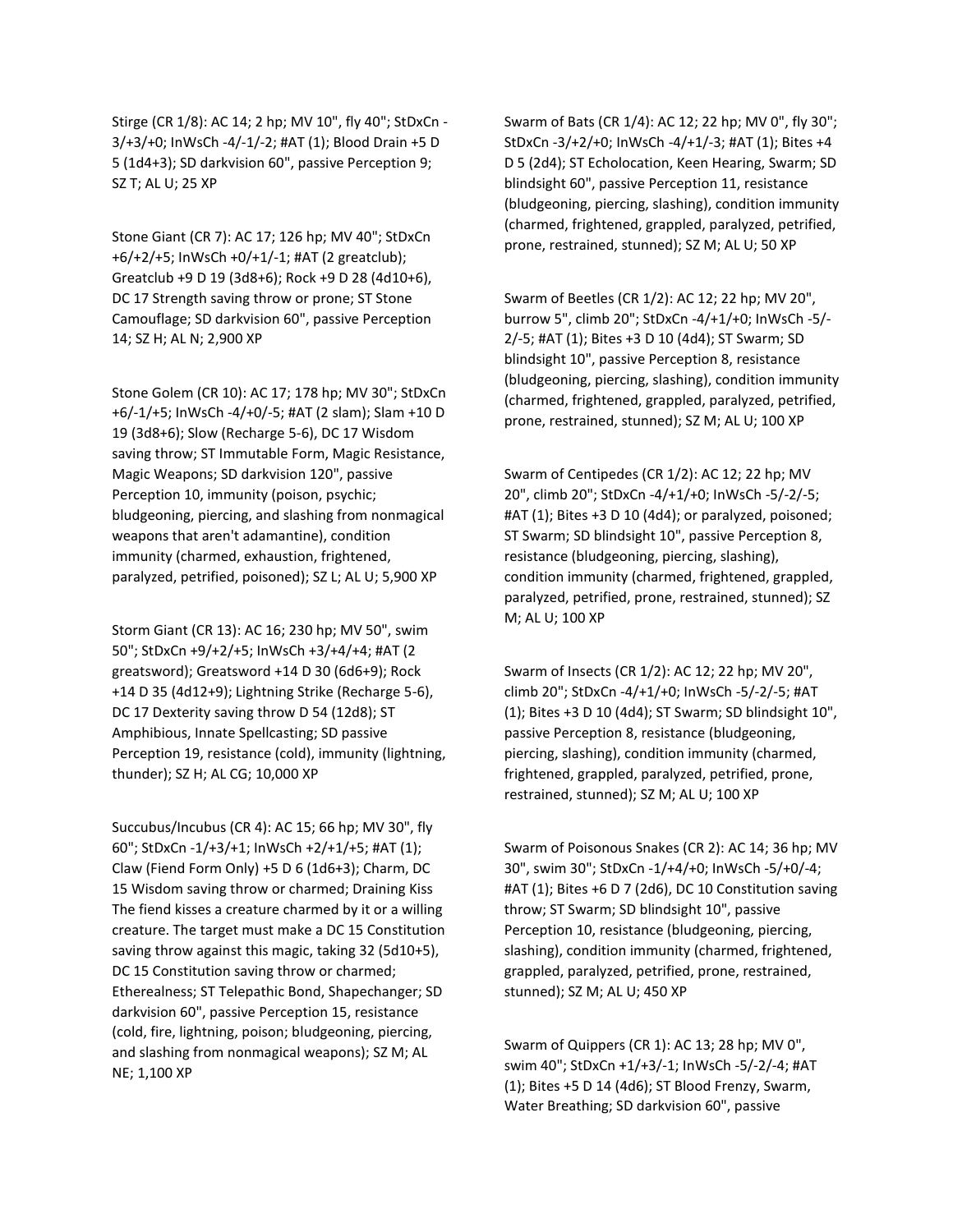Perception 8, resistance (bludgeoning, piercing, slashing), condition immunity (charmed, frightened, grappled, paralyzed, petrified, prone, restrained, stunned); SZ M; AL U; 200 XP

Swarm of Rats (CR 1/4): AC 10; 24 hp; MV 30"; StDxCn -1/+0/-1; InWsCh -4/+0/-4; #AT (1); Bites +2 D 7 (2d6); ST Keen Smell, Swarm; SD darkvision 30", passive Perception 10, resistance (bludgeoning, piercing, slashing), condition immunity (charmed, frightened, grappled, paralyzed, petrified, prone, restrained, stunned); SZ M; AL U; 50 XP

Swarm of Ravens (CR 1/4): AC 12; 24 hp; MV 10", fly 50"; StDxCn -2/+2/-1; InWsCh -4/+1/-2; #AT (1); Beaks +4 D 7 (2d6); ST Swarm; SD passive Perception 15, resistance (bludgeoning, piercing, slashing), condition immunity (charmed, frightened, grappled, paralyzed, petrified, prone, restrained, stunned); SZ M; AL U; 50 XP

Swarm of Spiders (CR 1/2): AC 12; 22 hp; MV 20", climb 20"; StDxCn -4/+1/+0; InWsCh -5/-2/-5; #AT (1); Bites +3 D 10 (4d4); ST Swarm, Spider Climb, Web Sense, Web Walker; SD blindsight 10", passive Perception 8, resistance (bludgeoning, piercing, slashing), condition immunity (charmed, frightened, paralyzed, petrified, prone, restrained, stunned); SZ M; AL U; 100 XP

Swarm of Wasps (CR 1/2): AC 12; 22 hp; MV 5", fly 30"; StDxCn -4/+1/+0; InWsCh -5/-2/-5; #AT (1); Bites +3 D 10 (4d4); ST Swarm; SD blindsight 10", passive Perception 8, resistance (bludgeoning, piercing, slashing), condition immunity (charmed, frightened, grappled, paralyzed, petrified, prone, restrained, stunned); SZ M; AL U; 100 XP

Tarrasque (CR 30): AC 25; 676 hp; MV 40"; StDxCn +10/+0/+10; InWsCh -4/+0/+0; #AT (5: 1 bite, 2 claws, 1 horns, 1 tai l. It can use its Swallow instead of its bite.); Bite +19 D 36 (4d12+10); or grappled, restrained; Claw +19 D 28 (4d8+10); Horns +19 D 32 (4d10+10); Tail +19 D 24 (4d6+10), DC 20 Strength saving throw or prone; Frightful Presence, DC 17 Wisdom saving throw or frightened; Swallow The

tarrasque makes one bite attack against a Large or smaller creature it is grappling. If the attack hits, the target takes the bite's , the target is swallowed, and the grapple ends. While swallowed, the creature is blinded and restrained, it has total cover against attacks and other effects outside the tarrasque, and it takes 56 (16d6), DC 20 Constitution saving throw or blinded, prone, restrained; Legendary actions (Attack, Move, Chomp (Costs 2 Actions)); ST Legendary Resistance (3/Day), Magic Resistance, Reflective Carapace, Siege Monster; SD blindsight 120", passive Perception 10, immunity (fire, poison; bludgeoning, piercing, and slashing from nonmagical weapons), condition immunity (charmed, frightened, paralyzed, poisoned); SZ G; AL U; 155,000 XP

Thug (CR 1/2): AC 11; 32 hp; MV 30"; StDxCn +2/+0/+2; InWsCh +0/+0/+0; #AT (2 melee); Mace +4 D 5 (1d6+2); Heavy Crossbow +2 D 5 (1d10); ST Pack Tactics; SD passive Perception 10; SZ M; AL any non-G alignment; 100 XP

Tiger (CR 1): AC 12; 37 hp; MV 40"; StDxCn +3/+2/+2; InWsCh -4/+1/-1; #AT (1); Bite +5 D 8 (1d10+3); Claw +5 D 7 (1d8+3); ST Keen Smell, Pounce; SD darkvision 60", passive Perception 13; SZ L; AL U; 200 XP

Treant (CR 9): AC 16; 138 hp; MV 30"; StDxCn +6/- 1/+5; InWsCh +1/+3/+1; #AT (2 slam); Slam +10 D 16 (3d6+6); Rock +10 D 28 (4d10+6); Animate Trees (1/Day); ST False Appearance, Siege Monster; SD passive Perception 13, vulnerability (fire), resistance (bludgeoning, piercing); SZ H; AL CG; 5,000 XP

Tribal Warrior (CR 1/8): AC 12; 11 hp; MV 30"; StDxCn +1/+0/+1; InWsCh -1/+0/-1; #AT (1); Spear +3 D 4 (1d6+1); ST Pack Tactics; SD passive Perception 10; SZ M; AL any alignment; 25 XP

Triceratops (CR 5): AC 13; 95 hp; MV 50"; StDxCn +6/-1/+3; InWsCh -4/+0/-3; #AT (1); Gore +9 D 24 (4d8+6); Stomp +9 D 22 (3d10+6); ST Trampling Charge; SD passive Perception 10; SZ H; AL U; 1,800 XP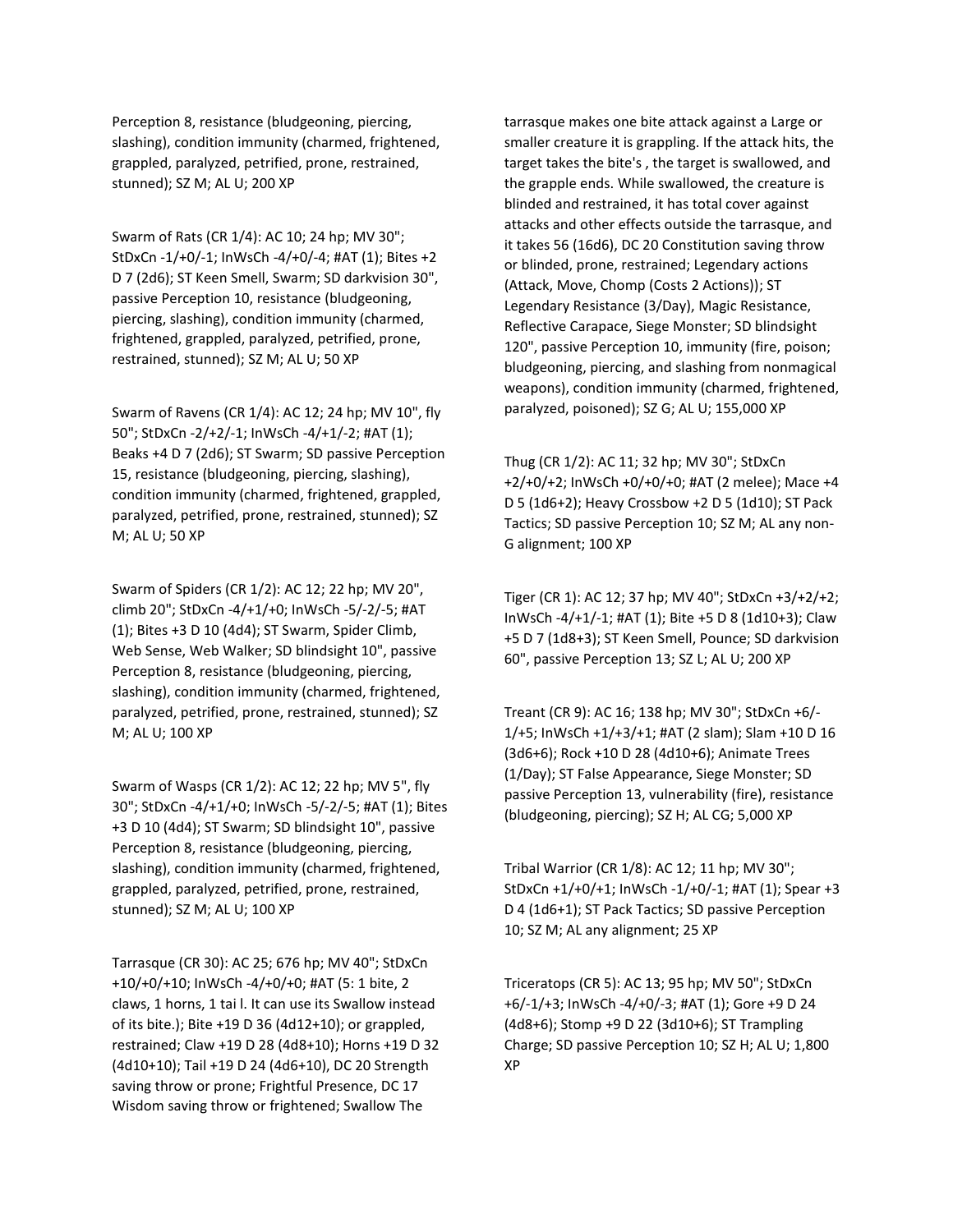Troll (CR 5): AC 15; 84 hp; MV 30"; StDxCn +4/+1/+5; InWsCh -2/-1/-2; #AT (3: 1 bite, 2 claws.); Bite +7 D 7 (1d6+4); Claw +7 D 11 (2d6+4); ST Keen Smell, Regeneration, Variant: Loathsome Limbs; SD darkvision 60", passive Perception 12; SZ L; AL CE; 1,800 XP

Tyrannosaurus Rex (CR 8): AC 13; 136 hp; MV 50"; StDxCn +7/+0/+4; InWsCh -4/+1/-1; #AT (2: 1 bite, 1 tail. It can't make both attacks against the same target.); Bite +10 D 33 (4d12+7); or grappled, restrained; Tail +10 D 20 (3d8+7); SD passive Perception 14; SZ H; AL U; 3,900 XP

Unicorn (CR 5): AC 12; 67 hp; MV 50"; StDxCn +4/+2/+2; InWsCh +0/+3/+3; #AT (2: 1 hooves, 1 horn.); Hooves +7 D 11 (2d6+4); Horn +7 D 8 (1d8+4); Healing Touch (3/Day); D 11 (2d8+2); Teleport (1/Day); Legendary actions (Hooves, Shimmering Shield (Costs 2 Actions), Heal Self (Costs 3 Actions)); ST Charge, Innate Spellcasting, Magic Resistance, Magic Weapons; SD darkvision 60", passive Perception 13, immunity (poison), condition immunity (charmed, paralyzed, poisoned); SZ L; AL LG; 1,800 XP

Vampire (CR 13): AC 16; 144 hp; MV 30"; StDxCn +4/+4/+4; InWsCh +3/+2/+4; #AT (2 attacks, only 1 of which can be a bite attack.); Unarmed Strike (Vampire Form Only); D 8 (1d8+4); Bite (Bat or Vampire Form Only); or grappled, incapacitated, restrained D 7 (1d6+4); Charm, DC 17 Wisdom saving throw or charmed; Children of the Night (1/Day); Legendary actions (Move, Unarmed Strike, Bite (Costs 2 Actions)); ST Shapechanger, Legendary Resistance (3/Day), Misty Escape, Regeneration, Spider Climb, Vampire Weaknesses; SD darkvision 120", passive Perception 17, resistance (necrotic; bludgeoning, piercing, and slashing from nonmagical weapons); SZ M; AL LE; 10,000 XP

Vampire Spawn (CR 5): AC 15; 82 hp; MV 30"; StDxCn +3/+3/+3; InWsCh +0/+0/+1; #AT (2 attacks, only 1 of which can be a bite attack.); Bite +6 D 6 (1d6+3); or grappled, incapacitated, restrained; Claws +6 D 8 (2d4+3); ST Regeneration, Spider Climb, Vampire

Weaknesses; SD darkvision 60", passive Perception 13, resistance (necrotic; bludgeoning, piercing, and slashing from nonmagical weapons); SZ M; AL NE; 1,800 XP

Veteran (CR 3): AC 17; 58 hp; MV 30"; StDxCn +3/+1/+2; InWsCh +0/+0/+0; #AT (2 longsword If it has a shortsword drawn, it can also make a shortsword attack.); Longsword +5 D 7 (1d8+3), or 8 (1d10+3) if used with two hands.; Shortsword +5 D 6 (1d6+3); Heavy Crossbow +3 D 6 (1d10+1); SD passive Perception 12; SZ M; AL any alignment; 700 XP

Violet Fungus (CR 1/4): AC 5; 18 hp; MV 5"; StDxCn - 4/-5/+0; InWsCh -5/-4/-5; #AT (1d4 Rotting Touch); Rotting Touch +2 D 4 (1d8) necrotic; ST False Appearance; SD blindsight 30" (blind beyond this radius), passive Perception 6, condition immunity (blinded, deafened, frightened); SZ M; AL U; 50 XP

Vrock (CR 6): AC 15; 104 hp; MV 40", fly 60"; StDxCn +3/+2/+4; InWsCh -1/+1/-1; #AT (2: 1 beak, 1 talons.); Beak +6 D 10 (2d6+3); Talons +6 D 14 (2d10+3); Spores (Recharge 6), DC 14 Constitution saving throw or poisoned D 5 (1d10); Stunning Screech (1/Day), DC 14 Constitution saving throw or stunned; Variant: Summon Demon (1/Day); ST Magic Resistance; SD darkvision 120", passive Perception 11, resistance (cold, fire, lightning; bludgeoning, piercing, and slashing from nonmagical weapons), immunity (poison), condition immunity (poisoned); SZ L; AL CE; 2,300 XP

Vulture (CR 0): AC 10; 5 hp; MV 10", fly 50"; StDxCn - 2/+0/+1; InWsCh -4/+1/-3; #AT (1); Beak +2 D 2 (1d4); ST Keen Sight and Smell, Pack Tactics; SD passive Perception 13; SZ M; AL U; 0 XP

Warhorse (CR 1/2): AC 11; 19 hp; MV 60"; StDxCn +4/+1/+1; InWsCh -4/+1/-2; #AT (1); Hooves +6 D 11 (2d6+4); ST Trampling Charge; SD passive Perception 11; SZ L; AL U; 100 XP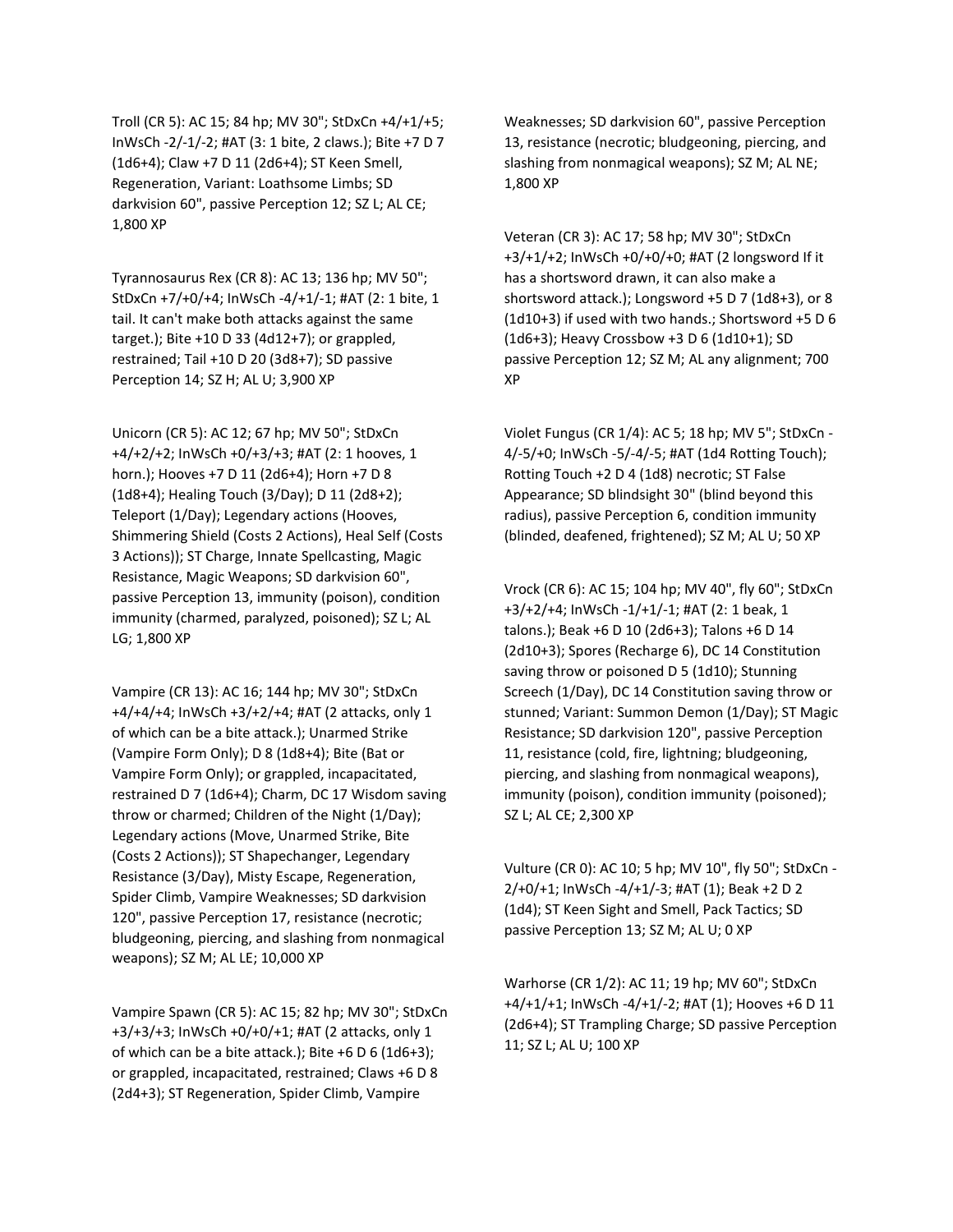Warhorse Skeleton (CR 1/2): AC 13; 22 hp; MV 60"; StDxCn +4/+1/+2; InWsCh -4/-1/-3; #AT (1); Hooves +6 D 11 (2d6+4); SD darkvision 60", passive Perception 9, vulnerability (bludgeoning), immunity (poison), condition immunity (exhaustion, poisoned); SZ L; AL LE; 100 XP

Water Elemental (CR 5): AC 14; 114 hp; MV 30", swim 90"; StDxCn +4/+2/+4; InWsCh -3/+0/-1; #AT (2 slam); Slam +7 D 13 (2d8+4); Whelm (Recharge 4-6), DC 15 Strength saving throw or grappled, restrained D 13 (2d8+4); ST Water Form, Freeze; SD darkvision 60", passive Perception 10, resistance (acid; bludgeoning, piercing, and slashing from nonmagical weapons), immunity (poison), condition immunity (exhaustion, grappled, paralyzed, petrified, poisoned, prone, restrained, unconscious); SZ L; AL N; 1,800 XP

Weasel (CR 0): AC 13; 1 hp; MV 30"; StDxCn -4/+3/-1; InWsCh -4/+1/-4; #AT (1); Bite +5 D 1; ST Keen Hearing and Smell; SD passive Perception 13; SZ T; AL U; 0 XP

Werebear (CR 5): AC 10; 135 hp; MV 30" (40", climb 30" in bear or hybrid form); StDxCn +4/+0/+3; InWsCh +0/+1/+1; #AT (2 claw In humanoid form, it makes 2 greataxe In hybrid form, it can attack like a bear or a humanoid.); Bite (Bear or Hybrid Form Only), DC 14 Constitution saving throw or cursed D 15 (2d10+4); Claw (Bear or Hybrid Form Only) +7 D 13 (2d8+4); Greataxe (Humanoid or Hybrid Form Only) +7 D 10 (1d12+4); ST Shapechanger, Keen Smell; SD passive Perception 17, immunity (bludgeoning, piercing, and slashing damage from nonmagical weapons that aren't silvered); SZ M; AL NG; 1,800 XP

Wereboar (CR 4): AC 10; 78 hp; MV 30" (40" in boar form); StDxCn +3/+0/+2; InWsCh +0/+0/-1; #AT (2 attacks, only 1 of which can be tusks.); Maul (Humanoid or Hybrid Form Only) +5 D 10 (2d6+3); Tusks (Boar or Hybrid Form Only), DC 12 Constitution saving throw or cursed D 10 (2d6+3); ST Shapechanger, Charge (Boar or Hybrid Form Only), Relentless (Recharges after a Short or Long Rest); SD

passive Perception 12, immunity (bludgeoning, piercing, and slashing damage from nonmagical weapons that aren't silvered); SZ M; AL NE; 1,100 XP

Wererat (CR 2): AC 12; 33 hp; MV 30"; StDxCn +0/+2/+1; InWsCh +0/+0/-1; #AT (2 attacks, only 1 of which can be a bite.); Bite (Rat or Hybrid Form Only), DC 11 Constitution saving throw or cursed D 4 (1d4+2); Shortsword (Humanoid or Hybrid Form Only) +4 D 5 (1d6+2); Hand Crossbow (Humanoid or Hybrid Form Only) +4 D 5 (1d6+2); ST Shapechanger, Keen Smell; SD darkvision 60" (rat form only), passive Perception 12, immunity (bludgeoning, piercing, and slashing damage from nonmagical weapons that aren't silvered); SZ M; AL LE; 450 XP

Weretiger (CR 4): AC 12; 120 hp; MV 30" (40" in tiger form); StDxCn +3/+2/+3; InWsCh +0/+1/+0; #AT (2 scimitar attacks or 2 longbow In hybrid form, it can attack like a humanoid or make 2 claw); Bite (Tiger or Hybrid Form Only), DC 13 Constitution saving throw or cursed D 8 (1d10+3); Claw (Tiger or Hybrid Form Only) +5 D 7 (1d8+3); Scimitar (Humanoid or Hybrid Form Only) +5 D 6 (1d6+3); Longbow (Humanoid or Hybrid Form Only) +4 D 6 (1d8+2); ST Shapechanger, Keen Hearing and Smell, Pounce (Tiger or Hybrid Form Only); SD darkvision 60", passive Perception 15, immunity (bludgeoning, piercing, and slashing damage from nonmagical weapons that aren't silvered); SZ M; AL N; 1,100 XP

Werewolf (CR 3): AC 11; 58 hp; MV 30" (40" in wolf form); StDxCn +2/+1/+2; InWsCh +0/+0/+0; #AT (2: 1 bite, 1 claws or spear.); Bite (Wolf or Hybrid Form Only), DC 12 Constitution saving throw or cursed D 6 (1d8+2); Claws (Hybrid Form Only) +4 D 7 (2d4+2); Spear (Humanoid Form Only); D 5 (1d6+2); ST Shapechanger, Keen Hearing and Smell; SD passive Perception 14, immunity (bludgeoning, piercing, and slashing damage from nonmagical weapons that aren't silvered); SZ M; AL CE; 700 XP

White Dragon Wyrmling (CR 2): AC 16; 32 hp; MV 30", burrow 15", fly 60", swim 30"; StDxCn +2/+0/+2; InWsCh -3/+0/+0; #AT (1); Bite +4 D 7 (1d10+2), 2 (1d4) cold; Cold Breath (Recharge 5-6), DC 12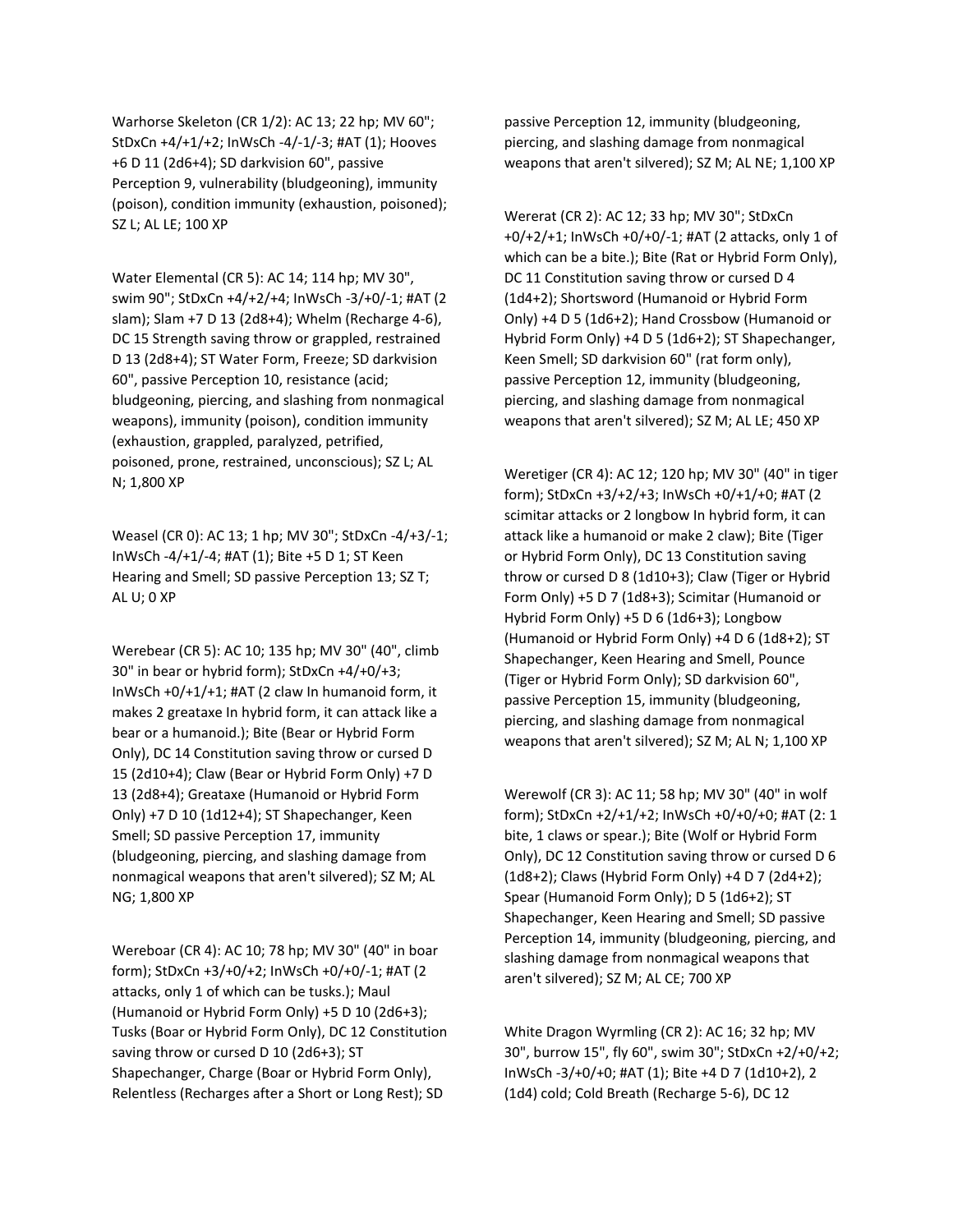Constitution saving throw D 22 (5d8); SD blindsight 10", darkvision 60", passive Perception 14, immunity (cold); SZ M; AL CE; 450 XP

Wight (CR 3): AC 14; 45 hp; MV 30"; StDxCn +2/+2/+3; InWsCh +0/+1/+2; #AT (2 longsword attacks or 2 longbow It can use its Life Drain in place of 1 longsword attack.); Life Drain +4 D 5 (1d6+2), DC 13 Constitution saving throw; Longsword +4 D 6 (1d8+2), or 7 (1d10+2) if used with two hands.; Longbow +4 D 6 (1d8+2); ST Sunlight Sensitivity; SD darkvision 60", passive Perception 13, immunity (necrotic; bludgeoning, piercing, and slashing from nonmagical weapons that aren't silvered), condition immunity (poisoned); SZ M; AL NE; 700 XP

Will-o'-Wisp (CR 2): AC 19; 22 hp; MV 0", fly 50" (hover); StDxCn -5/+9/+0; InWsCh +1/+2/+0; #AT (1); Shock +4 D 9 (2d8) lightning; Invisibility The will-o' wisp and its light magically become invisible until it attacks or uses its Consume Life, or until its concentration ends (as if concentrating on a spell); ST Consume Life, Ephemeral, Incorporeal Movement, Variable Illumination; SD darkvision 120", passive Perception 12, resistance (acid, cold, fire, necrotic, thunder; bludgeoning, piercing, and slashing from nonmagical weapons), immunity (lightning, poison), condition immunity (exhaustion, grappled, paralyzed, poisoned, prone, restrained, unconscious); SZ T; AL CE; 450 XP

Winter Wolf (CR 3): AC 13; 75 hp; MV 50"; StDxCn +4/+1/+2; InWsCh -2/+1/-1; #AT (1); Bite +6 D 11 (2d6+4), DC 14 Strength saving throw or prone; Cold Breath (Recharge 5-6), DC 12 Dexterity saving throw D 18 (4d8); ST Keen Hearing and Smell, Pack Tactics, Snow Camouflage; SD passive Perception 15, immunity (cold); SZ L; AL NE; 700 XP

Wolf (CR 1/4): AC 13; 11 hp; MV 40"; StDxCn +1/+2/+1; InWsCh -4/+1/-2; #AT (1); Bite +4 D 7 (2d4+2), DC 11 Strength saving throw or prone; ST Keen Hearing and Smell, Pack Tactics; SD passive Perception 13; SZ M; AL U; 50 XP

Worg (CR 1/2): AC 13; 26 hp; MV 50"; StDxCn +3/+1/+1; InWsCh -2/+0/-1; #AT (1); Bite +5 D 10 (2d6+3), DC 13 Strength saving throw or prone; ST Keen Hearing and Smell; SD darkvision 60", passive Perception 14; SZ L; AL NE; 100 XP

Wraith (CR 5): AC 13; 67 hp; MV 0", fly 60" (hover); StDxCn -2/+3/+3; InWsCh +1/+2/+2; #AT (1); Life Drain +6 D 21 (4d8+3), DC 14 Constitution saving throw; Create Specter; ST Incorporeal Movement, Sunlight Sensitivity; SD darkvision 60", passive Perception 12, resistance (acid, cold, fire, lightning, thunder; bludgeoning, piercing, and slashing from nonmagical weapons that aren't silvered), immunity (necrotic, poison), condition immunity (charmed, exhaustion, grappled, paralyzed, petrified, poisoned, prone, restrained); SZ M; AL NE; 1,800 XP

Wyvern (CR 6): AC 13; 110 hp; MV 20", fly 80"; StDxCn +4/+0/+3; InWsCh -3/+1/-2; #AT (2: 1 bite, 1 stinger. While flying, it can use its claws in place of 1 other attack.); Bite +7 D 11 (2d6+4); Claws +7 D 13 (2d8+4); Stinger +7 D 11 (2d6+4), DC 15 Constitution saving throw; SD darkvision 60", passive Perception 14; SZ L; AL U; 2,300 XP

Xorn (CR 5): AC 19; 73 hp; MV 20", burrow 20"; StDxCn +3/+0/+6; InWsCh +0/+0/+0; #AT (3 claw attacks, 1 bite attack.); Bite +6 D 13 (3d6+3); Claw +6 D 6 (1d6+3); ST Earth Glide, Stone Camouflage, Treasure Sense; SD darkvision 60", tremorsense 60", passive Perception 16, resistance (piercing and slashing from nonmagical weapons that aren't adamantine); SZ M; AL N; 1,800 XP

Young Black Dragon (CR 7): AC 18; 127 hp; MV 40", fly 80", swim 40"; StDxCn +4/+2/+3; InWsCh +1/+0/+2; #AT (3: 1 bite, 2 claws.); Bite +7 D 15 (2d10+4), 4 (1d8) acid; Claw +7 D 11 (2d6+4); Acid Breath (Recharge 5-6), DC 14 Dexterity saving throw D 49 (11d8); ST Amphibious; SD blindsight 30", darkvision 120", passive Perception 16, immunity (acid); SZ L; AL CE; 2,900 XP

Young Blue Dragon (CR 9): AC 18; 152 hp; MV 40", burrow 40", fly 80"; StDxCn +5/+0/+4; InWsCh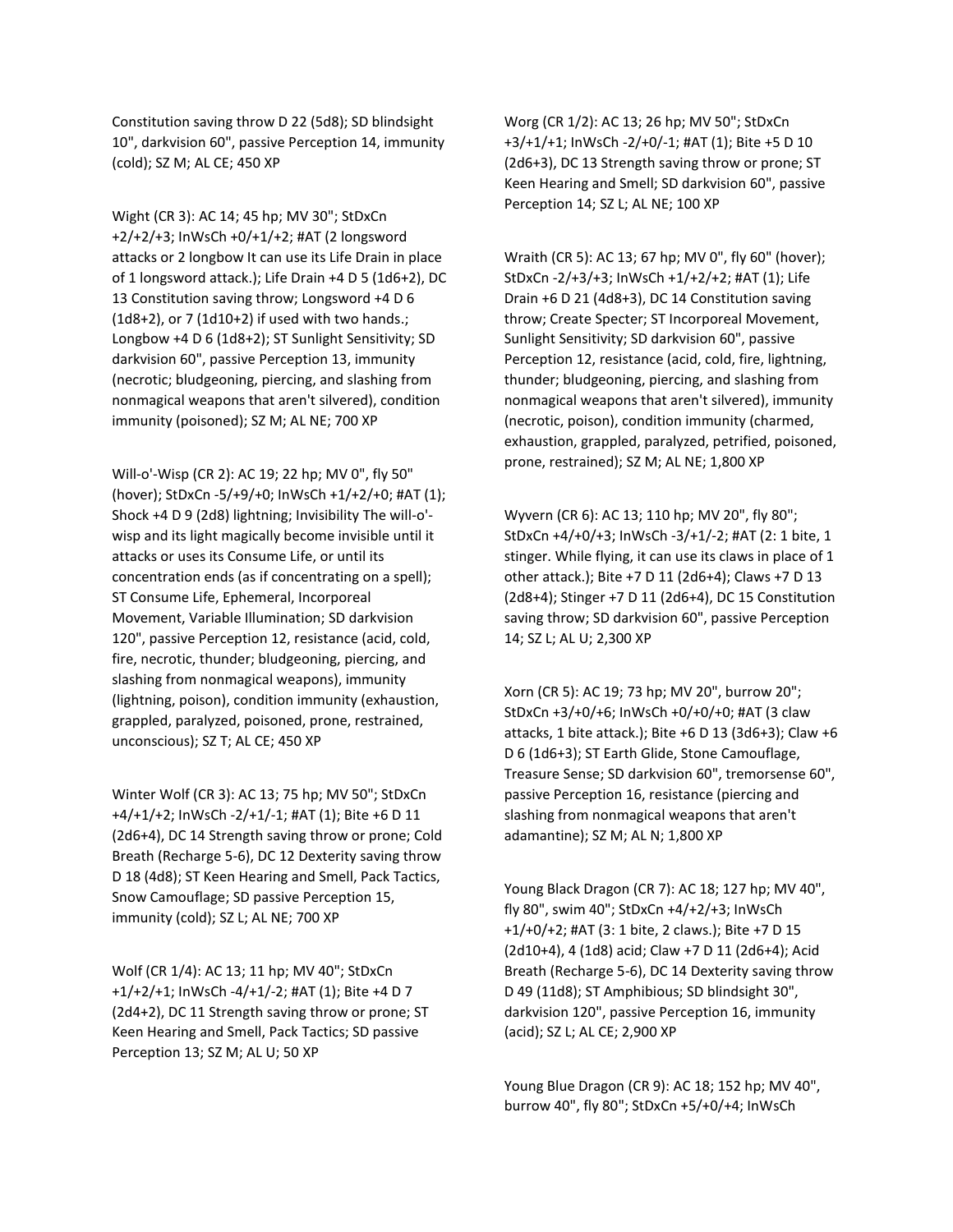+2/+1/+3; #AT (3: 1 bite, 2 claws.); Bite +9 D 16 (2d10+5), 5 (1d10) lightning; Claw +9 D 12 (2d6+5); Lightning Breath (Recharge 5-6), DC 16 Dexterity saving throw D 55 (10d10); SD blindsight 30", darkvision 120", passive Perception 19, immunity (lightning); SZ L; AL LE; 5,000 XP

Young Brass Dragon (CR 6): AC 17; 110 hp; MV 40", burrow 20", fly 80"; StDxCn +4/+0/+3; InWsCh +1/+0/+2; #AT (3: 1 bite, 2 claws.); Bite +7 D 15 (2d10+4); Claw +7 D 11 (2d6+4); Breath Weapons (Recharge 5-6), DC 14 Dexterity saving throw D 42 (12d6); SD blindsight 30", darkvision 120", passive Perception 16, immunity (fire); SZ L; AL CG; 2,300 XP

Young Bronze Dragon (CR 8): AC 18; 142 hp; MV 40", fly 80", swim 40"; StDxCn +5/+0/+4; InWsCh +2/+1/+3; #AT (3: 1 bite, 2 claws.); Bite +8 D 16 (2d10+5); Claw +8 D 12 (2d6+5); Breath Weapons (Recharge 5-6), DC 15 Dexterity saving throw D 55 (10d10); ST Amphibious; SD blindsight 30", darkvision 120", passive Perception 17, immunity (lightning); SZ L; AL LG; 3,900 XP

Young Copper Dragon (CR 7): AC 17; 119 hp; MV 40", climb 40", fly 80"; StDxCn +4/+1/+3; InWsCh +3/+1/+2; #AT (3: 1 bite, 2 claws.); Bite +7 D 15 (2d10+4); Claw +7 D 11 (2d6+4); Breath Weapons (Recharge 5-6), DC 14 Dexterity saving throw D 40 (9d8); SD blindsight 30", darkvision 120", passive Perception 17, immunity (acid); SZ L; AL CG; 2,900 XP

Young Gold Dragon (CR 10): AC 18; 178 hp; MV 40", fly 80", swim 40"; StDxCn +6/+2/+5; InWsCh +3/+1/+5; #AT (3: 1 bite, 2 claws.); Bite +10 D 17 (2d10+6); Claw +10 D 13 (2d6+6); Breath Weapons (Recharge 5-6), DC 17 Dexterity saving throw D 55 (10d10); ST Amphibious; SD blindsight 30", darkvision 120", passive Perception 19, immunity (fire); SZ L; AL LG; 5,900 XP

Young Green Dragon (CR 8): AC 18; 136 hp; MV 40", fly 80", swim 40"; StDxCn +4/+1/+3; InWsCh +3/+1/+2; #AT (3: 1 bite, 2 claws.); Bite +7 D 15 (2d10+4), 7 (2d6) poison; Claw +7 D 11 (2d6+4); Poison Breath (Recharge 5-6), DC 14 Constitution

saving throw D 42 (12d6); ST Amphibious; SD blindsight 30", darkvision 120", passive Perception 17, immunity (poison), condition immunity (poisoned); SZ L; AL LE; 3,900 XP

Young Red Dragon (CR 10): AC 18; 178 hp; MV 40", climb 40", fly 80"; StDxCn +6/+0/+5; InWsCh +2/+0/+4; #AT (3: 1 bite, 2 claws.); Bite +10 D 17 (2d10+6), 3 (1d6) fire; Claw +10 D 13 (2d6+6); Fire Breath (Recharge 5-6), DC 17 Dexterity saving throw D 56 (16d6); SD blindsight 30", darkvision 120", passive Perception 18, immunity (fire); SZ L; AL CE; 5,900 XP

Young Silver Dragon (CR 9): AC 18; 168 hp; MV 40", fly 80"; StDxCn +6/+0/+5; InWsCh +2/+0/+4; #AT (3: 1 bite, 2 claws.); Bite +10 D 17 (2d10+6); Claw +10 D 13 (2d6+6); Breath Weapons (Recharge 5-6), DC 17 Constitution saving throw or paralyzed D 54 (12d8); SD blindsight 30", darkvision 120", passive Perception 18, immunity (cold); SZ L; AL LG; 5,000 XP

Young White Dragon (CR 6): AC 17; 133 hp; MV 40", burrow 20", fly 80", swim 40"; StDxCn +4/+0/+4; InWsCh -2/+0/+1; #AT (3: 1 bite, 2 claws.); Bite +7 D 15 (2d10+4), 4 (1d8) cold; Claw +7 D 11 (2d6+4); Cold Breath (Recharge 5-6), DC 15 Constitution saving throw D 45 (10d8); ST Ice Walk; SD blindsight 30", darkvision 120", passive Perception 16, immunity (cold); SZ L; AL CE; 2,300 XP

Zombie (CR 1/4): AC 8; 22 hp; MV 20"; StDxCn +1/- 2/+3; InWsCh -4/-2/-3; #AT (1); Slam +3 D 4 (1d6+1); ST Undead Fortitude; SD darkvision 60", passive Perception 8, condition immunity (poisoned); SZ M; AL NE; 50 XP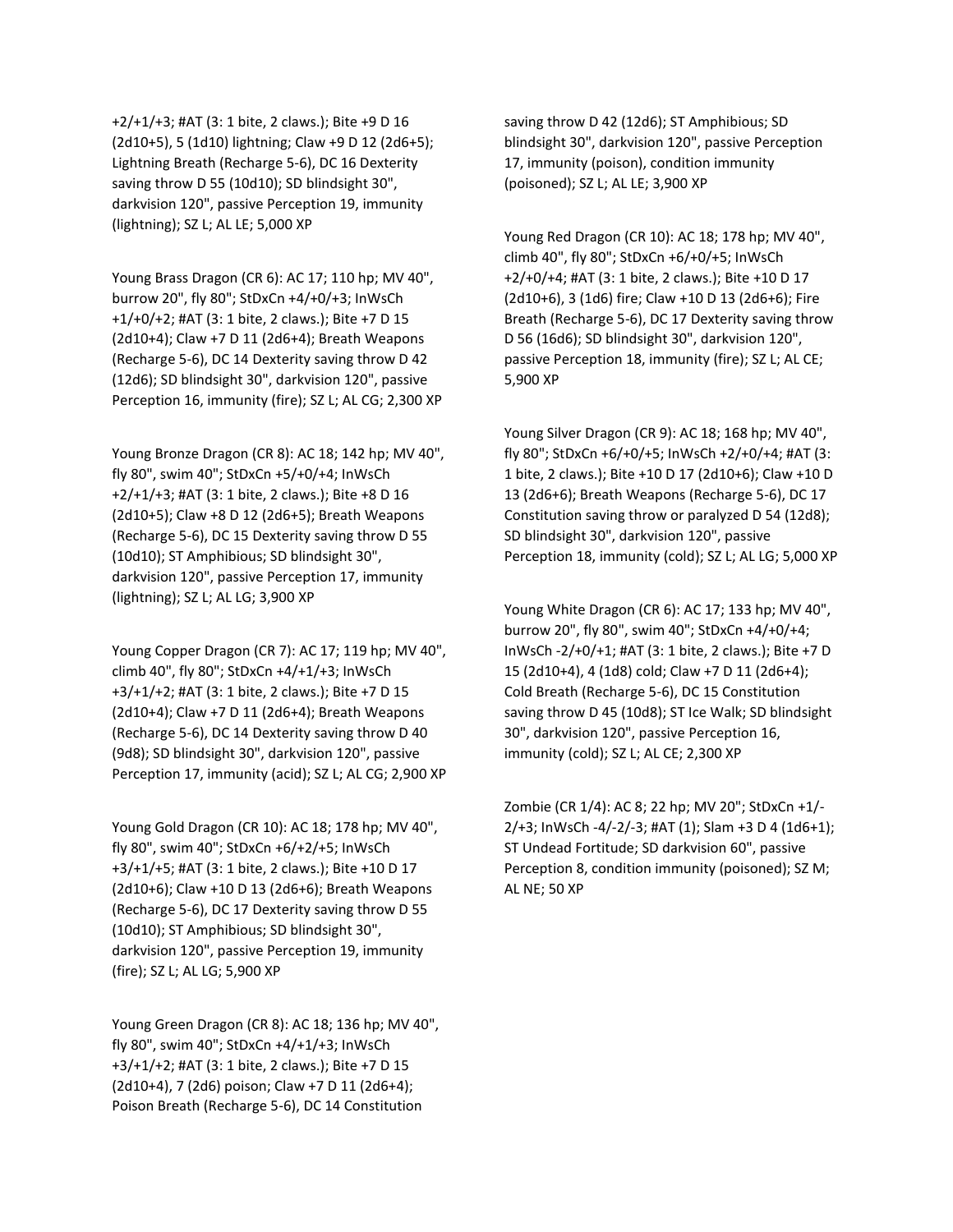## OPEN GAME LICENSE Version 1.0a

The following text is the property of Wizards of the Coast, Inc. and is Copyright 2000 Wizards of the Coast, Inc ("Wizards"). All Rights Reserved.

1. Definitions: (a)"Contributors" means the copyright and/or trademark owners who have contributed Open Game Content; (b)"Derivative Material" means copyrighted material including derivative works and translations (including into other computer languages), potation, modification, correction, addition, extension, upgrade, improvement, compilation, abridgment or other form in which an existing work may be recast, transformed or adapted; (c) "Distribute" means to reproduce, license, rent, lease, sell, broadcast, publicly display, transmit or otherwise distribute; (d)"Open Game Content" means the game mechanic and includes the methods, procedures, processes and routines to the extent such content does not embody the Product Identity and is an enhancement over the prior art and any additional content clearly identified as Open Game Content by the Contributor, and means any work covered by this License, including translations and derivative works under copyright law, but specifically excludes Product Identity. (e) "Product Identity" means product and product line names, logos and identifying marks including trade dress; artifacts; creatures characters; stories, storylines, plots, thematic elements, dialogue, incidents, language, artwork, symbols, designs, depictions, likenesses, formats, poses, concepts, themes and graphic, photographic and other visual or audio representations; names and descriptions of characters, spells, enchantments, personalities, teams, personas, likenesses and special abilities; places, locations, environments, creatures, equipment, magical or supernatural abilities or effects, logos, symbols, or graphic designs; and any other trademark or registered trademark clearly identified as Product identity by the owner of the Product Identity, and which specifically excludes the Open Game Content; (f) "Trademark" means the logos, names, mark, sign, motto, designs that are used by a Contributor to identify itself or its products or the associated products contributed to the Open Game License by the Contributor (g) "Use", "Used"

or "Using" means to use, Distribute, copy, edit, format, modify, translate and otherwise create Derivative Material of Open Game Content. (h) "You" or "Your" means the licensee in terms of this agreement. Not for resale. Permission granted to print or photocopy this document for personal use only.

2. The License: This License applies to any Open Game Content that contains a notice indicating that the Open Game Content may only be Used under and in terms of this License. You must affix such a notice to any Open Game Content that you Use. No terms may be added to or subtracted from this License except as described by the License itself. No other terms or conditions may be applied to any Open Game Content distributed using this License.

3.Offer and Acceptance: By Using the Open Game Content You indicate Your acceptance of the terms of this License.

4. Grant and Consideration: In consideration for agreeing to use this License, the Contributors grant You a perpetual, worldwide, royalty-free, nonexclusive license with the exact terms of this License to Use, the Open Game Content.

5.Representation of Authority to Contribute: If You are contributing original material as Open Game Content, You represent that Your Contributions are Your original creation and/or You have sufficient rights to grant the rights conveyed by this License.

6. Notice of License Copyright: You must update the COPYRIGHT NOTICE portion of this License to include the exact text of the COPYRIGHT NOTICE of any Open Game Content You are copying, modifying or distributing, and You must add the title, the copyright date, and the copyright holder's name to the COPYRIGHT NOTICE of any original Open Game Content you Distribute.